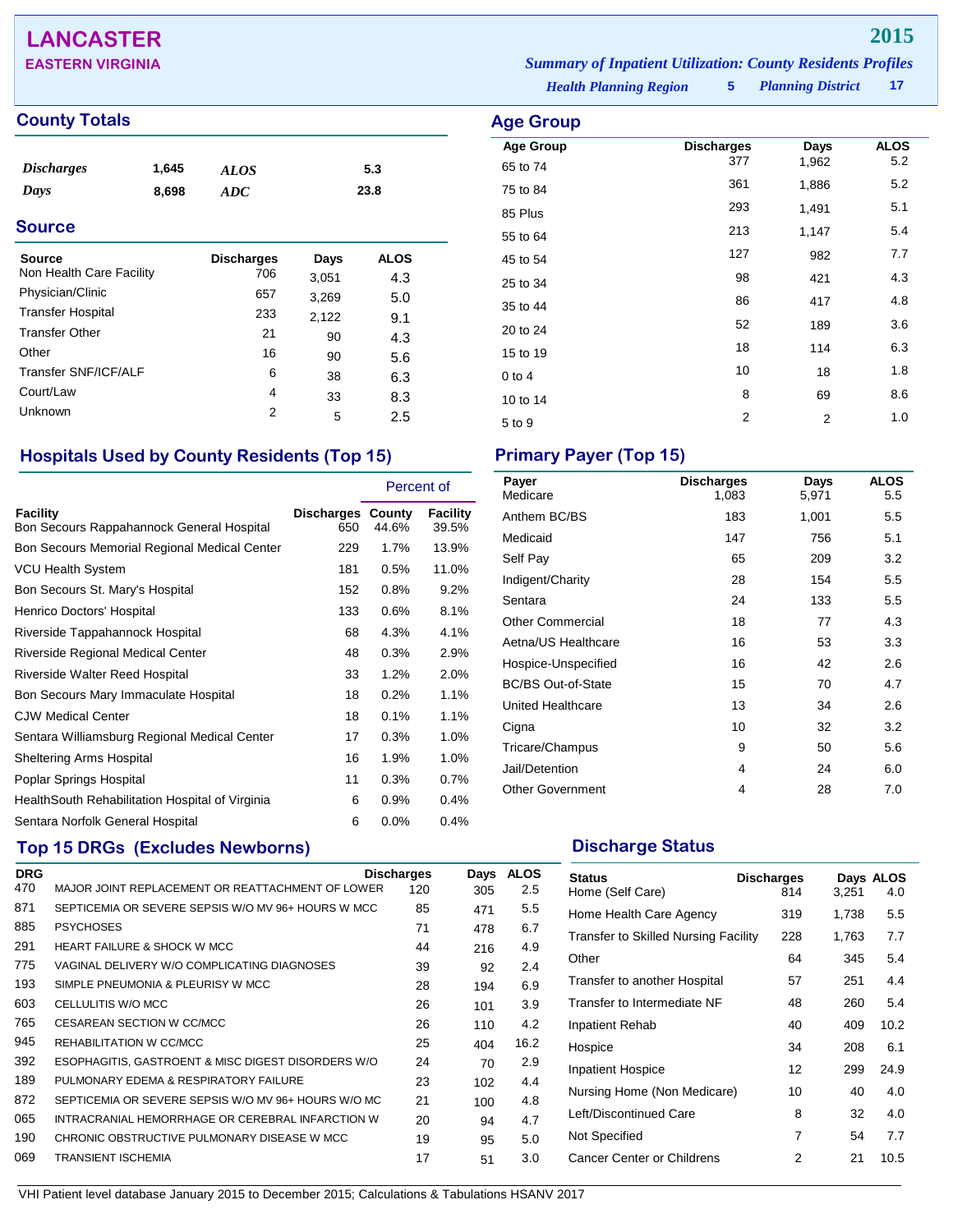# **NORTHUMBERLAND 2015**

## **County Totals Age Group Age Group Age Group**

| <i>Discharges</i><br>Days<br><b>Source</b> | 1,437<br>8,340 | <b>ALOS</b><br><b>ADC</b> |       | 5.8<br>22.8 |  |
|--------------------------------------------|----------------|---------------------------|-------|-------------|--|
| Source                                     |                | <b>Discharges</b>         | Days  | <b>ALOS</b> |  |
| Non Health Care Facility                   |                | 775                       | 4,001 | 5.2         |  |
| Physician/Clinic                           |                | 422                       | 2,382 | 5.6         |  |
| <b>Transfer Hospital</b>                   |                | 209                       | 1,797 | 8.6         |  |
| <b>Transfer Other</b>                      |                | 18                        | 87    | 4.8         |  |

*Planning District* **17 EASTERN VIRGINIA** *Summary of Inpatient Utilization: County Residents Profiles*

*Health Planning Region* **5**

| Age Group        |                   |       |             |
|------------------|-------------------|-------|-------------|
| <b>Age Group</b> | <b>Discharges</b> | Days  | <b>ALOS</b> |
| 75 to 84         | 346               | 2,101 | 6.1         |
| 65 to 74         | 333               | 1,961 | 5.9         |
| 55 to 64         | 218               | 1,190 | 5.5         |
| 85 Plus          | 176               | 996   | 5.7         |
| 45 to 54         | 121               | 660   | 5.5         |
| 25 to 34         | 105               | 382   | 3.6         |
| 35 to 44         | 49                | 284   | 5.8         |
| 20 to 24         | 42                | 199   | 4.7         |
| 15 to 19         | 21                | 123   | 5.9         |
| $0$ to 4         | 10                | 23    | 2.3         |
| 5 to 9           | 9                 | 44    | 4.9         |
| 10 to 14         | 7                 | 377   | 53.9        |

## **Hospitals Used by County Residents (Top 15) Primary Payer (Top 15)**

Other 8 37 4.6 Court/Law <sup>4</sup> <sup>31</sup> 7.8 Unknown 1 5 5.0

|                                                              |                                 | Percent of |                   |
|--------------------------------------------------------------|---------------------------------|------------|-------------------|
| <b>Facility</b><br>Bon Secours Rappahannock General Hospital | <b>Discharges County</b><br>382 | 26.2%      | Facility<br>26.6% |
| Bon Secours Memorial Regional Medical Center                 | 250                             | 1.8%       | 17.4%             |
| Riverside Tappahannock Hospital                              | 218                             | 13.9%      | 15.2%             |
| <b>VCU Health System</b>                                     | 155                             | 0.5%       | 10.8%             |
| Henrico Doctors' Hospital                                    | 126                             | 0.6%       | 8.8%              |
| Bon Secours St. Mary's Hospital                              | 116                             | 0.6%       | 8.1%              |
| Riverside Regional Medical Center                            | 28                              | 0.2%       | 1.9%              |
| CJW Medical Center                                           | 25                              | 0.1%       | 1.7%              |
| <b>Sheltering Arms Hospital</b>                              | 23                              | 2.7%       | 1.6%              |
| Mary Washington Hospital                                     | 22                              | 0.1%       | 1.5%              |
| Riverside Walter Reed Hospital                               | 9                               | 0.3%       | $0.6\%$           |
| University of Virginia Medical Center                        | 9                               | $0.0\%$    | 0.6%              |
| Bon Secours St. Francis Medical Center                       | 8                               | 0.1%       | 0.6%              |
| Inova Fairfax Hospital                                       | 5                               | $0.0\%$    | 0.3%              |
| Poplar Springs Hospital                                      | 5                               | 0.1%       | 0.3%              |

## **Top 15 DRGs (Excludes Newborns) Discharge Status Discharge Status**

| <b>DRG</b> |                                                     | <b>Discharges</b> | Days | <b>ALOS</b> |
|------------|-----------------------------------------------------|-------------------|------|-------------|
| 470        | MAJOR JOINT REPLACEMENT OR REATTACHMENT OF LOWER    | 94                | 250  | 2.7         |
| 871        | SEPTICEMIA OR SEVERE SEPSIS W/O MV 96+ HOURS W MCC  | 57                | 428  | 7.5         |
| 885        | <b>PSYCHOSES</b>                                    | 53                | 417  | 7.9         |
| 775        | VAGINAL DELIVERY W/O COMPLICATING DIAGNOSES         | 40                | 97   | 2.4         |
| 193        | SIMPLE PNEUMONIA & PLEURISY W MCC                   | 29                | 175  | 6.0         |
| 291        | <b>HEART FAILURE &amp; SHOCK W MCC</b>              | 27                | 142  | 5.3         |
| 378        | <b>G.I. HEMORRHAGE W CC</b>                         | 27                | 79   | 2.9         |
| 190        | CHRONIC OBSTRUCTIVE PULMONARY DISEASE W MCC         | 25                | 127  | 5.1         |
| 945        | REHABILITATION W CC/MCC                             | 24                | 335  | 14.0        |
| 065        | INTRACRANIAL HEMORRHAGE OR CEREBRAL INFARCTION W    | 23                | 106  | 4.6         |
| 872        | SEPTICEMIA OR SEVERE SEPSIS W/O MV 96+ HOURS W/O MC | 21                | 98   | 4.7         |
| 292        | <b>HEART FAILURE &amp; SHOCK W CC</b>               | 19                | 80   | 4.2         |
| 392        | ESOPHAGITIS, GASTROENT & MISC DIGEST DISORDERS W/O  | 17                | 67   | 3.9         |
| 765        | CESAREAN SECTION W CC/MCC                           | 17                | 76   | 4.5         |
| 247        | PERC CARDIOVASC PROC W DRUG-ELUTING STENT W/O MCC   | 15                | 41   | 2.7         |

| <b>Discharges</b><br>904 | Days<br>5,267 | <b>ALOS</b><br>5.8 |
|--------------------------|---------------|--------------------|
| 159                      | 802           | 5.0                |
| 147                      | 1,121         | 7.6                |
| 56                       | 180           | 3.2                |
| 29                       | 184           | 6.3                |
| 25                       | 147           | 5.9                |
| 22                       | 100           | 4.5                |
| 19                       | 132           | 7.0                |
| 16                       | 78            | 4.9                |
| 14                       | 95            | 6.8                |
| 12                       | 66            | 5.5                |
| 11                       | 48            | 4.4                |
| 7                        | 44            | 6.3                |
| 6                        | 29            | 4.8                |
| 3                        | 14            | 4.7                |
|                          |               |                    |

| <b>Status</b><br>Home (Self Care)           | <b>Discharges</b><br>758 | 3,535 | Days ALOS<br>4.7 |
|---------------------------------------------|--------------------------|-------|------------------|
| Home Health Care Agency                     | 289                      | 1,900 | 6.6              |
| <b>Transfer to Skilled Nursing Facility</b> | 175                      | 1,344 | 7.7              |
| Transfer to another Hospital                | 55                       | 288   | 5.2              |
| Other                                       | 40                       | 279   | 7.0              |
| Hospice                                     | 36                       | 229   | 6.4              |
| <b>Inpatient Rehab</b>                      | 36                       | 379   | 10.5             |
| <b>Inpatient Hospice</b>                    | 12                       | 99    | 8.3              |
| Nursing Home (Non Medicare)                 | 11                       | 93    | 8.4              |
| Transfer to Intermediate NF                 | 9                        | 91    | 10.1             |
| Left/Discontinued Care                      | 8                        | 17    | 2.1              |
| Not Specified                               | 5                        | 44    | 8.8              |
| Cancer Center or Childrens                  | 1                        | 2     | 2.0              |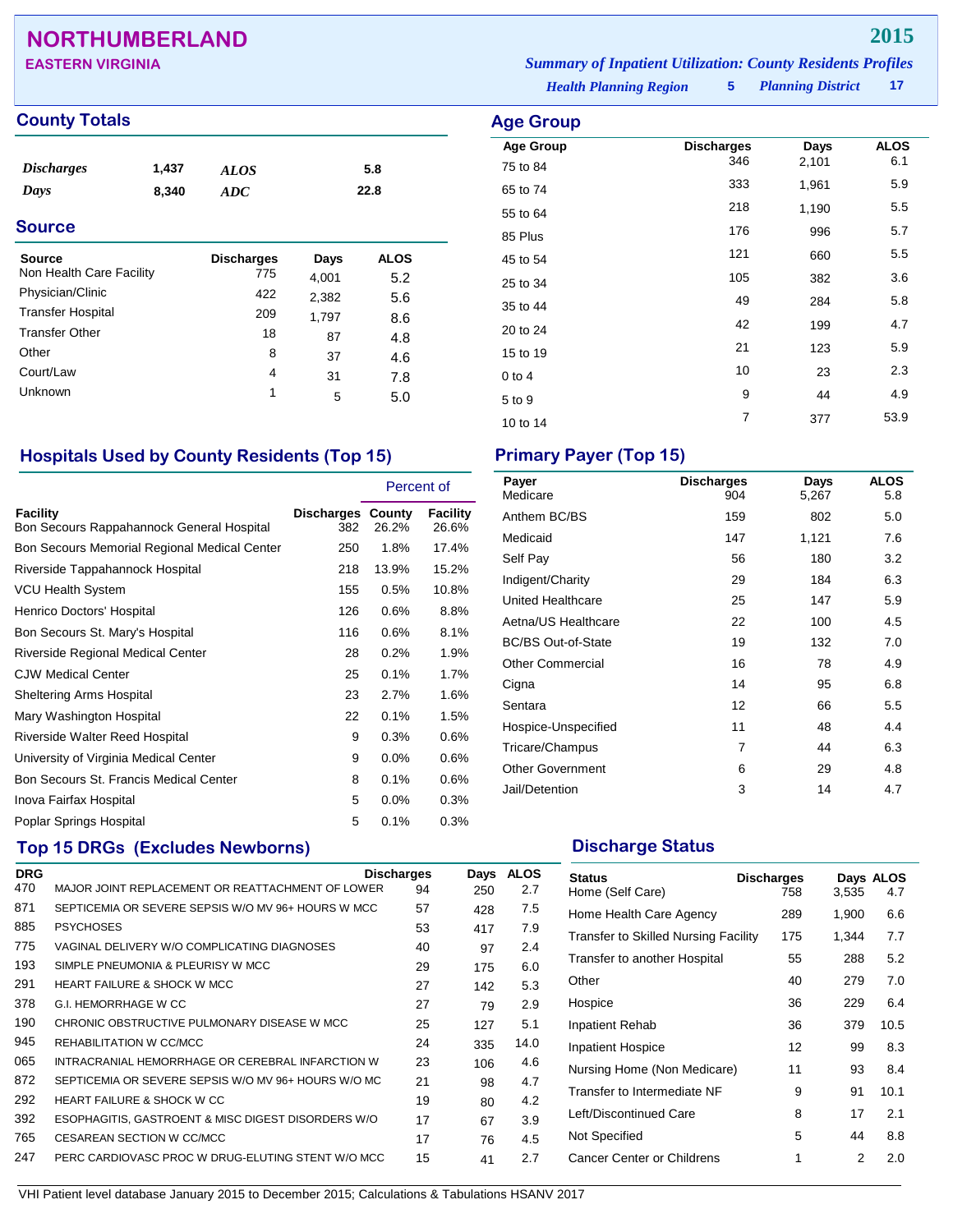# **RICHMOND 2015**

## **County Totals Age Group**

| <b>Discharges</b><br>Days | 937<br>4,525 | <b>ALOS</b><br><b>ADC</b> |       | 4.8<br>12.4 |  |
|---------------------------|--------------|---------------------------|-------|-------------|--|
| <b>Source</b>             |              |                           |       |             |  |
| <b>Source</b>             |              | <b>Discharges</b>         | Days  | <b>ALOS</b> |  |
| Non Health Care Facility  |              | 703                       | 2,898 | 4.1         |  |
| <b>Transfer Hospital</b>  |              | 130                       | 1,025 | 7.9         |  |
| Physician/Clinic          |              | 77                        | 422   | 5.5         |  |
| <b>Transfer Other</b>     |              | 11                        | 61    | 5.5         |  |
| Other                     |              | 8                         | 62    | 7 R         |  |

*Health Planning Region* **5 EASTERN VIRGINIA** *Summary of Inpatient Utilization: County Residents Profiles*

# *Planning District* **17**

| Age Group        |                   |       |             |
|------------------|-------------------|-------|-------------|
| <b>Age Group</b> | <b>Discharges</b> | Days  | <b>ALOS</b> |
| 65 to 74         | 198               | 1,016 | 5.1         |
| 75 to 84         | 186               | 947   | 5.1         |
| 55 to 64         | 144               | 727   | 5.0         |
| 85 Plus          | 105               | 476   | 4.5         |
| 25 to 34         | 98                | 364   | 3.7         |
| 45 to 54         | 79                | 442   | 5.6         |
| 35 to 44         | 51                | 274   | 5.4         |
| 20 to 24         | 42                | 160   | 3.8         |
| $0$ to $4$       | 14                | 41    | 2.9         |
| 15 to 19         | 12                | 43    | 3.6         |
| 10 to 14         | 4                 | 29    | 7.3         |
| 5 to 9           | 4                 | 6     | 1.5         |
|                  |                   |       |             |

## **Hospitals Used by County Residents (Top 15) Primary Payer (Top 15)**

Other 8 62 7.8 Court/Law <sup>7</sup> <sup>52</sup> 7.4 Unknown 1 5 5.0

|                                                  |                                 | Percent of |                   |
|--------------------------------------------------|---------------------------------|------------|-------------------|
| Facility<br>Riverside Tappahannock Hospital      | <b>Discharges County</b><br>313 | 19.9%      | Facility<br>33.4% |
| Bon Secours Memorial Regional Medical Center     | 164                             | 1.2%       | 17.5%             |
| <b>VCU Health System</b>                         | 138                             | 0.4%       | 14.7%             |
| Bon Secours St. Mary's Hospital                  | 77                              | 0.4%       | 8.2%              |
| Henrico Doctors' Hospital                        | 68                              | 0.3%       | 7.3%              |
| Bon Secours Rappahannock General Hospital        | 59                              | 4.0%       | 6.3%              |
| Mary Washington Hospital                         | 27                              | 0.1%       | 2.9%              |
| <b>CJW Medical Center</b>                        | 17                              | 0.0%       | 1.8%              |
| <b>Riverside Regional Medical Center</b>         | 13                              | 0.1%       | 1.4%              |
| <b>Sheltering Arms Hospital</b>                  | 10                              | 1.2%       | 1.1%              |
| Spotsylvania Regional Medical Center             | 10                              | 0.2%       | 1.1%              |
| Health South Rehabilitation Hospital of Virginia | 7                               | 1.0%       | 0.7%              |
| Riverside Walter Reed Hospital                   | 6                               | 0.2%       | 0.6%              |
| Bon Secours Richmond Community Hospital          | 3                               | 0.1%       | 0.3%              |
| The Pavilion at Williamsburg Place               | 3                               | 0.2%       | 0.3%              |

# **Top 15 DRGs (Excludes Newborns) Discharge Status Discharge Status**

| <b>DRG</b> |                                                     | <b>Discharges</b> | Days | <b>ALOS</b> |
|------------|-----------------------------------------------------|-------------------|------|-------------|
| 871        | SEPTICEMIA OR SEVERE SEPSIS W/O MV 96+ HOURS W MCC  | 46                | 279  | 6.1         |
| 885        | <b>PSYCHOSES</b>                                    | 41                | 263  | 6.4         |
| 775        | VAGINAL DELIVERY W/O COMPLICATING DIAGNOSES         | 38                | 97   | 2.5         |
| 470        | MAJOR JOINT REPLACEMENT OR REATTACHMENT OF LOWER    | 34                | 102  | 3.0         |
| 291        | <b>HEART FAILURE &amp; SHOCK W MCC</b>              | 28                | 108  | 3.9         |
| 766        | CESAREAN SECTION W/O CC/MCC                         | 19                | 57   | 3.0         |
| 945        | REHABILITATION W CC/MCC                             | 16                | 222  | 13.9        |
| 065        | INTRACRANIAL HEMORRHAGE OR CEREBRAL INFARCTION W    | 15                | 51   | 3.4         |
| 193        | SIMPLE PNEUMONIA & PLEURISY W MCC                   | 15                | 96   | 6.4         |
| 765        | CESAREAN SECTION W CC/MCC                           | 15                | 42   | 2.8         |
| 872        | SEPTICEMIA OR SEVERE SEPSIS W/O MV 96+ HOURS W/O MC | 15                | 46   | 3.1         |
| 190        | CHRONIC OBSTRUCTIVE PULMONARY DISEASE W MCC         | 13                | 56   | 4.3         |
| 603        | CELLULITIS W/O MCC                                  | 12                | 40   | 3.3         |
| 392        | ESOPHAGITIS, GASTROENT & MISC DIGEST DISORDERS W/O  | 11                | 42   | 3.8         |
| 689        | KIDNEY & URINARY TRACT INFECTIONS W MCC             | 10                | 43   | 4.3         |

| Payer<br>Medicare         | <b>Discharges</b><br>534 | Days<br>2,742 | <b>ALOS</b><br>5.1 |
|---------------------------|--------------------------|---------------|--------------------|
| Anthem BC/BS              | 143                      | 593           | 4.2                |
| Medicaid                  | 123                      | 555           | 4.5                |
| Indigent/Charity          | 29                       | 212           | 7.3                |
| Self Pay                  | 29                       | 104           | 3.6                |
| <b>Other Commercial</b>   | 21                       | 91            | 4.3                |
| Aetna/US Healthcare       | 12                       | 41            | 3.4                |
| Jail/Detention            | 12                       | 41            | 3.4                |
| United Healthcare         | 9                        | 41            | 4.6                |
| Hospice-Unspecified       | 6                        | 17            | 2.8                |
| <b>Other Government</b>   | 5                        | 13            | 2.6                |
| Cigna                     | 4                        | 7             | 1.8                |
| Tricare/Champus           | 4                        | 33            | 8.3                |
| <b>BC/BS Out-of-State</b> | 3                        | 11            | 3.7                |
| <b>Local Government</b>   | 1                        | 13            | 13.0               |
|                           |                          |               |                    |

| <b>Status</b><br>Home (Self Care)           | <b>Discharges</b><br>487 | 1.794 | Days ALOS<br>3.7 |
|---------------------------------------------|--------------------------|-------|------------------|
| Home Health Care Agency                     | 183                      | 1,097 | 6.0              |
| <b>Transfer to Skilled Nursing Facility</b> | 112                      | 753   | 6.7              |
| Transfer to another Hospital                | 32                       | 95    | 3.0              |
| Hospice                                     | 25                       | 113   | 4.5              |
| Other                                       | 23                       | 181   | 7.9              |
| <b>Inpatient Rehab</b>                      | 22                       | 215   | 9.8              |
| Not Specified                               | 21                       | 81    | 3.9              |
| Inpatient Hospice                           | 11                       | 61    | 5.5              |
| Left/Discontinued Care                      | 7                        | 6     | 0.9              |
| Transfer to Intermediate NF                 | 7                        | 38    | 5.4              |
| Long Term Acute                             | 4                        | 81    | 20.3             |
| Nursing Home (Non Medicare)                 | 2                        | 8     | 4.0              |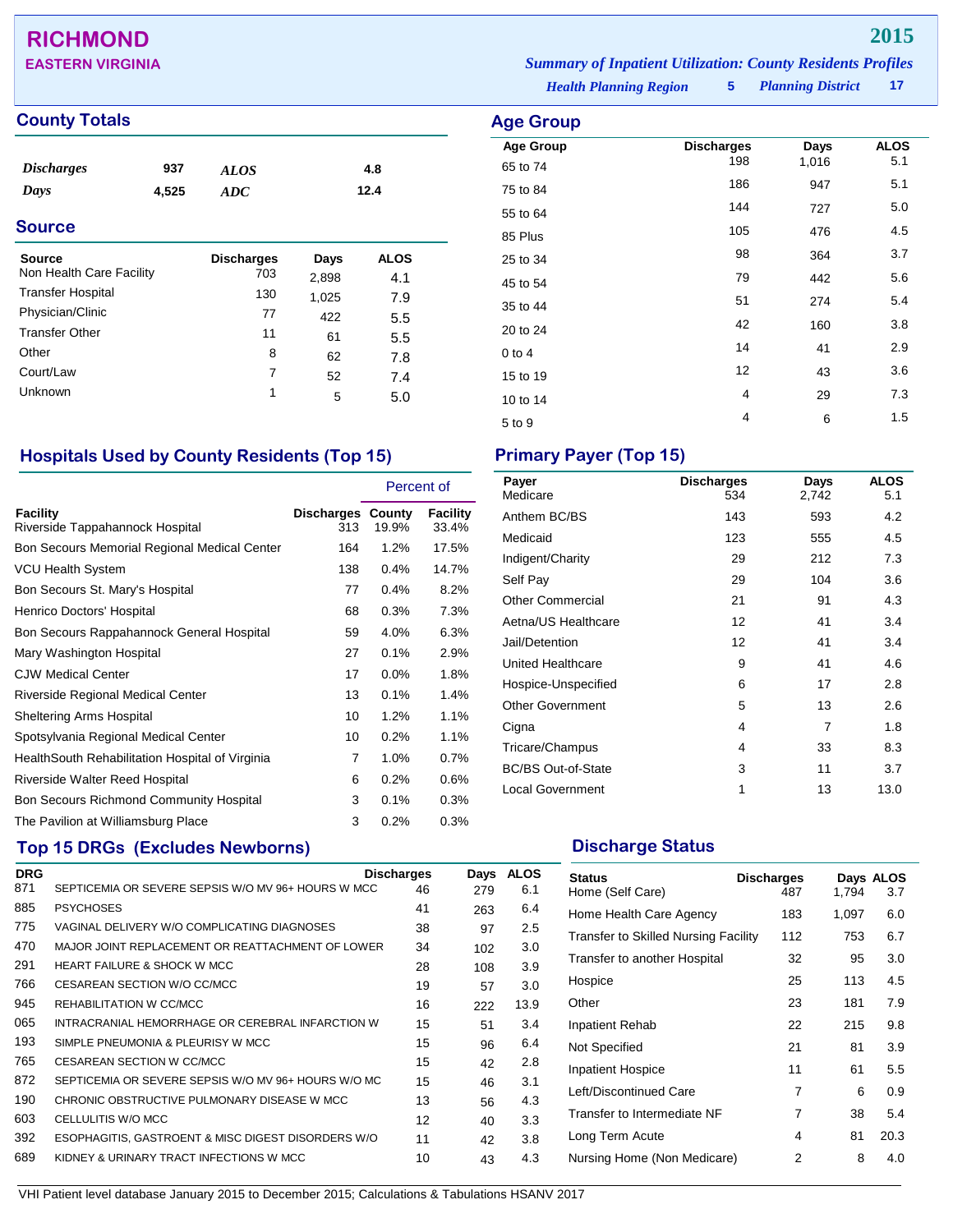# **WESTMORELAND 2015**

### **County Totals Age Group**

| <i><b>Discharges</b></i><br>Days<br><b>Source</b> | 2,188<br>10,978 | ALOS<br>ADC                |       | 5.0<br>30.1 |  |
|---------------------------------------------------|-----------------|----------------------------|-------|-------------|--|
| <b>Source</b><br>Non Health Care Facility         |                 | <b>Discharges</b><br>1,872 | Days  | <b>ALOS</b> |  |
| <b>Transfer Hospital</b>                          |                 |                            | 8,454 | 4.5         |  |
|                                                   |                 | 182                        | 1,802 | 9.9         |  |
| Physician/Clinic                                  |                 | 98                         | 519   | 5.3         |  |
| <b>Transfer Other</b>                             |                 | 17                         | 89    | 5.2         |  |

*Planning District* **17 EASTERN VIRGINIA** *Summary of Inpatient Utilization: County Residents Profiles*

*Health Planning Region* **5**

| nya vi vup       |                   |       |             |
|------------------|-------------------|-------|-------------|
| <b>Age Group</b> | <b>Discharges</b> | Days  | <b>ALOS</b> |
| 65 to 74         | 431               | 2,275 | 5.3         |
| 55 to 64         | 386               | 2,228 | 5.8         |
| 75 to 84         | 381               | 1,817 | 4.8         |
| 85 Plus          | 274               | 1,491 | 5.4         |
| 25 to 34         | 208               | 829   | 4.0         |
| 45 to 54         | 183               | 1,165 | 6.4         |
| 35 to 44         | 135               | 531   | 3.9         |
| 20 to 24         | 80                | 260   | 3.3         |
| 15 to 19         | 45                | 150   | 3.3         |
| $0$ to $4$       | 30                | 87    | 2.9         |
| 5 to 9           | 22                | 70    | 3.2         |
| 10 to 14         | 13                | 75    | 5.8         |
|                  |                   |       |             |

## **Hospitals Used by County Residents (Top 15) Primary Payer (Top 15)**

Other 14 77 5.5  $C$ ourt/Law  $4$  33 8.3 Transfer SNF/ICF/ALF 1 4 4.0

|                                              |                                 | Percent of |                   |
|----------------------------------------------|---------------------------------|------------|-------------------|
| Facility<br>Mary Washington Hospital         | <b>Discharges County</b><br>959 | 4.5%       | Facility<br>43.8% |
| Riverside Tappahannock Hospital              | 365                             | 23.2%      | 16.7%             |
| Bon Secours Memorial Regional Medical Center | 157                             | 1.1%       | 7.2%              |
| VCU Health System                            | 157                             | 0.5%       | 7.2%              |
| Spotsylvania Regional Medical Center         | 144                             | 2.4%       | 6.6%              |
| Henrico Doctors' Hospital                    | 76                              | 0.4%       | 3.5%              |
| Bon Secours St. Mary's Hospital              | 68                              | 0.4%       | 3.1%              |
| HealthSouth Rehab Hospital of Fredericksburg | 36                              | 2.7%       | 1.6%              |
| <b>Stafford Hospital Center</b>              | 33                              | 0.7%       | 1.5%              |
| <b>CJW Medical Center</b>                    | 32                              | 0.1%       | 1.5%              |
| Bon Secours Rappahannock General Hospital    | 30                              | 2.1%       | 1.4%              |
| Inova Fairfax Hospital                       | 26                              | 0.1%       | 1.2%              |
| Riverside Regional Medical Center            | 15                              | 0.1%       | 0.7%              |
| Inova Alexandria Hospital                    | 9                               | 0.1%       | 0.4%              |
| Virginia Hospital Center                     | 8                               | 0.0%       | 0.4%              |

## **Top 15 DRGs (Excludes Newborns) Discharge Status Discharge Status**

| <b>DRG</b> |                                                     | <b>Discharges</b> | Days | <b>ALOS</b> |
|------------|-----------------------------------------------------|-------------------|------|-------------|
| 885        | <b>PSYCHOSES</b>                                    | 122               | 855  | 7.0         |
| 871        | SEPTICEMIA OR SEVERE SEPSIS W/O MV 96+ HOURS W MCC  | 101               | 561  | 5.5         |
| 775        | VAGINAL DELIVERY W/O COMPLICATING DIAGNOSES         | 97                | 214  | 2.2         |
| 470        | MAJOR JOINT REPLACEMENT OR REATTACHMENT OF LOWER    | 90                | 277  | 3.1         |
| 603        | CELLULITIS W/O MCC                                  | 61                | 260  | 4.3         |
| 392        | ESOPHAGITIS, GASTROENT & MISC DIGEST DISORDERS W/O  | 42                | 153  | 3.6         |
| 945        | REHABILITATION W CC/MCC                             | 37                | 572  | 15.5        |
| 872        | SEPTICEMIA OR SEVERE SEPSIS W/O MV 96+ HOURS W/O MC | 35                | 138  | 3.9         |
| 190        | CHRONIC OBSTRUCTIVE PULMONARY DISEASE W MCC         | 34                | 133  | 3.9         |
| 766        | CESAREAN SECTION W/O CC/MCC                         | 32                | 96   | 3.0         |
| 682        | <b>RENAL FAILURE W MCC</b>                          | 27                | 183  | 6.8         |
| 765        | CESAREAN SECTION W CC/MCC                           | 27                | 90   | 3.3         |
| 690        | KIDNEY & URINARY TRACT INFECTIONS W/O MCC           | 26                | 90   | 3.5         |
| 291        | <b>HEART FAILURE &amp; SHOCK W MCC</b>              | 25                | 131  | 5.2         |
| 309        | CARDIAC ARRHYTHMIA & CONDUCTION DISORDERS W CC      | 25                | 75   | 3.0         |

| Payer<br>Medicare         | <b>Discharges</b><br>1,196 | Days<br>6,487 | <b>ALOS</b><br>5.4 |
|---------------------------|----------------------------|---------------|--------------------|
| Anthem BC/BS              | 296                        | 1,352         | 4.6                |
| Medicaid                  | 284                        | 1,221         | 4.3                |
| Self Pay                  | 82                         | 301           | 3.7                |
| <b>BC/BS Out-of-State</b> | 45                         | 179           | 4.0                |
| Aetna/US Healthcare       | 44                         | 146           | 3.3                |
| Indigent/Charity          | 41                         | 211           | 5.2                |
| <b>Other Commercial</b>   | 38                         | 153           | 4.0                |
| Cigna                     | 30                         | 135           | 4.5                |
| Tricare/Champus           | 28                         | 174           | 6.2                |
| United Healthcare         | 28                         | 306           | 10.9               |
| Hospice-Unspecified       | 22                         | 45            | 2.0                |
| Worker's Comp             | 12                         | 55            | 4.6                |
| Kaiser Permanente         | 10                         | 27            | 2.7                |
| Jail/Detention            | 7                          | 63            | 9.0                |

| <b>Status</b><br>Home (Self Care)    | <b>Discharges</b><br>1,267 | 4.813 | Days ALOS<br>3.8 |
|--------------------------------------|----------------------------|-------|------------------|
| Home Health Care Agency              | 379                        | 2,343 | 6.2              |
| Transfer to Skilled Nursing Facility | 269                        | 2,042 | 7.6              |
| <b>Inpatient Rehab</b>               | 74                         | 631   | 8.5              |
| Transfer to another Hospital         | 44                         | 176   | 4.0              |
| Hospice                              | 39                         | 279   | 7.2              |
| Other                                | 37                         | 240   | 6.5              |
| Not Specified                        | 24                         | 65    | 2.7              |
| Inpatient Hospice                    | 22                         | 111   | 5.0              |
| Left/Discontinued Care               | 10                         | 30    | 3.0              |
| Long Term Acute                      | 10                         | 194   | 19.4             |
| Nursing Home (Non Medicare)          | 6                          | 24    | 4.0              |
| Transfer to Intermediate NF          | 4                          | 24    | 6.0              |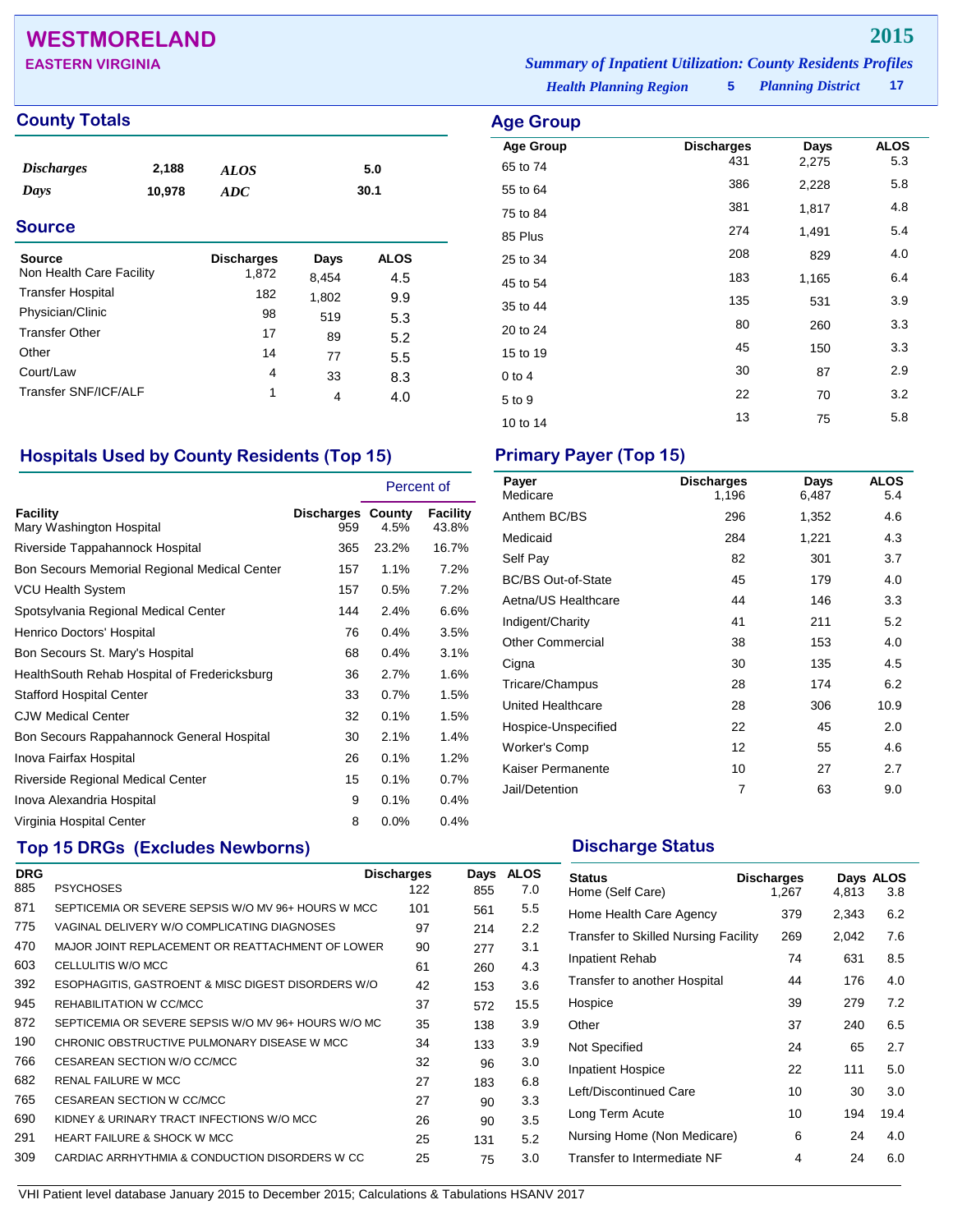# **ESSEX 2015**

### **County Totals Age Group**

| <b>Discharges</b>        | 1,289 | ALOS              |       | 4.6         |
|--------------------------|-------|-------------------|-------|-------------|
| Days                     | 5,987 | ADC               |       | 16.4        |
|                          |       |                   |       |             |
| <b>Source</b>            |       |                   |       |             |
| Source                   |       | <b>Discharges</b> | Days  | <b>ALOS</b> |
| Non Health Care Facility |       | 1,032             | 4,204 | 4.1         |
| <b>Transfer Hospital</b> |       | 163               | 1,344 | 8.3         |
| Physician/Clinic         |       | 47                | 213   | 4.5         |
| <b>Transfer Other</b>    |       | 20                | 62    | 3.1         |
| Other                    |       | 14                | 73    | 5.2         |
| Court/Law                |       | 11                | 67    | 6.1         |
| Transfer SNF/ICF/ALF     |       | 2                 | 24    | 12.0        |
|                          |       |                   |       |             |
|                          |       |                   |       |             |

# **Hospitals Used by County Residents (Top 15) Primary Payer (Top 15)**

|                                                    |                                 | Percent of |                   |
|----------------------------------------------------|---------------------------------|------------|-------------------|
| <b>Facility</b><br>Riverside Tappahannock Hospital | <b>Discharges County</b><br>456 | 29.0%      | Facility<br>35.4% |
| Bon Secours Memorial Regional Medical Center       | 324                             | 2.4%       | 25.1%             |
| VCU Health System                                  | 155                             | 0.5%       | 12.0%             |
| Bon Secours St. Mary's Hospital                    | 91                              | 0.5%       | 7.1%              |
| Henrico Doctors' Hospital                          | 81                              | 0.4%       | 6.3%              |
| Mary Washington Hospital                           | 40                              | 0.2%       | 3.1%              |
| <b>CJW Medical Center</b>                          | 23                              | 0.1%       | 1.8%              |
| <b>Sheltering Arms Hospital</b>                    | 17                              | 2.0%       | 1.3%              |
| Riverside Regional Medical Center                  | 16                              | 0.1%       | 1.2%              |
| Bon Secours Rappahannock General Hospital          | 14                              | 1.0%       | 1.1%              |
| Spotsylvania Regional Medical Center               | 13                              | 0.2%       | 1.0%              |
| The Pavilion at Williamsburg Place                 | 9                               | 0.7%       | 0.7%              |
| Poplar Springs Hospital                            | $\overline{7}$                  | 0.2%       | $0.5\%$           |
| HealthSouth Rehab Hospital of Fredericksburg       | 5                               | 0.4%       | 0.4%              |
| <b>Stafford Hospital Center</b>                    | 4                               | 0.1%       | 0.3%              |

## **Top 15 DRGs (Excludes Newborns) Discharge Status Discharge Status**

| <b>DRG</b> |                                                     | <b>Discharges</b> | Days | <b>ALOS</b> |
|------------|-----------------------------------------------------|-------------------|------|-------------|
| 775        | VAGINAL DELIVERY W/O COMPLICATING DIAGNOSES         | 73                | 178  | 2.4         |
| 470        | MAJOR JOINT REPLACEMENT OR REATTACHMENT OF LOWER    | 68                | 150  | 2.2         |
| 871        | SEPTICEMIA OR SEVERE SEPSIS W/O MV 96+ HOURS W MCC  | 67                | 366  | 5.5         |
| 885        | <b>PSYCHOSES</b>                                    | 51                | 362  | 7.1         |
| 291        | <b>HEART FAILURE &amp; SHOCK W MCC</b>              | 34                | 130  | 3.8         |
| 945        | REHABILITATION W CC/MCC                             | 26                | 368  | 14.2        |
| 766        | CESAREAN SECTION W/O CC/MCC                         | 25                | 70   | 2.8         |
| 292        | <b>HEART FAILURE &amp; SHOCK W CC</b>               | 21                | 74   | 3.5         |
| 765        | CESAREAN SECTION W CC/MCC                           | 21                | 63   | 3.0         |
| 378        | G.I. HEMORRHAGE W CC                                | 18                | 51   | 2.8         |
| 638        | DIABETES W CC                                       | 18                | 46   | 2.6         |
| 189        | PULMONARY EDEMA & RESPIRATORY FAILURE               | 16                | 52   | 3.3         |
| 392        | ESOPHAGITIS, GASTROENT & MISC DIGEST DISORDERS W/O  | 16                | 40   | 2.5         |
| 682        | <b>RENAL FAILURE W MCC</b>                          | 16                | 61   | 3.8         |
| 872        | SEPTICEMIA OR SEVERE SEPSIS W/O MV 96+ HOURS W/O MC | 15                | 63   | 4.2         |
|            |                                                     |                   |      |             |

*Health Planning Region* **5** *Planning District* **18 EASTERN VIRGINIA** *Summary of Inpatient Utilization: County Residents Profiles*

| <b>ge Group</b>              |                          |               |                    |
|------------------------------|--------------------------|---------------|--------------------|
| <b>Age Group</b><br>65 to 74 | <b>Discharges</b><br>248 | Days<br>1,284 | <b>ALOS</b><br>5.2 |
| 75 to 84                     | 240                      | 1,258         | 5.2                |
| 55 to 64                     | 210                      | 875           | 4.2                |
| 45 to 54                     | 142                      | 696           | 4.9                |
| 25 to 34                     | 128                      | 464           | 3.6                |
| 85 Plus                      | 105                      | 444           | 4.2                |
| 20 to 24                     | 74                       | 214           | 2.9                |
| 35 to 44                     | 71                       | 320           | 4.5                |
| 15 to 19                     | 23                       | 113           | 4.9                |
| $0$ to 4                     | 18                       | 200           | 11.1               |
| 10 to 14                     | 18                       | 83            | 4.6                |
| 5 to 9                       | 12                       | 36            | 3.0                |

| Payer<br>Medicare         | <b>Discharges</b><br>703 | Days<br>3,413 | <b>ALOS</b><br>4.8 |
|---------------------------|--------------------------|---------------|--------------------|
| Anthem BC/BS              | 219                      | 773           | 3.5                |
| Medicaid                  | 145                      | 797           | 5.5                |
| Self Pay                  | 53                       | 136           | 2.6                |
| Aetna/US Healthcare       | 27                       | 116           | 4.3                |
| Indigent/Charity          | 22                       | 121           | 5.5                |
| United Healthcare         | 21                       | 103           | 4.9                |
| <b>BC/BS Out-of-State</b> | 19                       | 111           | 5.8                |
| <b>Other Commercial</b>   | 19                       | 138           | 7.3                |
| Cigna                     | 16                       | 80            | 5.0                |
| Jail/Detention            | 9                        | 39            | 4.3                |
| Sentara                   | 9                        | 46            | 5.1                |
| Tricare/Champus           | 8                        | 25            | 3.1                |
| Worker's Comp             | 6                        | 14            | 2.3                |
| Hospice-Unspecified       | 5                        | 31            | 6.2                |

| <b>Status</b><br>Home (Self Care)           | <b>Discharges</b><br>712 | 2,472 | Days ALOS<br>3.5 |
|---------------------------------------------|--------------------------|-------|------------------|
| Home Health Care Agency                     | 263                      | 1,447 | 5.5              |
| <b>Transfer to Skilled Nursing Facility</b> | 173                      | 1,107 | 6.4              |
| Transfer to another Hospital                | 32                       | 167   | 5.2              |
| Other                                       | 29                       | 180   | 6.2              |
| Hospice                                     | 24                       | 190   | 7.9              |
| <b>Inpatient Rehab</b>                      | 24                       | 220   | 9.2              |
| Left/Discontinued Care                      | 9                        | 29    | 3.2              |
| Inpatient Hospice                           | 6                        | 62    | 10.3             |
| Nursing Home (Non Medicare)                 | 6                        | 42    | 7.0              |
| Transfer to Intermediate NF                 | 5                        | 30    | 6.0              |
| Long Term Acute                             | 3                        | 21    | 7.0              |
| Cancer Center or Childrens                  | 2                        | 13    | 6.5              |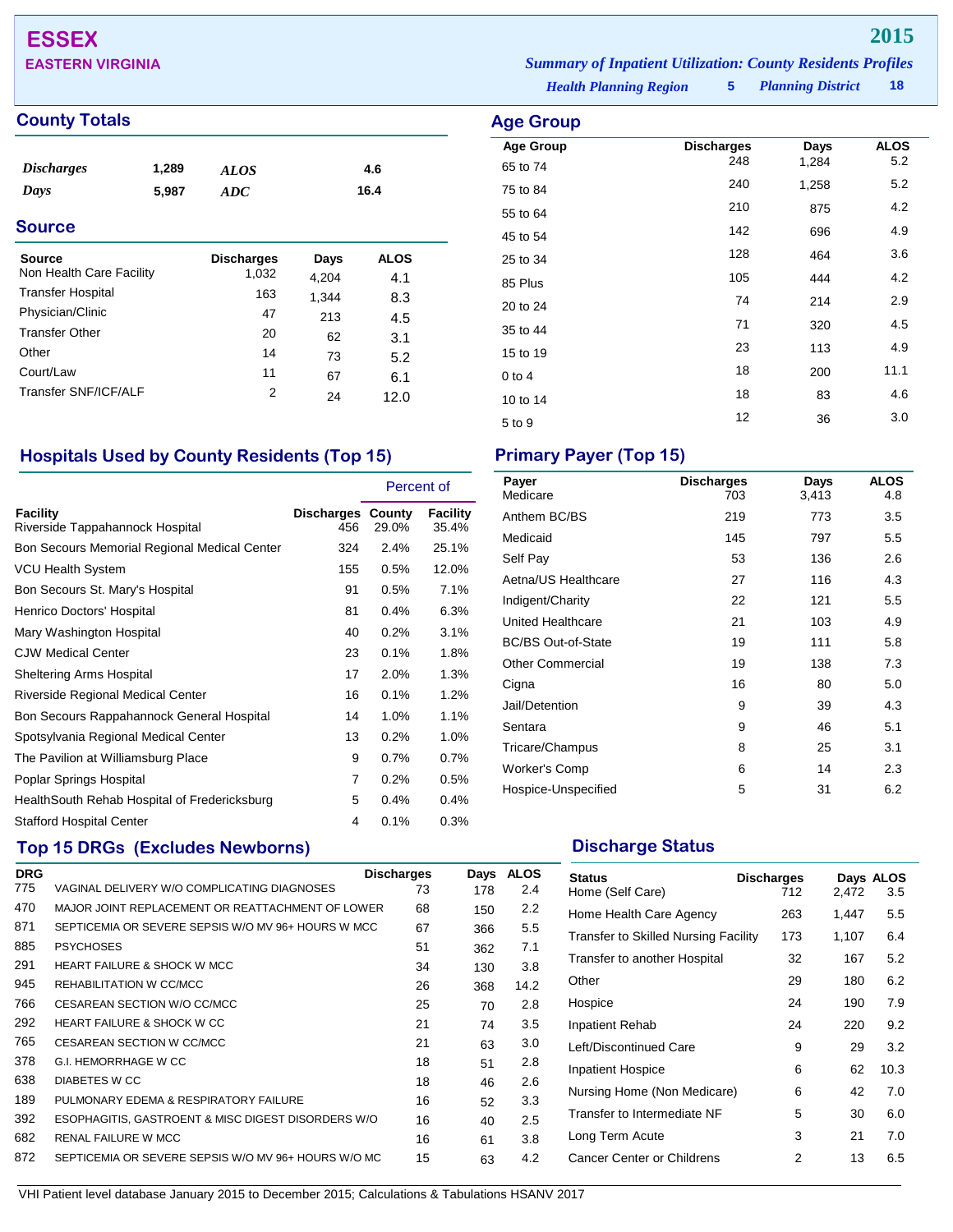# **GLOUCESTER 2015**

## **County Totals Age Group**

| <b>Discharges</b> | 3,823  | <b>ALOS</b> | 4.4  |  |
|-------------------|--------|-------------|------|--|
| Days              | 16,994 | ADC         | 46.6 |  |
| <b>Source</b>     |        |             |      |  |

| <b>Source</b><br>Non Health Care Facility | <b>Discharges</b><br>3,247 | Days<br>13,351 | <b>ALOS</b><br>4.1 |
|-------------------------------------------|----------------------------|----------------|--------------------|
| Physician/Clinic                          | 376                        | 1,845          | 4.9                |
| <b>Transfer Hospital</b>                  | 136                        | 1,353          | 9.9                |
| Court/Law                                 | 27                         | 253            | 9.4                |
| <b>Transfer Other</b>                     | 19                         | 72             | 3.8                |
| Other                                     | 11                         | 72             | 6.5                |
| Transfer SNF/ICF/ALF                      | 6                          | 36             | 6.0                |
| Unknown                                   | 1                          | 12             | 12.0               |

## **Hospitals Used by County Residents (Top 15) Primary Payer (Top 15)**

|                                              |                                   | Percent of |                   |
|----------------------------------------------|-----------------------------------|------------|-------------------|
| Facility<br>Riverside Walter Reed Hospital   | <b>Discharges County</b><br>1,488 | 55.7%      | Facility<br>38.9% |
| Riverside Regional Medical Center            | 913                               | 4.9%       | 23.9%             |
| Bon Secours Mary Immaculate Hospital         | 403                               | 5.0%       | 10.5%             |
| VCU Health System                            | 213                               | 0.6%       | 5.6%              |
| Sentara Williamsburg Regional Medical Center | 195                               | 3.0%       | 5.1%              |
| Sentara Careplex Hospital                    | 82                                | 1.0%       | 2.1%              |
| Sentara Norfolk General Hospital             | 57                                | 0.2%       | 1.5%              |
| Children's Hospital of The King's Daughters  | 46                                | 1.0%       | 1.2%              |
| Riverside Behavioral Health Center           | 42                                | $3.9\%$    | 1.1%              |
| Bon Secours Rappahannock General Hospital    | 41                                | 2.8%       | 1.1%              |
| Bon Secours St. Mary's Hospital              | 38                                | 0.2%       | 1.0%              |
| The Pavilion at Williamsburg Place           | 37                                | 2.7%       | 1.0%              |
| Henrico Doctors' Hospital                    | 34                                | 0.2%       | 0.9%              |
| University of Virginia Medical Center        | 34                                | 0.1%       | 0.9%              |
| Riverside Rehabilitation Institute           | 30                                | 4.1%       | 0.8%              |

# **Top 15 DRGs (Excludes Newborns) Discharge Status Discharge Status**

| <b>ALOS</b> |
|-------------|
| 2.3         |
| 2.3         |
| 7.2         |
| 6.1         |
| 3.8         |
| 2.4         |
| 2.8         |
| 3.1         |
| 4.6         |
| 3.7         |
| 3.0         |
| 3.5         |
| 2.8         |
| 2.6         |
| 3.5         |
|             |

*Health Planning Region* **5** *Planning District* **18 EASTERN VIRGINIA** *Summary of Inpatient Utilization: County Residents Profiles*

| ge Group         |                   |       |             |
|------------------|-------------------|-------|-------------|
| <b>Age Group</b> | <b>Discharges</b> | Days  | <b>ALOS</b> |
| 65 to 74         | 853               | 4,163 | 4.9         |
| 55 to 64         | 694               | 3,018 | 4.3         |
| 75 to 84         | 559               | 2,574 | 4.6         |
| 45 to 54         | 461               | 1,936 | 4.2         |
| 25 to 34         | 379               | 1,356 | 3.6         |
| 85 Plus          | 291               | 1,309 | 4.5         |
| 35 to 44         | 280               | 1,303 | 4.7         |
| 20 to 24         | 167               | 627   | 3.8         |
| 15 to 19         | 73                | 376   | 5.2         |
| 0 to 4           | 26                | 129   | 5.0         |
| 10 to 14         | 26                | 127   | 4.9         |
| 5 to 9           | 14                | 76    | 5.4         |

| Payer<br>Medicare         | <b>Discharges</b><br>1,878 | Days<br>8,924 | <b>ALOS</b><br>4.8 |
|---------------------------|----------------------------|---------------|--------------------|
| Anthem BC/BS              | 833                        | 3,415         | 4.1                |
| Medicaid                  | 236                        | 1,056         | 4.5                |
| Self Pay                  | 162                        | 675           | 4.2                |
| Tricare/Champus           | 156                        | 639           | 4.1                |
| <b>BC/BS Out-of-State</b> | 103                        | 415           | 4.0                |
| Indigent/Charity          | 76                         | 354           | 4.7                |
| Aetna/US Healthcare       | 75                         | 269           | 3.6                |
| <b>Other Commercial</b>   | 62                         | 234           | 3.8                |
| Sentara                   | 51                         | 190           | 3.7                |
| Cigna                     | 49                         | 144           | 2.9                |
| United Healthcare         | 45                         | 207           | 4.6                |
| <b>Other Government</b>   | 35                         | 158           | 4.5                |
| Jail/Detention            | 28                         | 130           | 4.6                |
| Worker's Comp             | 17                         | 56            | 3.3                |

| <b>Status</b><br>Home (Self Care)           | <b>Discharges</b><br>2,297 | 8,219 | Days ALOS<br>3.6 |
|---------------------------------------------|----------------------------|-------|------------------|
| Home Health Care Agency                     | 662                        | 3,674 | 5.5              |
| <b>Transfer to Skilled Nursing Facility</b> | 466                        | 2,967 | 6.4              |
| Transfer to another Hospital                | 138                        | 460   | 3.3              |
| Other                                       | 85                         | 594   | 7.0              |
| <b>Inpatient Rehab</b>                      | 52                         | 364   | 7.0              |
| Hospice                                     | 41                         | 235   | 5.7              |
| Left/Discontinued Care                      | 35                         | 74    | 2.1              |
| Long Term Acute                             | 17                         | 227   | 13.4             |
| Nursing Home (Non Medicare)                 | 11                         | 30    | 2.7              |
| Cancer Center or Childrens                  | 6                          | 47    | 7.8              |
| Transfer to Intermediate NF                 | 6                          | 50    | 8.3              |
| Inpatient Hospice                           | 4                          | 40    | 10.0             |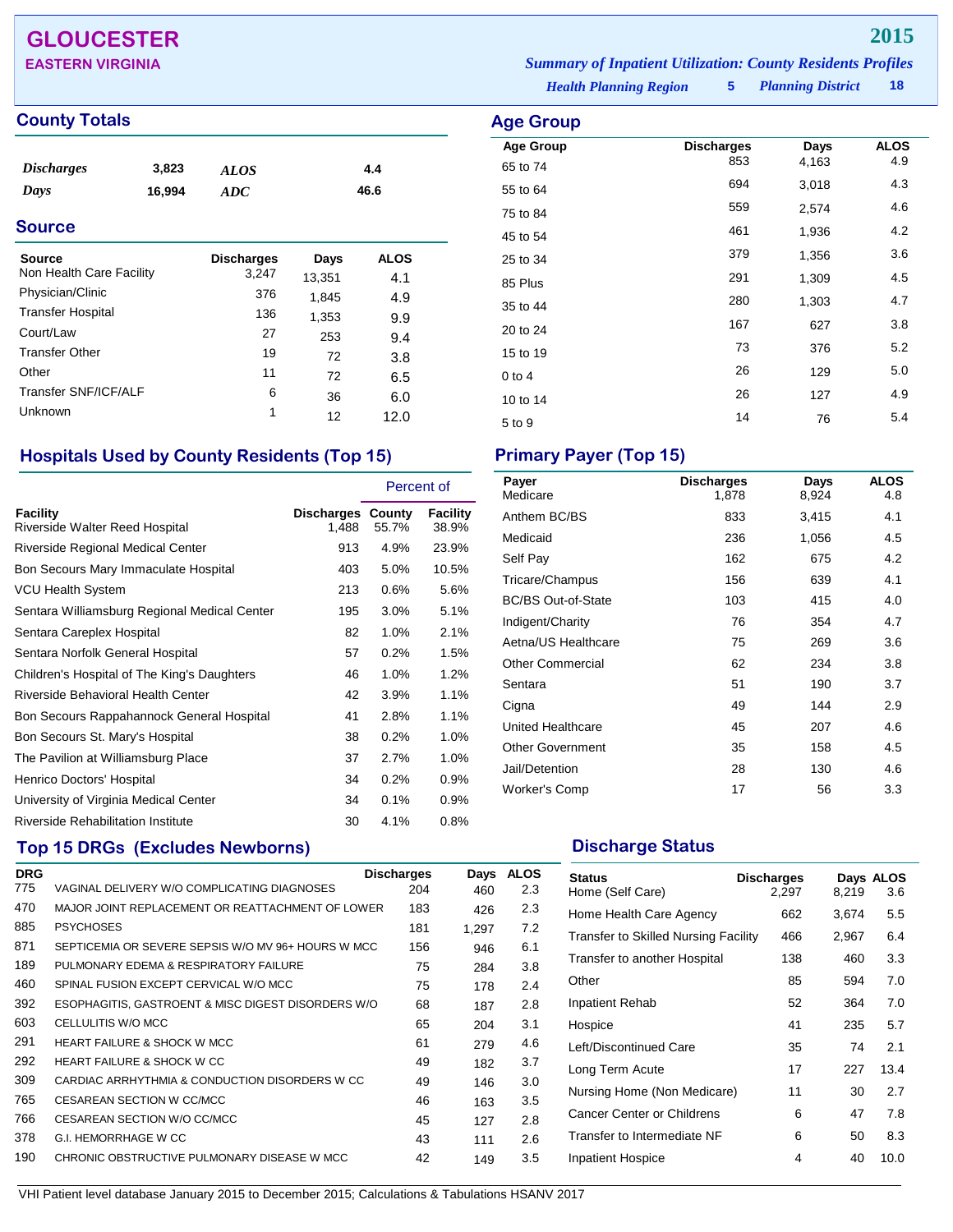# **KING AND QUEEN 2015**

### **County Totals Age Group Age Group**

| <b>Discharges</b> | 811   | <b>ALOS</b> | 5.1  |  |
|-------------------|-------|-------------|------|--|
| Days              | 4,128 | ADC         | 11.3 |  |
| $\sim$            |       |             |      |  |

## **Source** Source **Discharges** Days ALOS Non Health Care Facility 602 2,734 4.5 Physician/Clinic 124 535 4.3 Transfer Hospital 60 675 11.3<br>Other 8 40 5.0 Other 8 40 5.0 Transfer Other 6 30 5.0 Transfer SNF/ICF/ALF 6 54 9.0<br>Court/Law 5 6 12.0 Court/Law <sup>5</sup> <sup>60</sup> 12.0

## **Hospitals Used by County Residents (Top 15) Primary Payer (Top 15)**

|                                                          |                                 | Percent of |                   |
|----------------------------------------------------------|---------------------------------|------------|-------------------|
| Facility<br>Bon Secours Memorial Regional Medical Center | <b>Discharges County</b><br>247 | 1.8%       | Facility<br>30.5% |
| Riverside Walter Reed Hospital                           | 103                             | $3.9\%$    | 12.7%             |
| Sentara Williamsburg Regional Medical Center             | 96                              | 1.5%       | 11.8%             |
| <b>VCU Health System</b>                                 | 85                              | 0.3%       | 10.5%             |
| Riverside Tappahannock Hospital                          | 69                              | 4.4%       | 8.5%              |
| Bon Secours St. Mary's Hospital                          | 55                              | 0.3%       | 6.8%              |
| Henrico Doctors' Hospital                                | 33                              | 0.2%       | 4.1%              |
| Riverside Regional Medical Center                        | 32                              | 0.2%       | 3.9%              |
| <b>CJW Medical Center</b>                                | 14                              | $0.0\%$    | 1.7%              |
| <b>Sheltering Arms Hospital</b>                          | 11                              | 1.3%       | 1.4%              |
| The Pavilion at Williamsburg Place                       | 10                              | 0.7%       | 1.2%              |
| Riverside Doctors' Hospital Williamsburg                 | 8                               | 0.6%       | 1.0%              |
| Bon Secours Mary Immaculate Hospital                     | 5                               | 0.1%       | 0.6%              |
| Bon Secours St. Francis Medical Center                   | 5                               | 0.1%       | 0.6%              |
| University of Virginia Medical Center                    | 5                               | 0.0%       | 0.6%              |

## **Top 15 DRGs (Excludes Newborns) Discharge Status Discharge Status**

| <b>DRG</b> |                                                     | <b>Discharges</b> | Days | <b>ALOS</b> |
|------------|-----------------------------------------------------|-------------------|------|-------------|
| 885        | <b>PSYCHOSES</b>                                    | 34                | 273  | 8.0         |
| 871        | SEPTICEMIA OR SEVERE SEPSIS W/O MV 96+ HOURS W MCC  | 31                | 150  | 4.8         |
| 470        | MAJOR JOINT REPLACEMENT OR REATTACHMENT OF LOWER    | 30                | 71   | 2.4         |
| 291        | <b>HEART FAILURE &amp; SHOCK W MCC</b>              | 28                | 114  | 4.1         |
| 775        | VAGINAL DELIVERY W/O COMPLICATING DIAGNOSES         | 27                | 64   | 2.4         |
| 189        | PULMONARY EDEMA & RESPIRATORY FAILURE               | 20                | 100  | 5.0         |
| 638        | DIABETES W CC                                       | 15                | 42   | 2.8         |
| 872        | SEPTICEMIA OR SEVERE SEPSIS W/O MV 96+ HOURS W/O MC | 15                | 65   | 4.3         |
| 765        | CESAREAN SECTION W CC/MCC                           | 14                | 41   | 2.9         |
| 190        | CHRONIC OBSTRUCTIVE PULMONARY DISEASE W MCC         | 13                | 39   | 3.0         |
| 378        | G.I. HEMORRHAGE W CC                                | 13                | 41   | 3.1         |
| 603        | CELLULITIS W/O MCC                                  | 13                | 60   | 4.6         |
| 683        | <b>RENAL FAILURE W CC</b>                           | 13                | 43   | 3.3         |
| 193        | SIMPLE PNEUMONIA & PLEURISY W MCC                   | 12                | 54   | 4.5         |
| 194        | SIMPLE PNEUMONIA & PLEURISY W CC                    | 12                | 39   | 3.3         |

*Health Planning Region* **5** *Planning District* **18 EASTERN VIRGINIA** *Summary of Inpatient Utilization: County Residents Profiles*

| <b>\ge Group</b> |                   |      |             |
|------------------|-------------------|------|-------------|
| <b>Age Group</b> | <b>Discharges</b> | Days | <b>ALOS</b> |
| 65 to 74         | 185               | 900  | 4.9         |
| 55 to 64         | 168               | 951  | 5.7         |
| 75 to 84         | 107               | 554  | 5.2         |
| 45 to 54         | 97                | 546  | 5.6         |
| 85 Plus          | 75                | 379  | 5.0         |
| 25 to 34         | 68                | 336  | 4.9         |
| 35 to 44         | 57                | 199  | 3.5         |
| 20 to 24         | 29                | 94   | 3.2         |
| 15 to 19         | 8                 | 88   | 11.0        |
| 5 to 9           | 7                 | 29   | 4.1         |
| 0 to 4           | 6                 | 26   | 4.3         |
| 10 to 14         | 4                 | 26   | 6.5         |
|                  |                   |      |             |

| Payer<br>Medicare         | <b>Discharges</b><br>429 | Days<br>2,115 | <b>ALOS</b><br>4.9 |
|---------------------------|--------------------------|---------------|--------------------|
| Anthem BC/BS              | 121                      | 811           | 6.7                |
| Medicaid                  | 78                       | 385           | 4.9                |
| Self Pay                  | 62                       | 222           | 3.6                |
| Sentara                   | 21                       | 88            | 4.2                |
| Aetna/US Healthcare       | 17                       | 42            | $2.5\,$            |
| Indigent/Charity          | 16                       | 59            | 3.7                |
| <b>BC/BS Out-of-State</b> | 12                       | 151           | 12.6               |
| Cigna                     | 12                       | 65            | 5.4                |
| United Healthcare         | 10                       | 36            | 3.6                |
| Tricare/Champus           | 8                        | 23            | 2.9                |
| Jail/Detention            | 6                        | 37            | 6.2                |
| <b>Other Government</b>   | 6                        | 21            | 3.5                |
| <b>Other Commercial</b>   | 5                        | 44            | 8.8                |
| Hospice-Unspecified       | 4                        | 20            | 5.0                |

| <b>Status</b><br>Home (Self Care)           | <b>Discharges</b><br>456 | 1,684 | Days ALOS<br>3.7 |
|---------------------------------------------|--------------------------|-------|------------------|
| Home Health Care Agency                     | 147                      | 858   | 5.8              |
| <b>Transfer to Skilled Nursing Facility</b> | 110                      | 834   | 7.6              |
| Transfer to another Hospital                | 22                       | 113   | 5.1              |
| Inpatient Rehab                             | 21                       | 245   | 11.7             |
| Other                                       | 18                       | 113   | 6.3              |
| Hospice                                     | 11                       | 71    | 6.5              |
| Left/Discontinued Care                      | 8                        | 12    | 1.5              |
| <b>Inpatient Hospice</b>                    | 5                        | 33    | 6.6              |
| Not Specified                               | 4                        | 20    | 5.0              |
| Long Term Acute                             | 4                        | 102   | 25.5             |
| Nursing Home (Non Medicare)                 | 4                        | 38    | 9.5              |
| Transfer to Intermediate NF                 | 1                        | 5     | 5.0              |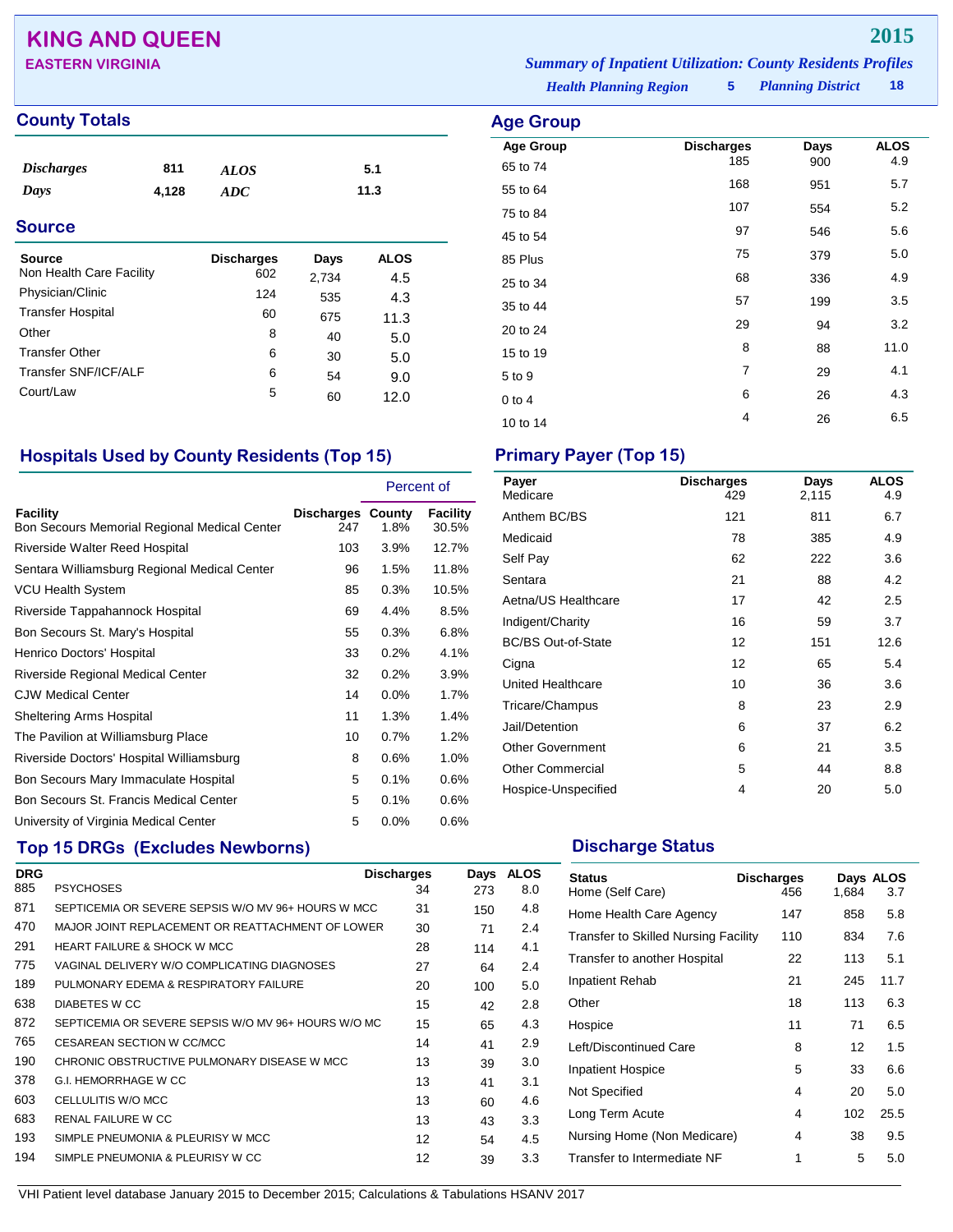# **KING WILLIAM 2015**

## **County Totals Age Group Age Group**

| <b>Discharges</b> | 1,643 | <b>ALOS</b> | 4.7  |  |
|-------------------|-------|-------------|------|--|
| Days              | 7,736 | ADC         | 21.2 |  |
| <b>Source</b>     |       |             |      |  |

| Source                   | <b>Discharges</b> | Days  | <b>ALOS</b> |
|--------------------------|-------------------|-------|-------------|
| Non Health Care Facility | 1,139             | 5,174 | 4.5         |
| Physician/Clinic         | 333               | 1.519 | 4.6         |
| <b>Transfer Hospital</b> | 92                | 587   | 6.4         |
| <b>Transfer Other</b>    | 28                | 94    | 3.4         |
| Other                    | 26                | 115   | 4.4         |
| Transfer SNF/ICF/ALF     | 19                | 150   | 7.9         |
| Court/Law                | 5                 | 91    | 18.2        |
| Unknown                  | 1                 | 6     | 6.0         |

# **Hospitals Used by County Residents (Top 15) Primary Payer (Top 15)**

|                                                          |                                 | Percent of |                   |
|----------------------------------------------------------|---------------------------------|------------|-------------------|
| Facility<br>Bon Secours Memorial Regional Medical Center | <b>Discharges County</b><br>665 | 4.8%       | Facility<br>40.5% |
| Sentara Williamsburg Regional Medical Center             | 268                             | 4.1%       | 16.3%             |
| VCU Health System                                        | 212                             | 0.6%       | 12.9%             |
| Bon Secours St. Mary's Hospital                          | 137                             | 0.7%       | 8.3%              |
| Henrico Doctors' Hospital                                | 137                             | 0.6%       | 8.3%              |
| <b>CJW Medical Center</b>                                | 29                              | 0.1%       | 1.8%              |
| <b>Riverside Regional Medical Center</b>                 | 27                              | 0.1%       | 1.6%              |
| Riverside Walter Reed Hospital                           | 24                              | 0.9%       | 1.5%              |
| Sheltering Arms Hospital                                 | 21                              | 2.5%       | 1.3%              |
| Bon Secours Mary Immaculate Hospital                     | 15                              | 0.2%       | 0.9%              |
| Riverside Tappahannock Hospital                          | 15                              | 1.0%       | 0.9%              |
| The Pavilion at Williamsburg Place                       | 14                              | 1.0%       | 0.9%              |
| Bon Secours Richmond Community Hospital                  | 13                              | 0.5%       | 0.8%              |
| Riverside Doctors' Hospital Williamsburg                 | 11                              | 0.8%       | 0.7%              |
| Bon Secours Rappahannock General Hospital                | 7                               | 0.5%       | 0.4%              |

# **Top 15 DRGs (Excludes Newborns) Discharge Status Discharge Status**

| <b>DRG</b> |                                                     | <b>Discharges</b> | Days | <b>ALOS</b> |
|------------|-----------------------------------------------------|-------------------|------|-------------|
| 775        | VAGINAL DELIVERY W/O COMPLICATING DIAGNOSES         | 101               | 245  | 2.4         |
| 871        | SEPTICEMIA OR SEVERE SEPSIS W/O MV 96+ HOURS W MCC  | 75                | 430  | 5.7         |
| 885        | <b>PSYCHOSES</b>                                    | 59                | 450  | 7.6         |
| 470        | MAJOR JOINT REPLACEMENT OR REATTACHMENT OF LOWER    | 52                | 108  | 2.1         |
| 765        | CESAREAN SECTION W CC/MCC                           | 36                | 156  | 4.3         |
| 872        | SEPTICEMIA OR SEVERE SEPSIS W/O MV 96+ HOURS W/O MC | 30                | 127  | 4.2         |
| 291        | <b>HEART FAILURE &amp; SHOCK W MCC</b>              | 26                | 138  | 5.3         |
| 392        | ESOPHAGITIS, GASTROENT & MISC DIGEST DISORDERS W/O  | 25                | 84   | 3.4         |
| 189        | PULMONARY EDEMA & RESPIRATORY FAILURE               | 24                | 95   | 4.0         |
| 774        | VAGINAL DELIVERY W COMPLICATING DIAGNOSES           | 23                | 65   | 2.8         |
| 065        | INTRACRANIAL HEMORRHAGE OR CEREBRAL INFARCTION W    | 22                | 72   | 3.3         |
| 766        | CESAREAN SECTION W/O CC/MCC                         | 22                | 59   | 2.7         |
| 683        | RENAL FAILURE W CC                                  | 20                | 79   | 4.0         |
| 330        | MAJOR SMALL & LARGE BOWEL PROCEDURES W CC           | 19                | 136  | 7.2         |
| 064        | INTRACRANIAL HEMORRHAGE OR CEREBRAL INFARCTION W    | 18                | 90   | 5.0         |

*Health Planning Region* **5** *Planning District* **18 EASTERN VIRGINIA** *Summary of Inpatient Utilization: County Residents Profiles*

| <b>Age Group</b> |                          |               |                    |
|------------------|--------------------------|---------------|--------------------|
| <b>Age Group</b> | <b>Discharges</b><br>294 | Days<br>1,604 | <b>ALOS</b><br>5.5 |
| 75 to 84         |                          |               |                    |
| 65 to 74         | 292                      | 1,494         | 5.1                |
| 55 to 64         | 276                      | 1,390         | 5.0                |
| 25 to 34         | 186                      | 676           | 3.6                |
| 45 to 54         | 172                      | 795           | 4.6                |
| 35 to 44         | 141                      | 511           | 3.6                |
| 85 Plus          | 138                      | 763           | 5.5                |
| 20 to 24         | 56                       | 162           | 2.9                |
| 0 to 4           | 31                       | 85            | 2.7                |
| 15 to 19         | 29                       | 134           | 4.6                |
| 10 to 14         | 14                       | 69            | 4.9                |
| 5 to 9           | 14                       | 53            | 3.8                |

| Payer<br>Medicare         | <b>Discharges</b><br>800 | Days<br>4,465 | <b>ALOS</b><br>5.6 |
|---------------------------|--------------------------|---------------|--------------------|
| Anthem BC/BS              | 315                      | 1,211         | 3.8                |
| Medicaid                  | 152                      | 583           | 3.8                |
| Self Pay                  | 81                       | 291           | 3.6                |
| Cigna                     | 59                       | 225           | 3.8                |
| Aetna/US Healthcare       | 44                       | 197           | 4.5                |
| United Healthcare         | 37                       | 164           | 4.4                |
| <b>BC/BS Out-of-State</b> | 36                       | 150           | 4.2                |
| Indigent/Charity          | 33                       | 119           | 3.6                |
| <b>Other Commercial</b>   | 24                       | 102           | 4.3                |
| Tricare/Champus           | 17                       | 71            | 4.2                |
| Sentara                   | 15                       | 41            | 2.7                |
| Hospice-Unspecified       | 14                       | 58            | 4.1                |
| Southern Health           | 5                        | 19            | 3.8                |
| Jail/Detention            | 2                        | 6             | 3.0                |

| <b>Status</b><br>Home (Self Care)           | <b>Discharges</b><br>996 | 3,709 | Days ALOS<br>3.7 |
|---------------------------------------------|--------------------------|-------|------------------|
| Home Health Care Agency                     | 307                      | 1,851 | 6.0              |
| <b>Transfer to Skilled Nursing Facility</b> | 160                      | 1,178 | 7.4              |
| Other                                       | 51                       | 208   | 4.1              |
| Inpatient Rehab                             | 35                       | 205   | 5.9              |
| Hospice                                     | 28                       | 156   | 5.6              |
| Transfer to another Hospital                | 27                       | 126   | 4.7              |
| <b>Inpatient Hospice</b>                    | 12                       | 105   | 8.8              |
| Left/Discontinued Care                      | 12                       | 28    | 2.3              |
| Nursing Home (Non Medicare)                 | 9                        | 26    | 2.9              |
| Long Term Acute                             | 3                        | 99    | 33.0             |
| Not Specified                               | 2                        | 40    | 20.0             |
| Transfer to Intermediate NF                 | 1                        | 5     | 5.0              |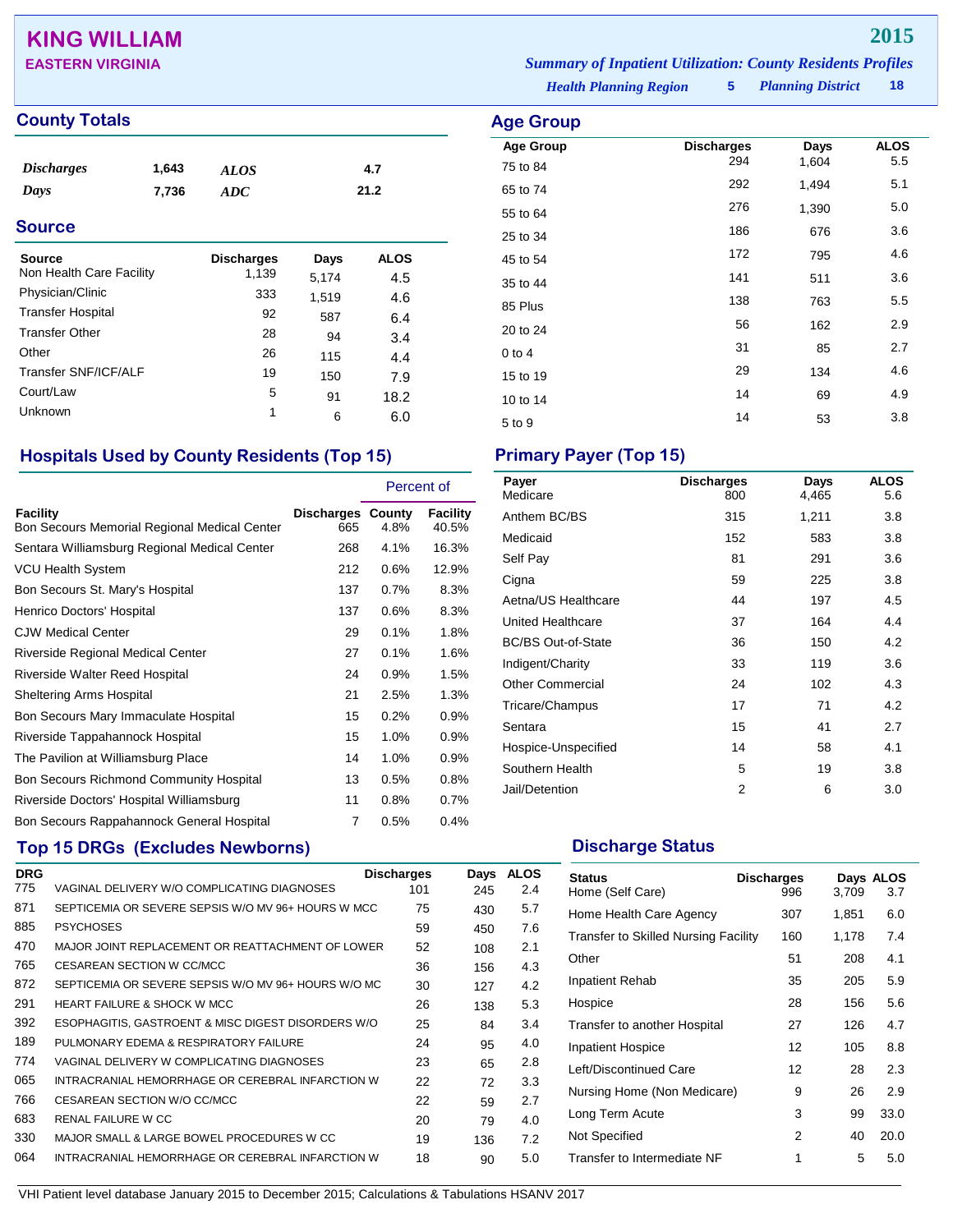# **MATHEWS 2015**

### **County Totals Age Group Age Group Age Group**

| <b>Discharges</b><br>1,019<br>Days<br>4,658<br><b>Source</b> |  | <b>ALOS</b><br>ADC |       | 4.6<br>12.8 |  |
|--------------------------------------------------------------|--|--------------------|-------|-------------|--|
|                                                              |  |                    |       |             |  |
| <b>Source</b>                                                |  | <b>Discharges</b>  | Days  | <b>ALOS</b> |  |
| Non Health Care Facility                                     |  | 885                | 3,758 | 4.3         |  |
| Physician/Clinic                                             |  | 74                 | 292   | 4.0         |  |
| <b>Transfer Hospital</b>                                     |  | 41                 | 398   | 9.7         |  |
| Court/Law                                                    |  | 9                  | 148   | 16.4        |  |
| <b>Transfer Other</b>                                        |  | 6                  | 26    | 4.3         |  |
| Other                                                        |  | 3                  | 33    | 11.0        |  |
| Transfer SNF/ICF/ALF                                         |  | 1                  | 3     | 3.0         |  |

## **Hospitals Used by County Residents (Top 15) Primary Payer (Top 15)**

|                                              |                                 | Percent of |                   |
|----------------------------------------------|---------------------------------|------------|-------------------|
| Facility<br>Riverside Walter Reed Hospital   | <b>Discharges County</b><br>464 | 17.4%      | Facility<br>45.5% |
| Riverside Regional Medical Center            | 195                             | $1.1\%$    | 19.1%             |
| Bon Secours Mary Immaculate Hospital         | 79                              | $1.0\%$    | 7.8%              |
| VCU Health System                            | 57                              | 0.2%       | 5.6%              |
| Sentara Williamsburg Regional Medical Center | 33                              | 0.5%       | 3.2%              |
| Henrico Doctors' Hospital                    | 23                              | $0.1\%$    | 2.3%              |
| Sentara Norfolk General Hospital             | 19                              | 0.1%       | 1.9%              |
| <b>CJW Medical Center</b>                    | 18                              | 0.1%       | 1.8%              |
| University of Virginia Medical Center        | 18                              | 0.1%       | 1.8%              |
| Bon Secours St. Mary's Hospital              | 12                              | 0.1%       | 1.2%              |
| Sentara Careplex Hospital                    | 11                              | 0.1%       | 1.1%              |
| Bon Secours Rappahannock General Hospital    | 10                              | 0.7%       | 1.0%              |
| The Pavilion at Williamsburg Place           | 9                               | 0.7%       | 0.9%              |
| <b>Bon Secours Maryview Medical Center</b>   | 8                               | 0.1%       | 0.8%              |
| Riverside Behavioral Health Center           | 7                               | 0.6%       | 0.7%              |

# **Top 15 DRGs (Excludes Newborns) Discharge Status Discharge Status**

| <b>DRG</b> | <b>Discharges</b>                                   |    |     | <b>ALOS</b> |
|------------|-----------------------------------------------------|----|-----|-------------|
| 470        | MAJOR JOINT REPLACEMENT OR REATTACHMENT OF LOWER    | 61 | 171 | 2.8         |
| 871        | SEPTICEMIA OR SEVERE SEPSIS W/O MV 96+ HOURS W MCC  | 56 | 294 | 5.3         |
| 885        | <b>PSYCHOSES</b>                                    | 45 | 309 | 6.9         |
| 775        | VAGINAL DELIVERY W/O COMPLICATING DIAGNOSES         | 42 | 96  | 2.3         |
| 291        | <b>HEART FAILURE &amp; SHOCK W MCC</b>              | 38 | 164 | 4.3         |
| 460        | SPINAL FUSION EXCEPT CERVICAL W/O MCC               | 22 | 58  | 2.6         |
| 065        | INTRACRANIAL HEMORRHAGE OR CEREBRAL INFARCTION W    | 20 | 61  | 3.0         |
| 189        | PULMONARY EDEMA & RESPIRATORY FAILURE               | 18 | 81  | 4.5         |
| 193        | SIMPLE PNEUMONIA & PLEURISY W MCC                   | 18 | 81  | 4.5         |
| 292        | <b>HEART FAILURE &amp; SHOCK W CC</b>               | 15 | 41  | 2.7         |
| 378        | G.I. HEMORRHAGE W CC                                | 15 | 54  | 3.6         |
| 392        | ESOPHAGITIS, GASTROENT & MISC DIGEST DISORDERS W/O  | 15 | 43  | 2.9         |
| 064        | INTRACRANIAL HEMORRHAGE OR CEREBRAL INFARCTION W    | 13 | 77  | 5.9         |
| 310        | CARDIAC ARRHYTHMIA & CONDUCTION DISORDERS W/O CC/   | 13 | 30  | 2.3         |
| 872        | SEPTICEMIA OR SEVERE SEPSIS W/O MV 96+ HOURS W/O MC | 12 | 47  | 3.9         |

*Health Planning Region* **5 EASTERN VIRGINIA** *Summary of Inpatient Utilization: County Residents Profiles*

*Planning District* **18**

| <b>Age Group</b>             |                          |               |                    |
|------------------------------|--------------------------|---------------|--------------------|
| <b>Age Group</b><br>65 to 74 | <b>Discharges</b><br>247 | Days<br>1,057 | <b>ALOS</b><br>4.3 |
| 75 to 84                     | 223                      | 1,238         | 5.5                |
| 55 to 64                     | 172                      | 654           | 3.8                |
| 85 Plus                      | 122                      | 620           | 5.1                |
| 25 to 34                     | 73                       | 317           | 4.3                |
| 45 to 54                     | 73                       | 352           | 4.8                |
| 35 to 44                     | 47                       | 151           | 3.2                |
| 20 to 24                     | 36                       | 119           | 3.3                |
| 15 to 19                     | 18                       | 108           | 6.0                |
| 10 to 14                     | 5                        | 34            | 6.8                |
| 0 to 4                       | 2                        | 3             | 1.5                |
| 5 to 9                       | 1                        | 5             | 5.0                |

| Payer<br>Medicare         | <b>Discharges</b><br>652 | Days<br>3,155 | <b>ALOS</b><br>4.8 |
|---------------------------|--------------------------|---------------|--------------------|
| Anthem BC/BS              | 147                      | 576           | 3.9                |
| Medicaid                  | 44                       | 161           | 3.7                |
| Self Pay                  | 43                       | 189           | 4.4                |
| Sentara                   | 22                       | 72            | 3.3                |
| <b>BC/BS Out-of-State</b> | 20                       | 85            | 4.3                |
| United Healthcare         | 16                       | 91            | 5.7                |
| <b>Other Commercial</b>   | 15                       | 52            | 3.5                |
| Aetna/US Healthcare       | 14                       | 72            | 5.1                |
| Tricare/Champus           | 11                       | 41            | 3.7                |
| Indigent/Charity          | 9                        | 52            | 5.8                |
| Cigna                     | 7                        | 25            | 3.6                |
| Jail/Detention            | 4                        | 20            | 5.0                |
| <b>Other Government</b>   | 4                        | 16            | 4.0                |
| <b>Worker's Comp</b>      | 4                        | 20            | 5.0                |

| <b>Status</b><br>Home (Self Care)    | <b>Discharges</b><br>547 | 1,966 | Days ALOS<br>3.6 |
|--------------------------------------|--------------------------|-------|------------------|
| Home Health Care Agency              | 188                      | 969   | 5.2              |
| Transfer to Skilled Nursing Facility | 153                      | 938   | 6.1              |
| Transfer to another Hospital         | 42                       | 206   | 4.9              |
| Other                                | 27                       | 157   | 5.8              |
| Hospice                              | 20                       | 94    | 4.7              |
| Inpatient Rehab                      | 16                       | 119   | 7.4              |
| <b>Inpatient Hospice</b>             | 8                        | 56    | 7.0              |
| Left/Discontinued Care               | 5                        | 10    | 2.0              |
| Long Term Acute                      | 5                        | 78    | 15.6             |
| Transfer to Intermediate NF          | 4                        | 31    | 7.8              |
| Nursing Home (Non Medicare)          | 3                        | 22    | 7.3              |
| Other institution                    | 1                        | 12    | 12.0             |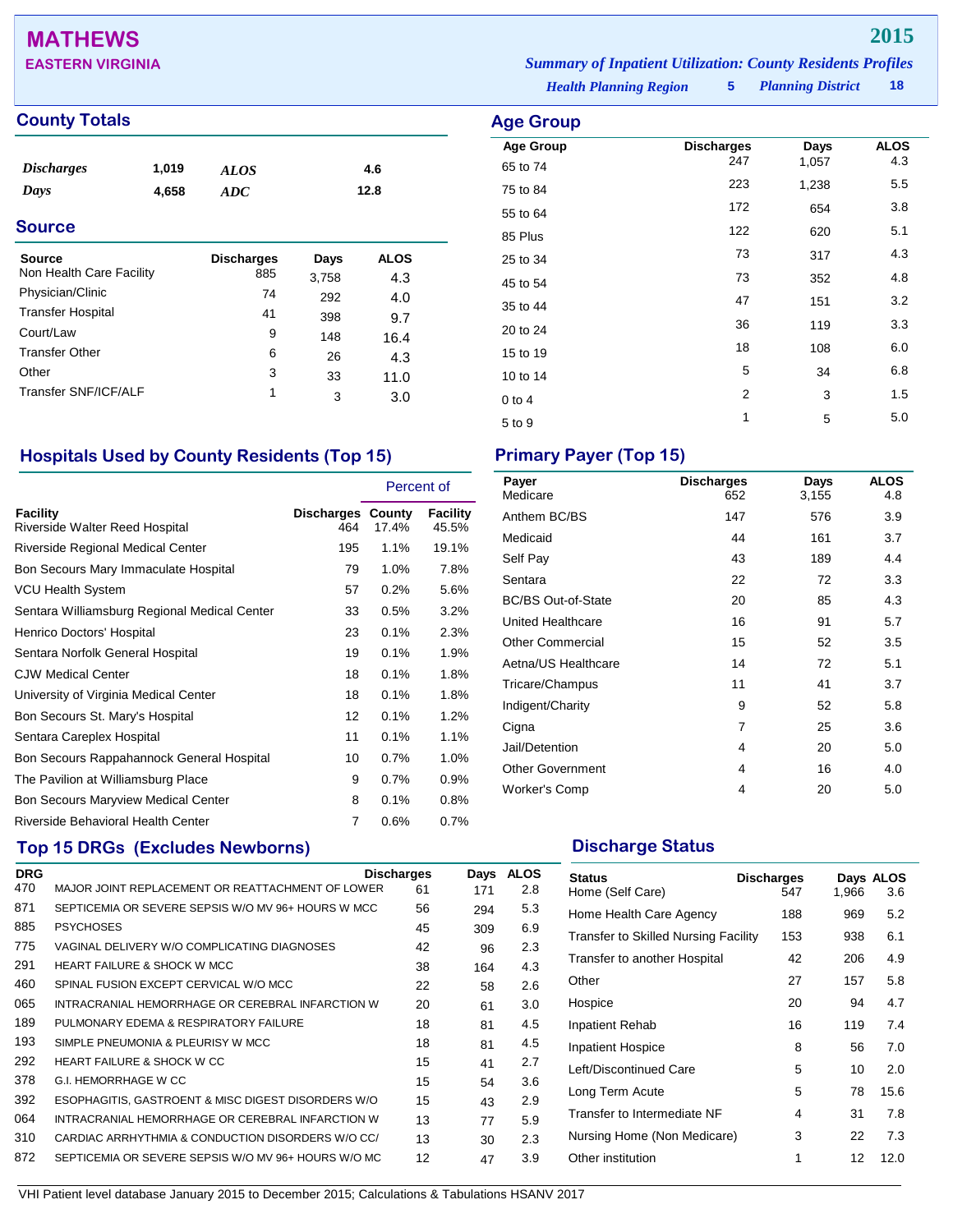# **MIDDLESEX 2015**

|  | <b>County Totals</b> |  |  |
|--|----------------------|--|--|
|  |                      |  |  |

| <i><b>Discharges</b></i><br>Days<br><b>Source</b> | 1,399<br>6,955 | <b>ALOS</b><br>ADC |                   | 5.0<br>19.1 |  |
|---------------------------------------------------|----------------|--------------------|-------------------|-------------|--|
| <b>Source</b>                                     |                | <b>Discharges</b>  | Days              | <b>ALOS</b> |  |
| Non Health Care Facility                          |                | 1,007              | 4,336             | 4.3         |  |
| Physician/Clinic                                  |                | つらつ                | $\sim$ 0.0 $\sim$ | - -         |  |

| Physician/Clinic         | 257 | 1,334 | 5.2  |  |
|--------------------------|-----|-------|------|--|
| <b>Transfer Hospital</b> | 108 | 1,139 | 10.6 |  |
| <b>Transfer Other</b>    | 12  | 62    | 5.2  |  |
| Other                    | 9   | 56    | 6.2  |  |
| Court/Law                | 3   | 13    | 4.3  |  |
| Unknown                  | 2   | 11    | 5.5  |  |
| Transfer SNF/ICF/ALF     | 1   | 4     | 4.0  |  |

## **Hospitals Used by County Residents (Top 15) Primary Payer (Top 15)**

|                                                   |                                 | Percent of |                   |
|---------------------------------------------------|---------------------------------|------------|-------------------|
| <b>Facility</b><br>Riverside Walter Reed Hospital | <b>Discharges County</b><br>433 | 16.2%      | Facility<br>31.0% |
| Riverside Regional Medical Center                 | 190                             | $1.0\%$    | 13.6%             |
| Bon Secours Rappahannock General Hospital         | 167                             | 11.5%      | 11.9%             |
| <b>VCU Health System</b>                          | 124                             | 0.4%       | 8.9%              |
| Bon Secours Memorial Regional Medical Center      | 93                              | 0.7%       | 6.6%              |
| Sentara Williamsburg Regional Medical Center      | 64                              | 1.0%       | 4.6%              |
| Bon Secours St. Mary's Hospital                   | 57                              | 0.3%       | 4.1%              |
| Henrico Doctors' Hospital                         | 53                              | 0.3%       | 3.8%              |
| Bon Secours Mary Immaculate Hospital              | 51                              | 0.6%       | 3.6%              |
| <b>CJW Medical Center</b>                         | 35                              | 0.1%       | 2.5%              |
| Riverside Tappahannock Hospital                   | 26                              | 1.7%       | 1.9%              |
| <b>Sheltering Arms Hospital</b>                   | 14                              | 1.7%       | 1.0%              |
| Sentara Norfolk General Hospital                  | 10                              | 0.0%       | 0.7%              |
| Bon Secours St. Francis Medical Center            | 9                               | 0.1%       | 0.6%              |
| Sentara Careplex Hospital                         | 9                               | 0.1%       | 0.6%              |

# **Top 15 DRGs (Excludes Newborns) Discharge Status Discharge Status**

| <b>DRG</b> |                                                     | <b>Discharges</b> | Days | <b>ALOS</b> |
|------------|-----------------------------------------------------|-------------------|------|-------------|
| 470        | MAJOR JOINT REPLACEMENT OR REATTACHMENT OF LOWER    | 76                | 207  | 2.7         |
| 871        | SEPTICEMIA OR SEVERE SEPSIS W/O MV 96+ HOURS W MCC  | 71                | 418  | 5.9         |
| 775        | VAGINAL DELIVERY W/O COMPLICATING DIAGNOSES         | 50                | 117  | 2.3         |
| 885        | <b>PSYCHOSES</b>                                    | 50                | 406  | 8.1         |
| 291        | <b>HEART FAILURE &amp; SHOCK W MCC</b>              | 29                | 192  | 6.6         |
| 603        | CELLULITIS W/O MCC                                  | 28                | 135  | 4.8         |
| 378        | G.I. HEMORRHAGE W CC                                | 22                | 76   | 3.5         |
| 193        | SIMPLE PNEUMONIA & PLEURISY W MCC                   | 21                | 75   | 3.6         |
| 945        | REHABILITATION W CC/MCC                             | 21                | 386  | 18.4        |
| 460        | SPINAL FUSION EXCEPT CERVICAL W/O MCC               | 19                | 53   | 2.8         |
| 774        | VAGINAL DELIVERY W COMPLICATING DIAGNOSES           | 19                | 53   | 2.8         |
| 247        | PERC CARDIOVASC PROC W DRUG-ELUTING STENT W/O MCC   | 17                | 38   | 2.2         |
| 292        | <b>HEART FAILURE &amp; SHOCK W CC</b>               | 17                | 68   | 4.0         |
| 872        | SEPTICEMIA OR SEVERE SEPSIS W/O MV 96+ HOURS W/O MC | 17                | 64   | 3.8         |
| 065        | INTRACRANIAL HEMORRHAGE OR CEREBRAL INFARCTION W    | 16                | 50   | 3.1         |

*Health Planning Region* **5** *Planning District* **18 EASTERN VIRGINIA** *Summary of Inpatient Utilization: County Residents Profiles*

## **Age Group Age Group Discharges Days ALOS**<br>65 to 74 322 1,572 4.9 65 to 74 <sup>322</sup> 1,572 4.9 75 to 84 <sup>278</sup> 1,426 5.1 55 to 64 <sup>232</sup> 1,214 5.2 45 to 54 <sup>168</sup> <sup>907</sup> 5.4 85 Plus <sup>141</sup> <sup>686</sup> 4.9 25 to 34 and 35 300 3.2 35 to 44 **5.7** to 435 **5.7** 20 to 24 **42** 154 3.7

15 to 19 186 186 186 15.3 0 to 4  $5$  26  $5$ . 10 to 14 **5** 49 9.8

| Payer<br>Medicare         | <b>Discharges</b><br>809 | Days<br>3,993 | <b>ALOS</b><br>4.9 |
|---------------------------|--------------------------|---------------|--------------------|
| Anthem BC/BS              | 183                      | 708           | 3.9                |
| Medicaid                  | 141                      | 979           | 6.9                |
| Self Pay                  | 87                       | 424           | 4.9                |
| Indigent/Charity          | 27                       | 141           | 5.2                |
| United Healthcare         | 24                       | 91            | 3.8                |
| Cigna                     | 21                       | 64            | 3.0                |
| Tricare/Champus           | 21                       | 63            | 3.0                |
| Aetna/US Healthcare       | 18                       | 142           | 7.9                |
| <b>BC/BS Out-of-State</b> | 18                       | 74            | 4.1                |
| <b>Other Commercial</b>   | 18                       | 111           | 6.2                |
| Jail/Detention            | 8                        | 47            | 5.9                |
| Sentara                   | 8                        | 38            | 4.8                |
| <b>Other Government</b>   | 7                        | 30            | 4.3                |
| <b>Worker's Comp</b>      | 7                        | 47            | 6.7                |

| <b>Status</b><br>Home (Self Care)           | <b>Discharges</b><br>775 | 2,841 | Days ALOS<br>3.7 |
|---------------------------------------------|--------------------------|-------|------------------|
| Home Health Care Agency                     | 248                      | 1,533 | 6.2              |
| <b>Transfer to Skilled Nursing Facility</b> | 177                      | 1,278 | 7.2              |
| Transfer to another Hospital                | 59                       | 220   | 3.7              |
| Other                                       | 36                       | 289   | 8.0              |
| Inpatient Rehab                             | 32                       | 311   | 9.7              |
| Hospice                                     | 23                       | 142   | 6.2              |
| Transfer to Intermediate NF                 | 14                       | 132   | 9.4              |
| Left/Discontinued Care                      | 13                       | 27    | 2.1              |
| <b>Inpatient Hospice</b>                    | 9                        | 45    | 5.0              |
| Not Specified                               | 6                        | 50    | 8.3              |
| Nursing Home (Non Medicare)                 | 4                        | 47    | 11.8             |
| Long Term Acute                             | 2                        | 12    | 6.0              |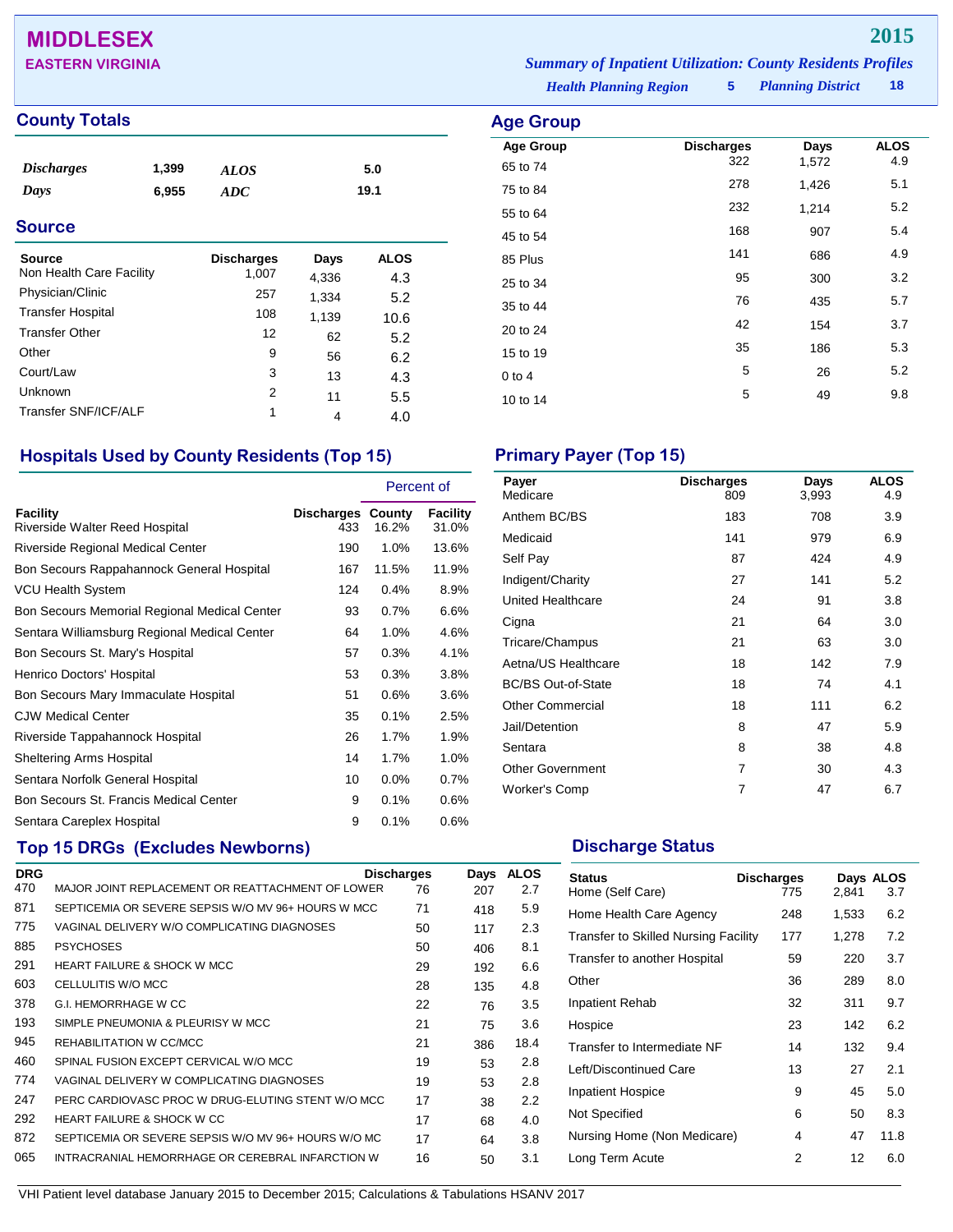## **County Totals Age Group**

| <b>Discharges</b><br>Days   | 2,621<br>13,136 | ALOS<br><b>ADC</b> |       | 5.0<br>36.0 |
|-----------------------------|-----------------|--------------------|-------|-------------|
| <b>Source</b>               |                 |                    |       |             |
| <b>Source</b>               |                 | <b>Discharges</b>  | Days  | <b>ALOS</b> |
| Non Health Care Facility    |                 | 2,186              | 9,109 | 4.2         |
| Physician/Clinic            |                 | 198                | 1,091 | 5.5         |
| <b>Transfer Hospital</b>    |                 | 174                | 2,444 | 14.1        |
| Court/Law                   |                 | 25                 | 234   | 9.4         |
| <b>Transfer SNF/ICF/ALF</b> |                 | 17                 | 109   | 6.4         |
| Other                       |                 | 11                 | 73    | 6.6         |
| <b>Transfer Other</b>       |                 | 10                 | 76    | 7.6         |

# **Hospitals Used by County Residents (Top 15) Primary Payer (Top 15)**

|                                                      |                                   | Percent of |                   |
|------------------------------------------------------|-----------------------------------|------------|-------------------|
| <b>Facility</b><br>Riverside Shore Memorial Hospital | <b>Discharges County</b><br>1,698 | 63.9%      | Facility<br>64.8% |
| Sentara Norfolk General Hospital                     | 281                               | 1.1%       | 10.7%             |
| Riverside Regional Medical Center                    | 135                               | 0.7%       | 5.2%              |
| Children's Hospital of The King's Daughters          | 95                                | 2.0%       | 3.6%              |
| <b>VCU Health System</b>                             | 63                                | 0.2%       | 2.4%              |
| Sentara Leigh Hospital                               | 52                                | 0.4%       | 2.0%              |
| Sentara Virginia Beach General Hospital              | 39                                | 0.3%       | 1.5%              |
| Virginia Beach Psychiatric Center                    | 38                                | 0.9%       | 1.4%              |
| Sentara Princess Anne Hospital                       | 37                                | 0.3%       | 1.4%              |
| <b>Bon Secours DePaul Medical Center</b>             | 23                                | 0.4%       | 0.9%              |
| The Pavilion at Williamsburg Place                   | 19                                | 1.4%       | 0.7%              |
| Riverside Behavioral Health Center                   | 17                                | 1.6%       | 0.6%              |
| Bon Secours Mary Immaculate Hospital                 | 13                                | 0.2%       | 0.5%              |
| <b>Bon Secours Maryview Medical Center</b>           | 12                                | 0.1%       | 0.5%              |
| Chesapeake Regional Medical Center                   | 11                                | 0.1%       | 0.4%              |

# **Top 15 DRGs (Excludes Newborns) Discharge Status Discharge Status**

| <b>DRG</b> |                                                     | <b>Discharges</b> | Days  | <b>ALOS</b> |
|------------|-----------------------------------------------------|-------------------|-------|-------------|
| 775        | VAGINAL DELIVERY W/O COMPLICATING DIAGNOSES         | 170               | 327   | 1.9         |
| 871        | SEPTICEMIA OR SEVERE SEPSIS W/O MV 96+ HOURS W MCC  | 129               | 593   | 4.6         |
| 885        | <b>PSYCHOSES</b>                                    | 116               | 1,040 | 9.0         |
| 766        | CESAREAN SECTION W/O CC/MCC                         | 70                | 182   | 2.6         |
| 872        | SEPTICEMIA OR SEVERE SEPSIS W/O MV 96+ HOURS W/O MC | 50                | 150   | 3.0         |
| 291        | <b>HEART FAILURE &amp; SHOCK W MCC</b>              | 49                | 229   | 4.7         |
| 190        | CHRONIC OBSTRUCTIVE PULMONARY DISEASE W MCC         | 47                | 182   | 3.9         |
| 292        | <b>HEART FAILURE &amp; SHOCK W CC</b>               | 47                | 143   | 3.0         |
| 189        | PULMONARY EDEMA & RESPIRATORY FAILURE               | 41                | 212   | 5.2         |
| 470        | MAJOR JOINT REPLACEMENT OR REATTACHMENT OF LOWER    | 41                | 128   | 3.1         |
| 765        | CESAREAN SECTION W CC/MCC                           | 40                | 204   | 5.1         |
| 392        | ESOPHAGITIS, GASTROENT & MISC DIGEST DISORDERS W/O  | 38                | 103   | 2.7         |
| 065        | INTRACRANIAL HEMORRHAGE OR CEREBRAL INFARCTION W    | 33                | 136   | 4.1         |
| 897        | ALCOHOL/DRUG ABUSE OR DEPENDENCE W/O REHABILITATI   | 31                | 140   | 4.5         |
| 064        | INTRACRANIAL HEMORRHAGE OR CEREBRAL INFARCTION W    | 28                | 135   | 4.8         |
|            |                                                     |                   |       |             |

| Payer<br>Medicare         | <b>Discharges</b><br>1,334 | Days<br>7,156 | <b>ALOS</b><br>5.4 |
|---------------------------|----------------------------|---------------|--------------------|
| Medicaid                  | 441                        | 2,084         | 4.7                |
| Anthem BC/BS              | 289                        | 1,375         | 4.8                |
| Self Pay                  | 183                        | 870           | 4.8                |
| <b>Other Commercial</b>   | 120                        | 534           | 4.5                |
| <b>BC/BS Out-of-State</b> | 57                         | 243           | 4.3                |
| Tricare/Champus           | 31                         | 123           | 4.0                |
| Jail/Detention            | 28                         | 142           | 5.1                |
| Cigna                     | 23                         | 61            | 2.6                |
| Sentara                   | 23                         | 175           | 7.6                |
| Aetna/US Healthcare       | 19                         | 48            | $2.5\,$            |
| United Healthcare         | 17                         | 54            | 3.2                |
| <b>Other Government</b>   | 16                         | 104           | 6.5                |
| Hospice-Unspecified       | 12                         | 42            | 3.5                |
| <b>Worker's Comp</b>      | 11                         | 31            | 2.8                |

| <b>Status</b><br>Home (Self Care)           | <b>Discharges</b><br>1,449 | 5,550 | Days ALOS<br>3.8 |
|---------------------------------------------|----------------------------|-------|------------------|
| Home Health Care Agency                     | 493                        | 2,694 | 5.5              |
| <b>Transfer to Skilled Nursing Facility</b> | 319                        | 2,507 | 7.9              |
| Transfer to another Hospital                | 129                        | 805   | 6.2              |
| Other                                       | 80                         | 732   | 9.2              |
| <b>Inpatient Hospice</b>                    | 36                         | 148   | 4.1              |
| Hospice                                     | 31                         | 145   | 4.7              |
| Inpatient Rehab                             | 27                         | 190   | 7.0              |
| Left/Discontinued Care                      | 20                         | 52    | 2.6              |
| Transfer to Intermediate NF                 | 11                         | 60    | 5.5              |
| Long Term Acute                             | 10                         | 181   | 18.1             |
| Nursing Home (Non Medicare)                 | 9                          | 30    | 3.3              |
| Cancer Center or Childrens                  | 6                          | 39    | 6.5              |

*Health Planning Region* **5**

| <b>Age Group</b> | <b>Discharges</b> | Days  | <b>ALOS</b> |
|------------------|-------------------|-------|-------------|
| 55 to 64         |                   |       | 5.0         |
| 65 to 74         | 441               | 2,952 | 6.7         |
| 75 to 84         | 419               | 1,921 | 4.6         |
| 25 to 34         | 285               | 1,061 | 3.7         |
| 45 to 54         | 263               | 1,449 | 5.5         |
| 85 Plus          | 227               | 926   | 4.1         |
| 35 to 44         | 167               | 716   | 4.3         |
| 20 to 24         | 144               | 410   | 2.9         |
| 15 to 19         | 74                | 401   | 5.4         |
| $0$ to 4         | 49                | 602   | 12.3        |
| 10 to 14         | 24                | 100   | 4.2         |
| 5 to 9           | 23                | 96    | 4.2         |
|                  |                   | 505   | 2,502       |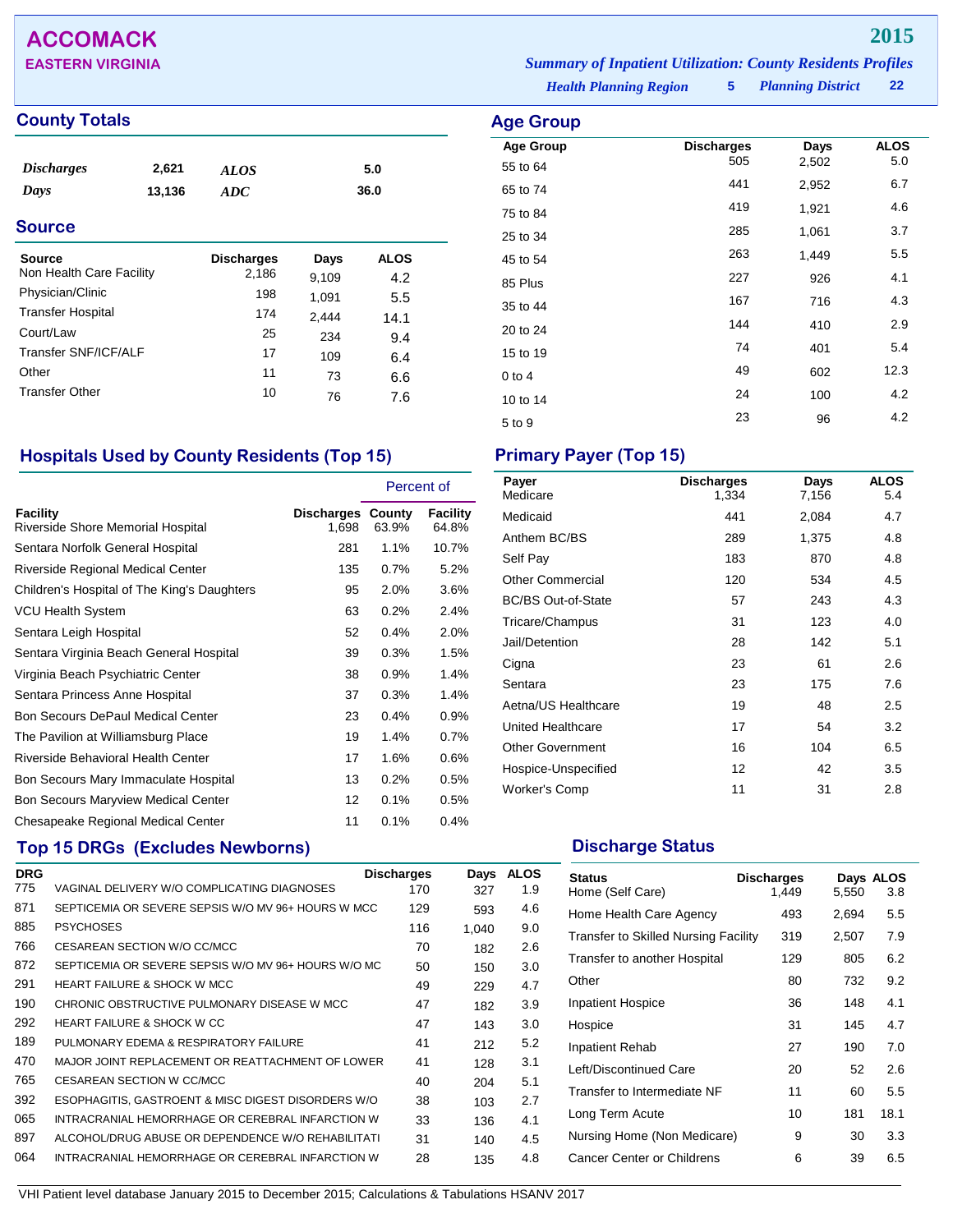# **NORTHAMPTON 2015**

### **County Totals Age Group**

| <b>Discharges</b><br>Days | 1,550<br>7,105 | <i>ALOS</i><br><b>ADC</b> |       | 4.6<br>19.5 |
|---------------------------|----------------|---------------------------|-------|-------------|
| <b>Source</b>             |                |                           |       |             |
| <b>Source</b>             |                | <b>Discharges</b>         | Days  | <b>ALOS</b> |
| Non Health Care Facility  |                | 1,208                     | 4,711 | 3.9         |
| Physician/Clinic          |                | 190                       | 1,143 | 6.0         |
| <b>Transfer Hospital</b>  |                | 105                       | 849   | 8.1         |
| Court/Law                 |                | 19                        | 178   | 9.4         |
| Transfer SNF/ICF/ALF      |                | 17                        | 158   | 9.3         |
| Other                     |                | 6                         | 40    | 6.7         |
| <b>Transfer Other</b>     |                | 5                         | 26    | 5.2         |

## **Hospitals Used by County Residents (Top 15) Primary Payer (Top 15)**

|                                               |                                 | Percent of |                   |
|-----------------------------------------------|---------------------------------|------------|-------------------|
| Facility<br>Riverside Shore Memorial Hospital | <b>Discharges County</b><br>915 | 34.4%      | Facility<br>59.0% |
| Sentara Norfolk General Hospital              | 212                             | 0.8%       | 13.7%             |
| Sentara Leigh Hospital                        | 68                              | 0.5%       | 4.4%              |
| <b>Riverside Regional Medical Center</b>      | 63                              | 0.3%       | 4.1%              |
| Sentara Virginia Beach General Hospital       | 62                              | 0.5%       | 4.0%              |
| Sentara Princess Anne Hospital                | 42                              | 0.4%       | 2.7%              |
| Children's Hospital of The King's Daughters   | 38                              | 0.8%       | 2.5%              |
| <b>Bon Secours DePaul Medical Center</b>      | 27                              | 0.4%       | 1.7%              |
| <b>VCU Health System</b>                      | 26                              | 0.1%       | 1.7%              |
| Virginia Beach Psychiatric Center             | 22                              | 0.5%       | 1.4%              |
| <b>Bon Secours Maryview Medical Center</b>    | 12                              | 0.1%       | 0.8%              |
| The Pavilion at Williamsburg Place            | 10                              | 0.7%       | 0.6%              |
| Chesapeake Regional Medical Center            | 9                               | 0.1%       | 0.6%              |
| Bon Secours Mary Immaculate Hospital          | 8                               | 0.1%       | 0.5%              |
| Kempsville Center for Behavioral Health       | $\overline{7}$                  | 0.5%       | 0.5%              |

## **Top 15 DRGs (Excludes Newborns) Discharge Status Discharge Status**

| <b>DRG</b> |                                                     | <b>Discharges</b> | Days | <b>ALOS</b> |
|------------|-----------------------------------------------------|-------------------|------|-------------|
| 871        | SEPTICEMIA OR SEVERE SEPSIS W/O MV 96+ HOURS W MCC  | 117               | 621  | 5.3         |
| 885        | <b>PSYCHOSES</b>                                    | 64                | 414  | 6.5         |
| 775        | VAGINAL DELIVERY W/O COMPLICATING DIAGNOSES         | 58                | 104  | 1.8         |
| 470        | MAJOR JOINT REPLACEMENT OR REATTACHMENT OF LOWER    | 46                | 119  | 2.6         |
| 872        | SEPTICEMIA OR SEVERE SEPSIS W/O MV 96+ HOURS W/O MC | 34                | 113  | 3.3         |
| 766        | CESAREAN SECTION W/O CC/MCC                         | 31                | 76   | 2.5         |
| 292        | <b>HEART FAILURE &amp; SHOCK W CC</b>               | 29                | 92   | 3.2         |
| 291        | <b>HEART FAILURE &amp; SHOCK W MCC</b>              | 27                | 130  | 4.8         |
| 191        | CHRONIC OBSTRUCTIVE PULMONARY DISEASE W CC          | 24                | 82   | 3.4         |
| 392        | ESOPHAGITIS, GASTROENT & MISC DIGEST DISORDERS W/O  | 23                | 66   | 2.9         |
| 683        | RENAL FAILURE W CC                                  | 21                | 75   | 3.6         |
| 189        | PULMONARY EDEMA & RESPIRATORY FAILURE               | 20                | 88   | 4.4         |
| 193        | SIMPLE PNEUMONIA & PLEURISY W MCC                   | 20                | 123  | 6.2         |
| 682        | <b>RENAL FAILURE W MCC</b>                          | 19                | 109  | 5.7         |
| 190        | CHRONIC OBSTRUCTIVE PULMONARY DISEASE W MCC         | 18                | 75   | 4.2         |

| Payer<br>Medicare         | <b>Discharges</b><br>903 | Days<br>4,209 | <b>ALOS</b><br>4.7 |
|---------------------------|--------------------------|---------------|--------------------|
| Medicaid                  | 223                      | 1,077         | 4.8                |
| Anthem BC/BS              | 189                      | 778           | 4.1                |
| Self Pay                  | 87                       | 387           | 4.5                |
| <b>Other Commercial</b>   | 29                       | 136           | 4.7                |
| <b>BC/BS Out-of-State</b> | 25                       | 86            | 3.4                |
| Sentara                   | 25                       | 110           | 4.4                |
| Aetna/US Healthcare       | 15                       | 88            | 5.9                |
| <b>Other Government</b>   | 10                       | 55            | 5.5                |
| Jail/Detention            | 9                        | 52            | 5.8                |
| Hospice-Unspecified       | 8                        | 32            | 4.0                |
| Tricare/Champus           | 7                        | 14            | 2.0                |
| Cigna                     | 5                        | 20            | 4.0                |
| United Healthcare         | 5                        | 22            | 4.4                |
| HMO/PPO-Unspecified       | 3                        | 7             | 2.3                |

| <b>Status</b><br>Home (Self Care)           | <b>Discharges</b><br>789 | 2,700 | Days ALOS<br>3.4 |
|---------------------------------------------|--------------------------|-------|------------------|
| Home Health Care Agency                     | 302                      | 1,726 | 5.7              |
| <b>Transfer to Skilled Nursing Facility</b> | 240                      | 1,521 | 6.3              |
| Transfer to another Hospital                | 66                       | 207   | 3.1              |
| Other                                       | 39                       | 297   | 7.6              |
| Hospice                                     | 35                       | 213   | 6.1              |
| <b>Inpatient Hospice</b>                    | 34                       | 174   | 5.1              |
| Left/Discontinued Care                      | 14                       | 21    | 1.5              |
| Inpatient Rehab                             | 10                       | 71    | 7.1              |
| Transfer to Intermediate NF                 | 7                        | 22    | 3.1              |
| Long Term Acute                             | 4                        | 75    | 18.8             |
| Nursing Home (Non Medicare)                 | 4                        | 6     | 1.5              |
| Cancer Center or Childrens                  | 3                        | 13    | 4.3              |

**Age Group Discharges Days ALOS** 65 to 74 <sup>314</sup> 1,405 4.5 55 to 64 5.4 75 to 84 <sup>274</sup> 1,195 4.4 85 Plus 174 771 4.4 25 to 34 <sup>131</sup> <sup>539</sup> 4.1 45 to 54 <sup>113</sup> <sup>503</sup> 4.5 35 to 44 <sup>99</sup> <sup>477</sup> 4.8 20 to 24 <sup>63</sup> <sup>229</sup> 3.6 15 to 19 169 5.5  $0$  to 4  $19$  91  $4.8$ 10 to 14 19 19 19 19 10 11 12 13 14.1  $5 \text{ to } 9$   $12$   $30$   $2.5$ 

*Health Planning Region* **5**

*Planning District* **22**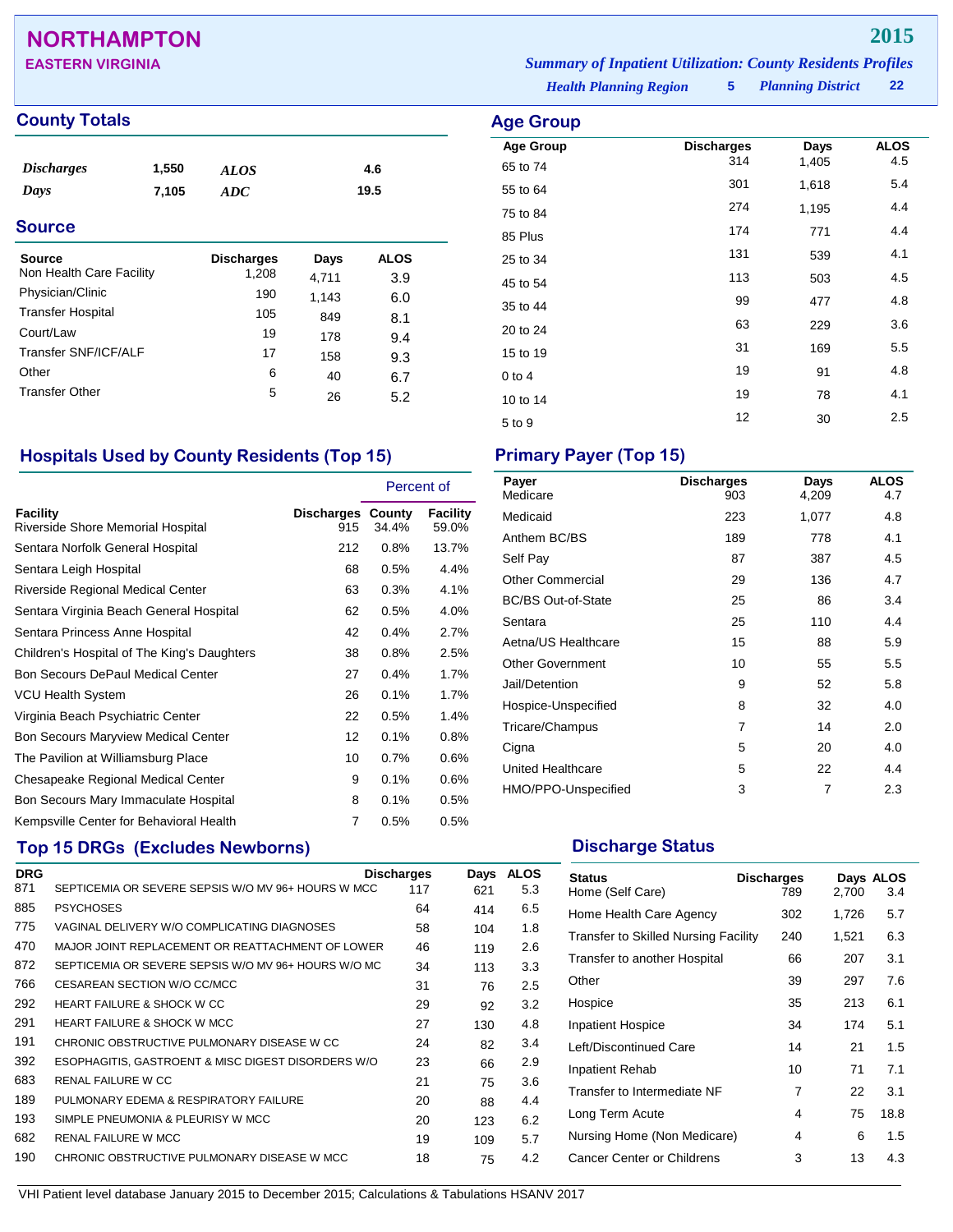# **CHESAPEAKE CITY 2015**

**EASTERN VIRGINIA** *Summary of Inpatient Utilization: County Residents Profiles*

### **County Totals Age Group**

| <i>Discharges</i> | 21,941  | <i>ALOS</i> | 5.0   |
|-------------------|---------|-------------|-------|
| Days              | 109,357 | ADC         | 299.6 |

### **Source**

| Source                   | <b>Discharges</b> | Days   | <b>ALOS</b> |
|--------------------------|-------------------|--------|-------------|
| Non Health Care Facility | 16,838            | 80,246 | 4.8         |
| Physician/Clinic         | 3,151             | 13,079 | 4.2         |
| <b>Transfer Hospital</b> | 782               | 7,336  | 9.4         |
| Transfer SNF/ICF/ALF     | 443               | 3,033  | 6.8         |
| Court/Law                | 411               | 3,035  | 7.4         |
| Other                    | 172               | 1,884  | 10.9        |
| Unknown                  | 80                | 375    | 4.7         |
| <b>Transfer Other</b>    | 64                | 369    | 5.8         |

## **Hospitals Used by County Residents (Top 15) Primary Payer (Top 15)**

|                                                |                             | Percent of |                   |
|------------------------------------------------|-----------------------------|------------|-------------------|
| Facility<br>Chesapeake Regional Medical Center | Discharges County<br>10,453 | 66.2%      | Facility<br>47.6% |
| Sentara Norfolk General Hospital               | 3,180                       | 12.6%      | 14.5%             |
| <b>Bon Secours Maryview Medical Center</b>     | 2,011                       | 17.2%      | 9.2%              |
| Sentara Leigh Hospital                         | 1,794                       | 12.4%      | 8.2%              |
| Virginia Beach Psychiatric Center              | 749                         | 18.3%      | 3.4%              |
| Sentara Princess Anne Hospital                 | 737                         | 6.4%       | 3.4%              |
| Children's Hospital of The King's Daughters    | 627                         | 13.1%      | 2.9%              |
| Sentara Virginia Beach General Hospital        | 487                         | 3.7%       | 2.2%              |
| Sentara Obici Hospital                         | 442                         | 4.8%       | 2.0%              |
| <b>Bon Secours DePaul Medical Center</b>       | 392                         | 6.1%       | 1.8%              |
| Kempsville Center for Behavioral Health        | 231                         | 15.8%      | 1.1%              |
| Bon Secours Mary Immaculate Hospital           | 153                         | 1.9%       | 0.7%              |
| VCU Health System                              | 114                         | 0.3%       | 0.5%              |
| Riverside Regional Medical Center              | 107                         | 0.6%       | 0.5%              |
| Sentara Careplex Hospital                      | 69                          | 0.8%       | 0.3%              |

# **Top 15 DRGs (Excludes Newborns) Discharge Status Discharge Status**

| <b>DRG</b> |                                                     | <b>Discharges</b> | Days  | <b>ALOS</b>      |
|------------|-----------------------------------------------------|-------------------|-------|------------------|
| 775        | VAGINAL DELIVERY W/O COMPLICATING DIAGNOSES         | 1.365             | 3,060 | $2.2\phantom{0}$ |
| 885        | <b>PSYCHOSES</b>                                    | 1,343             | 9.759 | 7.3              |
| 871        | SEPTICEMIA OR SEVERE SEPSIS W/O MV 96+ HOURS W MCC  | 891               | 5,977 | 6.7              |
| 470        | MAJOR JOINT REPLACEMENT OR REATTACHMENT OF LOWER    | 759               | 2.218 | 2.9              |
| 766        | CESAREAN SECTION W/O CC/MCC                         | 526               | 1,573 | 3.0              |
| 392        | ESOPHAGITIS, GASTROENT & MISC DIGEST DISORDERS W/O  | 369               | 1,263 | 3.4              |
| 291        | <b>HEART FAILURE &amp; SHOCK W MCC</b>              | 341               | 2.048 | 6.0              |
| 897        | ALCOHOL/DRUG ABUSE OR DEPENDENCE W/O REHABILITATI   | 318               | 1.701 | 5.3              |
| 292        | <b>HEART FAILURE &amp; SHOCK W CC</b>               | 314               | 1.368 | 4.4              |
| 189        | PULMONARY EDEMA & RESPIRATORY FAILURE               | 288               | 1.539 | 5.3              |
| 872        | SEPTICEMIA OR SEVERE SEPSIS W/O MV 96+ HOURS W/O MC | 276               | 1.275 | 4.6              |
| 765        | CESAREAN SECTION W CC/MCC                           | 270               | 1,167 | 4.3              |
| 603        | CELLULITIS W/O MCC                                  | 263               | 1.088 | 4.1              |
| 190        | CHRONIC OBSTRUCTIVE PULMONARY DISEASE W MCC         | 238               | 1.093 | 4.6              |
| 683        | RENAL FAILURE W CC                                  | 234               | 953   | 4.1              |

*Health Planning Region* **5**

| $\cdots$         |                   |        |             |
|------------------|-------------------|--------|-------------|
| <b>Age Group</b> | <b>Discharges</b> | Days   | <b>ALOS</b> |
| 65 to 74         | 3,720             | 19,949 | 5.4         |
| 55 to 64         | 3,613             | 19,779 | 5.5         |
| 75 to 84         | 3,050             | 16,323 | 5.3         |
| 25 to 34         | 2,788             | 9,658  | 3.5         |
| 45 to 54         | 2,660             | 13,870 | 5.2         |
| 35 to 44         | 1,979             | 8,756  | 4.4         |
| 85 Plus          | 1,854             | 9,818  | 5.3         |
| 20 to 24         | 993               | 3,873  | 3.9         |
| 15 to 19         | 571               | 2,964  | 5.2         |
| 10 to 14         | 281               | 1,695  | 6.0         |
| $0$ to 4         | 267               | 1,768  | 6.6         |
| 5 to 9           | 165               | 904    | 5.5         |
|                  |                   |        |             |

| Payer<br>Medicare         | <b>Discharges</b><br>9.803 | Days<br>53,898 | <b>ALOS</b><br>5.5 |
|---------------------------|----------------------------|----------------|--------------------|
| Anthem BC/BS              | 2,799                      | 12,587         | 4.5                |
| Medicaid                  | 2,529                      | 12,463         | 4.9                |
| Sentara                   | 1,700                      | 7,252          | 4.3                |
| Self Pay                  | 1,364                      | 6,291          | 4.6                |
| Tricare/Champus           | 1,004                      | 4,323          | 4.3                |
| <b>BC/BS Out-of-State</b> | 808                        | 3,481          | 4.3                |
| Cigna                     | 368                        | 1,620          | 4.4                |
| Aetna/US Healthcare       | 339                        | 1,498          | 4.4                |
| <b>Other Commercial</b>   | 302                        | 1,580          | 5.2                |
| United Healthcare         | 266                        | 986            | 3.7                |
| <b>Other Government</b>   | 189                        | 1,067          | 5.7                |
| <b>Local Government</b>   | 139                        | 751            | 5.4                |
| Jail/Detention            | 126                        | 750            | 6.0                |
| Worker's Comp             | 70                         | 236            | 3.4                |

| <b>Status</b><br>Home (Self Care)           | <b>Discharges</b><br>13,628 | 52,082 | Days ALOS<br>3.8 |
|---------------------------------------------|-----------------------------|--------|------------------|
| Home Health Care Agency                     | 3,903                       | 23,470 | 6.0              |
| <b>Transfer to Skilled Nursing Facility</b> | 2,532                       | 20,357 | 8.0              |
| Other                                       | 576                         | 4,217  | 7.3              |
| Transfer to another Hospital                | 237                         | 1,661  | 7.0              |
| Hospice                                     | 203                         | 1,404  | 6.9              |
| Left/Discontinued Care                      | 192                         | 484    | 2.5              |
| Cancer Center or Childrens                  | 156                         | 953    | 6.1              |
| Inpatient Rehab                             | 147                         | 1,498  | 10.2             |
| Nursing Home (Non Medicare)                 | 103                         | 729    | 7.1              |
| <b>Inpatient Hospice</b>                    | 78                          | 622    | 8.0              |
| Transfer to Intermediate NF                 | 66                          | 511    | 7.7              |
| Not Specified                               | 49                          | 338    | 6.9              |

VHI Patient level database January 2015 to December 2015; Calculations & Tabulations HSANV 2017

*Planning District* **23**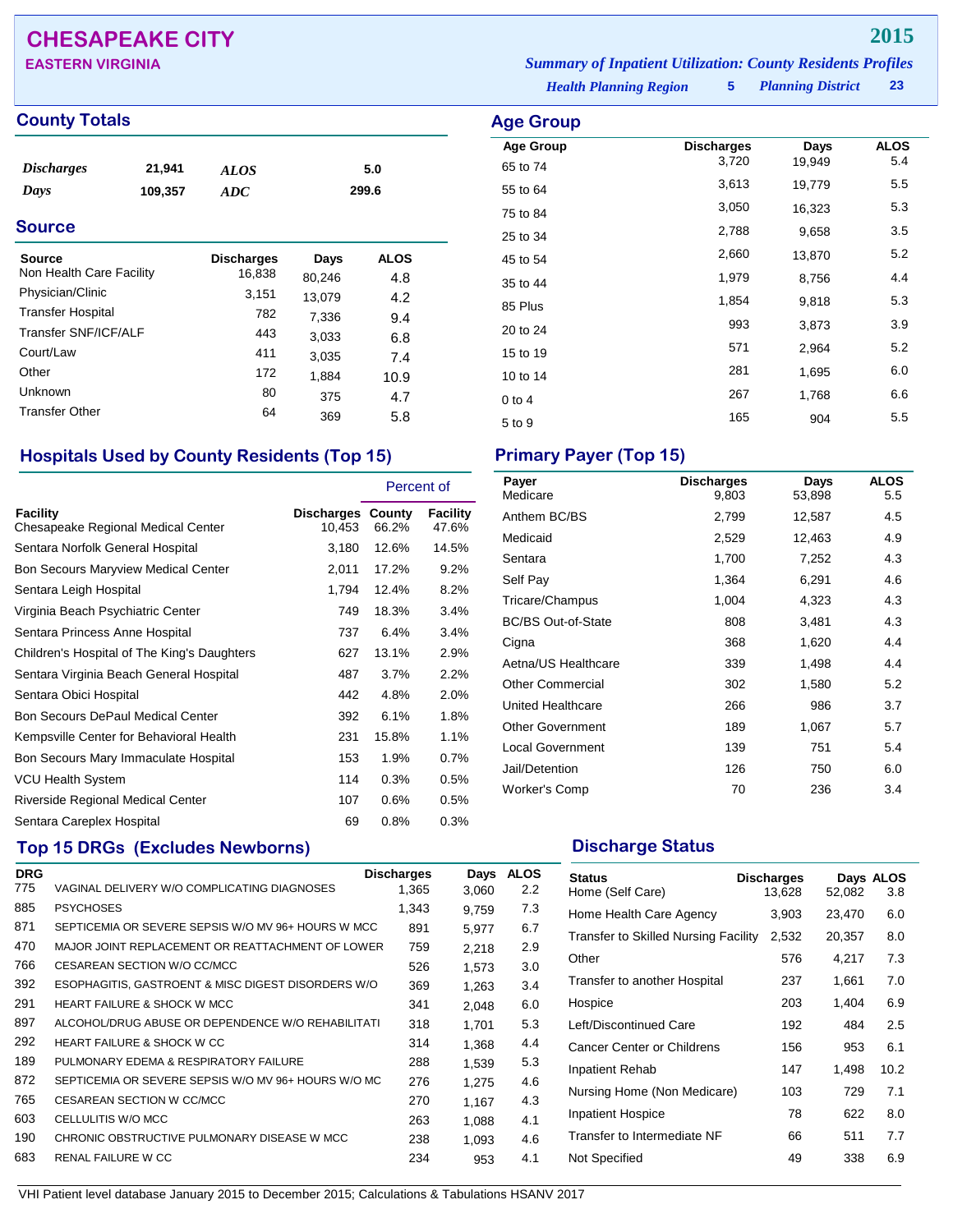# **FRANKLIN CITY 2015**

### **County Totals Age Group Age Group Age Group Age Group Age Group Age Group**

| <i>Discharges</i> | 1,866 | <b>ALOS</b> | 4.7  |
|-------------------|-------|-------------|------|
| Days              | 8,698 | ADC         | 23.8 |
|                   |       |             |      |

### **Source**

| Source<br>Non Health Care Facility | <b>Discharges</b><br>1,089 | Days<br>4,486 | ALOS<br>4.1 |
|------------------------------------|----------------------------|---------------|-------------|
| Physician/Clinic                   | 496                        | 1,951         | 3.9         |
| <b>Transfer Hospital</b>           | 191                        | 1,642         | 8.6         |
| Court/Law                          | 29                         | 155           | 5.3         |
| Transfer SNF/ICF/ALF               | 26                         | 221           | 8.5         |
| <b>Transfer Other</b>              | 18                         | 80            | 4.4         |
| Other                              | 15                         | 156           | 10.4        |
| Unknown                            | 2                          |               | 3.5         |

## **Hospitals Used by County Residents (Top 15) Primary Payer (Top 15)**

|                                                   |                                 | Percent of |                   |
|---------------------------------------------------|---------------------------------|------------|-------------------|
| Facility<br>Southampton Memorial Hospital         | <b>Discharges County</b><br>791 | 42.4%      | Facility<br>42.4% |
| Sentara Obici Hospital                            | 414                             | 4.5%       | 22.2%             |
| Sentara Norfolk General Hospital                  | 197                             | 0.8%       | 10.6%             |
| Southside Regional Medical Center                 | 91                              | 0.7%       | 4.9%              |
| <b>Bon Secours Maryview Medical Center</b>        | 77                              | 0.7%       | 4.1%              |
| <b>VCU Health System</b>                          | 65                              | 0.2%       | 3.5%              |
| Chesapeake Regional Medical Center                | 28                              | 0.2%       | 1.5%              |
| Sentara Leigh Hospital                            | 27                              | 0.2%       | 1.4%              |
| Children's Hospital of The King's Daughters       | 22                              | 0.5%       | 1.2%              |
| Virginia Beach Psychiatric Center                 | 22                              | 0.5%       | 1.2%              |
| Bon Secours Mary Immaculate Hospital              | 21                              | 0.3%       | 1.1%              |
| HealthSouth Rehabilitation Hospital of Petersburg | 11                              | 1.1%       | 0.6%              |
| Riverside Regional Medical Center                 | 10                              | 0.1%       | 0.5%              |
| <b>Bon Secours DePaul Medical Center</b>          | 9                               | 0.1%       | 0.5%              |
| The Pavilion at Williamsburg Place                | 9                               | 0.7%       | 0.5%              |

# **Top 15 DRGs (Excludes Newborns) Discharge Status Discharge Status**

| <b>DRG</b> |                                                       | <b>Discharges</b> | Days  | <b>ALOS</b> |  |
|------------|-------------------------------------------------------|-------------------|-------|-------------|--|
| 885        | <b>PSYCHOSES</b>                                      | 88                | 1,105 | 12.6        |  |
| 775        | VAGINAL DELIVERY W/O COMPLICATING DIAGNOSES           | 69                | 159   | 2.3         |  |
| 470        | MAJOR JOINT REPLACEMENT OR REATTACHMENT OF LOWER      | 64                | 176   | 2.8         |  |
| 871        | SEPTICEMIA OR SEVERE SEPSIS W/O MV 96+ HOURS W MCC    | 53                | 307   | 5.8         |  |
| 292        | <b>HEART FAILURE &amp; SHOCK W CC</b>                 | 42                | 127   | 3.0         |  |
| 194        | SIMPLE PNEUMONIA & PLEURISY W CC                      | 31                | 114   | 3.7         |  |
| 392        | ESOPHAGITIS, GASTROENT & MISC DIGEST DISORDERS W/O    | 30                | 75    | 2.5         |  |
| 378        | G.I. HEMORRHAGE W CC                                  | 29                | 92    | 3.2         |  |
| 065        | INTRACRANIAL HEMORRHAGE OR CEREBRAL INFARCTION W      | 28                | 114   | 4.1         |  |
| 765        | CESAREAN SECTION W CC/MCC                             | 28                | 108   | 3.9         |  |
| 641        | MISC DISORDERS OF NUTRITION, METABOLISM, FLUIDS/ELECT | 27                | 92    | 3.4         |  |
| 872        | SEPTICEMIA OR SEVERE SEPSIS W/O MV 96+ HOURS W/O MC   | 26                | 128   | 4.9         |  |
| 193        | SIMPLE PNEUMONIA & PLEURISY W MCC                     | 25                | 93    | 3.7         |  |
| 766        | CESAREAN SECTION W/O CC/MCC                           | 25                | 69    | 2.8         |  |
| 690        | KIDNEY & URINARY TRACT INFECTIONS W/O MCC             | 23                | 60    | 2.6         |  |
|            |                                                       |                   |       |             |  |

*Health Planning Region* **5** *Planning District* **23 EASTERN VIRGINIA** *Summary of Inpatient Utilization: County Residents Profiles*

| <b>Age Group</b>             |                          |               |                    |
|------------------------------|--------------------------|---------------|--------------------|
| <b>Age Group</b><br>65 to 74 | <b>Discharges</b><br>380 | Days<br>1,782 | <b>ALOS</b><br>4.7 |
| 55 to 64                     | 320                      | 1,617         | 5.0                |
| 75 to 84                     | 276                      | 1,278         | 4.6                |
| 45 to 54                     | 230                      | 1,092         | 4.8                |
| 85 Plus                      | 186                      | 690           | 3.7                |
| 35 to 44                     | 170                      | 640           | 3.8                |
| 25 to 34                     | 156                      | 622           | 4.0                |
| 20 to 24                     | 63                       | 189           | 3.0                |
| 15 to 19                     | 40                       | 151           | 3.8                |
| 10 to 14                     | 20                       | 561           | 28.1               |
| $0$ to 4                     | 17                       | 51            | 3.0                |
| 5 to 9                       | 8                        | 25            | 3.1                |

| Payer<br>Medicare         | <b>Discharges</b><br>987 | Days<br>4,436 | <b>ALOS</b><br>4.5 |
|---------------------------|--------------------------|---------------|--------------------|
| Medicaid                  | 299                      | 1,877         | 6.3                |
| Anthem BC/BS              | 227                      | 908           | 4.0                |
| Self Pay                  | 105                      | 384           | 3.7                |
| <b>BC/BS Out-of-State</b> | 41                       | 129           | 3.1                |
| Cigna                     | 41                       | 193           | 4.7                |
| Sentara                   | 35                       | 114           | 3.3                |
| Tricare/Champus           | 26                       | 105           | 4.0                |
| Indigent/Charity          | 25                       | 157           | 6.3                |
| Jail/Detention            | 14                       | 66            | 4.7                |
| <b>Other Commercial</b>   | 14                       | 35            | 2.5                |
| United Healthcare         | 11                       | 34            | 3.1                |
| <b>Other Government</b>   | 8                        | 42            | 5.3                |
| Worker's Comp             | 8                        | 104           | 13.0               |
| Aetna/US Healthcare       | 7                        | 45            | 6.4                |

| <b>Status</b><br>Home (Self Care)           | <b>Discharges</b><br>1,067 | 4,230 | Days ALOS<br>4.0 |
|---------------------------------------------|----------------------------|-------|------------------|
| Home Health Care Agency                     | 314                        | 1,706 | 5.4              |
| <b>Transfer to Skilled Nursing Facility</b> | 209                        | 1,432 | 6.8              |
| Transfer to another Hospital                | 74                         | 187   | 2.5              |
| Transfer to Intermediate NF                 | 38                         | 140   | 3.7              |
| Other                                       | 32                         | 210   | 6.6              |
| Hospice                                     | 26                         | 142   | 5.5              |
| Inpatient Rehab                             | 26                         | 240   | 9.2              |
| Not Specified                               | 22                         | 98    | 4.5              |
| Left/Discontinued Care                      | 21                         | 67    | 3.2              |
| Other institution                           | 12                         | 42    | 3.5              |
| Nursing Home (Non Medicare)                 | 8                          | 100   | 12.5             |
| Swing Bed                                   | 8                          | 42    | 5.3              |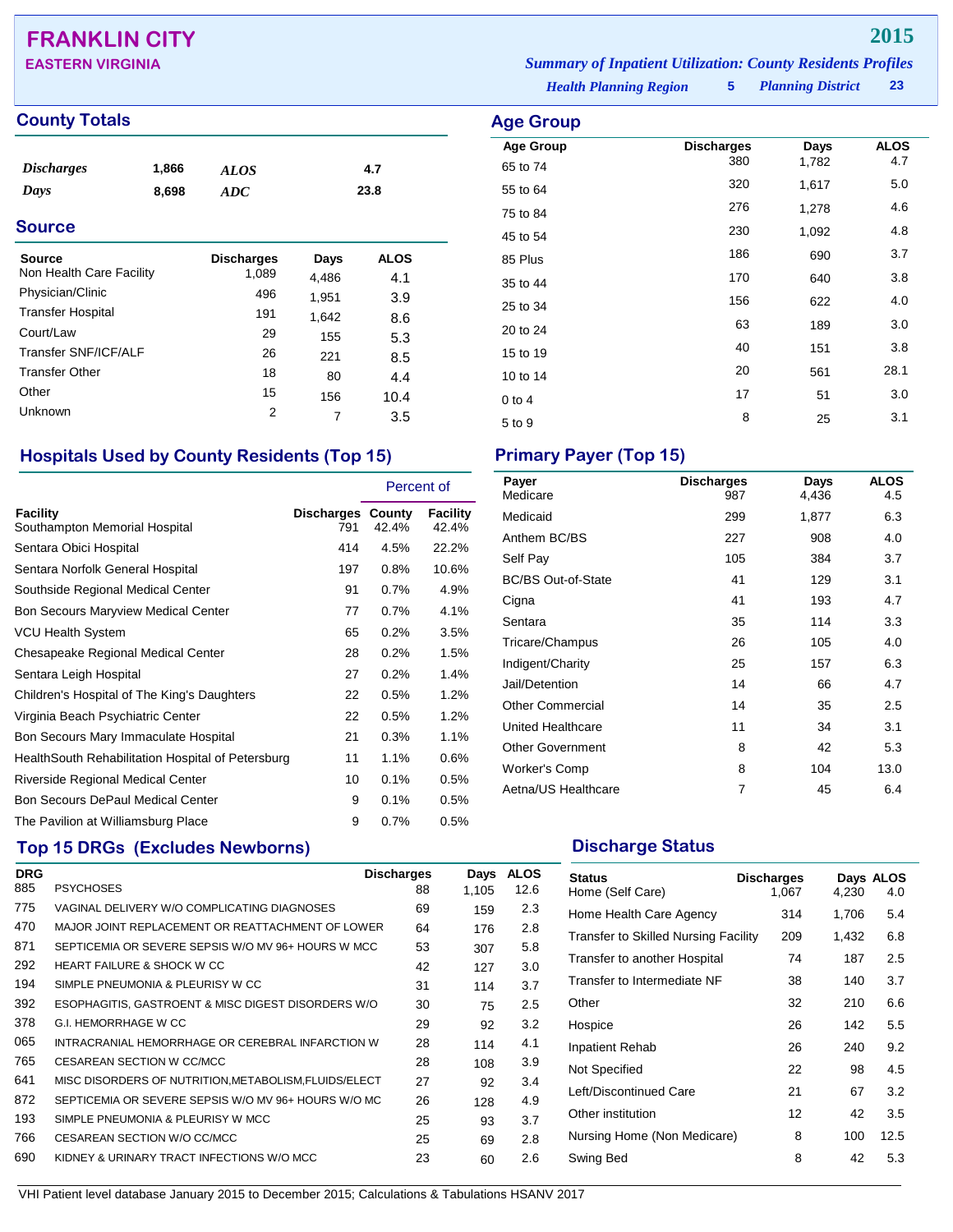# **HAMPTON CITY 2015**

### **County Totals Age Group**

| <i>Discharges</i> | 12,616 | ALOS | 5.3   |
|-------------------|--------|------|-------|
| Days              | 67,189 | ADC  | 184.1 |

### **Source**

| Source<br>Non Health Care Facility | <b>Discharges</b><br>6,212 | Days             | <b>ALOS</b> |
|------------------------------------|----------------------------|------------------|-------------|
| Physician/Clinic                   | 5,417                      | 30.644<br>26,355 | 4.9<br>4.9  |
| <b>Transfer Hospital</b>           | 430                        | 6,248            | 14.5        |
| Transfer SNF/ICF/ALF               | 311                        | 2,106            | 6.8         |
| Court/Law                          | 127                        | 949              | 7.5         |
| <b>Transfer Other</b>              | 78                         | 348              | 4.5         |
| Other                              | 37                         | 529              | 14.3        |
| Unknown                            | 4                          | 10               | 2.5         |

### **Hospitals Used by County Residents (Top 15) Primary Payer (Top 15)**

|                                              |                                   | Percent of |                   |
|----------------------------------------------|-----------------------------------|------------|-------------------|
| Facility<br>Sentara Careplex Hospital        | <b>Discharges County</b><br>5,329 | 63.1%      | Facility<br>42.2% |
| Riverside Regional Medical Center            | 3,560                             | 19.2%      | 28.2%             |
| Bon Secours Mary Immaculate Hospital         | 1,154                             | 14.3%      | 9.1%              |
| Sentara Norfolk General Hospital             | 658                               | 2.6%       | 5.2%              |
| Children's Hospital of The King's Daughters  | 281                               | 5.9%       | 2.2%              |
| Riverside Behavioral Health Center           | 235                               | 21.6%      | 1.9%              |
| <b>Riverside Rehabilitation Institute</b>    | 221                               | 30.6%      | 1.8%              |
| <b>VCU Health System</b>                     | 186                               | 0.6%       | 1.5%              |
| <b>Bon Secours Maryview Medical Center</b>   | 181                               | 1.5%       | 1.4%              |
| Sentara Williamsburg Regional Medical Center | 84                                | 1.3%       | 0.7%              |
| Virginia Beach Psychiatric Center            | 70                                | 1.7%       | 0.6%              |
| Sentara Leigh Hospital                       | 68                                | 0.5%       | 0.5%              |
| <b>Bon Secours DePaul Medical Center</b>     | 67                                | 1.0%       | 0.5%              |
| The Pavilion at Williamsburg Place           | 63                                | 4.6%       | 0.5%              |
| Chesapeake Regional Medical Center           | 56                                | 0.4%       | 0.4%              |

## **Top 15 DRGs (Excludes Newborns) Discharge Status Discharge Status**

| <b>DRG</b> |                                                    | <b>Discharges</b> | Days  | <b>ALOS</b> |
|------------|----------------------------------------------------|-------------------|-------|-------------|
| 885        | <b>PSYCHOSES</b>                                   | 721               | 4.932 | 6.8         |
| 775        | VAGINAL DELIVERY W/O COMPLICATING DIAGNOSES        | 715               | 1.775 | 2.5         |
| 470        | MAJOR JOINT REPLACEMENT OR REATTACHMENT OF LOWER   | 555               | 1,272 | 2.3         |
| 871        | SEPTICEMIA OR SEVERE SEPSIS W/O MV 96+ HOURS W MCC | 506               | 3,565 | 7.0         |
| 291        | <b>HEART FAILURE &amp; SHOCK W MCC</b>             | 284               | 1,560 | 5.5         |
| 765        | CESAREAN SECTION W CC/MCC                          | 201               | 819   | 4.1         |
| 292        | <b>HEART FAILURE &amp; SHOCK W CC</b>              | 185               | 815   | 4.4         |
| 766        | CESAREAN SECTION W/O CC/MCC                        | 184               | 513   | 2.8         |
| 392        | ESOPHAGITIS, GASTROENT & MISC DIGEST DISORDERS W/O | 179               | 631   | 3.5         |
| 065        | INTRACRANIAL HEMORRHAGE OR CEREBRAL INFARCTION W   | 170               | 721   | 4.2         |
| 189        | PULMONARY EDEMA & RESPIRATORY FAILURE              | 164               | 1.950 | 11.9        |
| 945        | REHABILITATION W CC/MCC                            | 162               | 2,325 | 14.4        |
| 683        | <b>RENAL FAILURE W CC</b>                          | 161               | 701   | 4.3         |
| 460        | SPINAL FUSION EXCEPT CERVICAL W/O MCC              | 160               | 402   | 2.5         |
| 774        | VAGINAL DELIVERY W COMPLICATING DIAGNOSES          | 153               | 487   | 3.2         |
|            |                                                    |                   |       |             |

*Health Planning Region* **5** *Planning District* **23 EASTERN VIRGINIA** *Summary of Inpatient Utilization: County Residents Profiles*

> **Age Group Discharges Days ALOS**<br>55 to 64 2,262 13,227 5.8 55 to 64 2,262 13,227 5.8 65 to 74 2,234 12,805 5.7 75 to 84 **1,821** 10,155 5.6 45 to 54 1,659 8,628 5.2 25 to 34 1,466 5,504 3.8 35 to 44 **967** 4,212 4.4 85 Plus <sup>942</sup> 4,922 5.2 20 to 24 <sup>670</sup> 3,362 5.0 15 to 19 <sup>279</sup> 1,727 6.2

0 to 4 130 1,377 10.6 10 to 14 <sup>121</sup> <sup>849</sup> 7.0 5 to 9 <sup>65</sup> <sup>421</sup> 6.5

| Payer<br>Medicare         | <b>Discharges</b><br>5,683 | Days<br>32,250 | <b>ALOS</b><br>5.7 |
|---------------------------|----------------------------|----------------|--------------------|
|                           |                            |                |                    |
| Anthem BC/BS              | 2,173                      | 10,290         | 4.7                |
| Medicaid                  | 1,478                      | 8,408          | 5.7                |
| Self Pay                  | 858                        | 4,119          | 4.8                |
| Tricare/Champus           | 421                        | 2,244          | 5.3                |
| <b>BC/BS Out-of-State</b> | 377                        | 1,889          | 5.0                |
| Sentara                   | 344                        | 1,532          | 4.5                |
| <b>Other Commercial</b>   | 281                        | 1,350          | 4.8                |
| Aetna/US Healthcare       | 237                        | 1,100          | 4.6                |
| <b>Other Government</b>   | 226                        | 1,264          | 5.6                |
| Jail/Detention            | 133                        | 574            | 4.3                |
| United Healthcare         | 114                        | 556            | 4.9                |
| Cigna                     | 99                         | 479            | 4.8                |
| Worker's Comp             | 55                         | 273            | 5.0                |
| HMO/PPO-Unspecified       | 40                         | 178            | 4.5                |

| <b>Status</b><br>Home (Self Care)           | <b>Discharges</b><br>7,086 | 27,240 | Days ALOS<br>3.8 |
|---------------------------------------------|----------------------------|--------|------------------|
| Home Health Care Agency                     | 2,712                      | 16,605 | 6.1              |
| <b>Transfer to Skilled Nursing Facility</b> | 1,378                      | 11,000 | 8.0              |
| Other                                       | 343                        | 2,697  | 7.9              |
| <b>Inpatient Rehab</b>                      | 268                        | 2,352  | 8.8              |
| Transfer to another Hospital                | 216                        | 3,026  | 14.0             |
| Hospice                                     | 203                        | 1,469  | 7.2              |
| Transfer to Intermediate NF                 | 116                        | 807    | 7.0              |
| Left/Discontinued Care                      | 99                         | 309    | 3.1              |
| Long Term Acute                             | 57                         | 890    | 15.6             |
| Nursing Home (Non Medicare)                 | 43                         | 239    | 5.6              |
| Cancer Center or Childrens                  | 34                         | 182    | 5.3              |
| Not Specified                               | 29                         | 202    | 7.0              |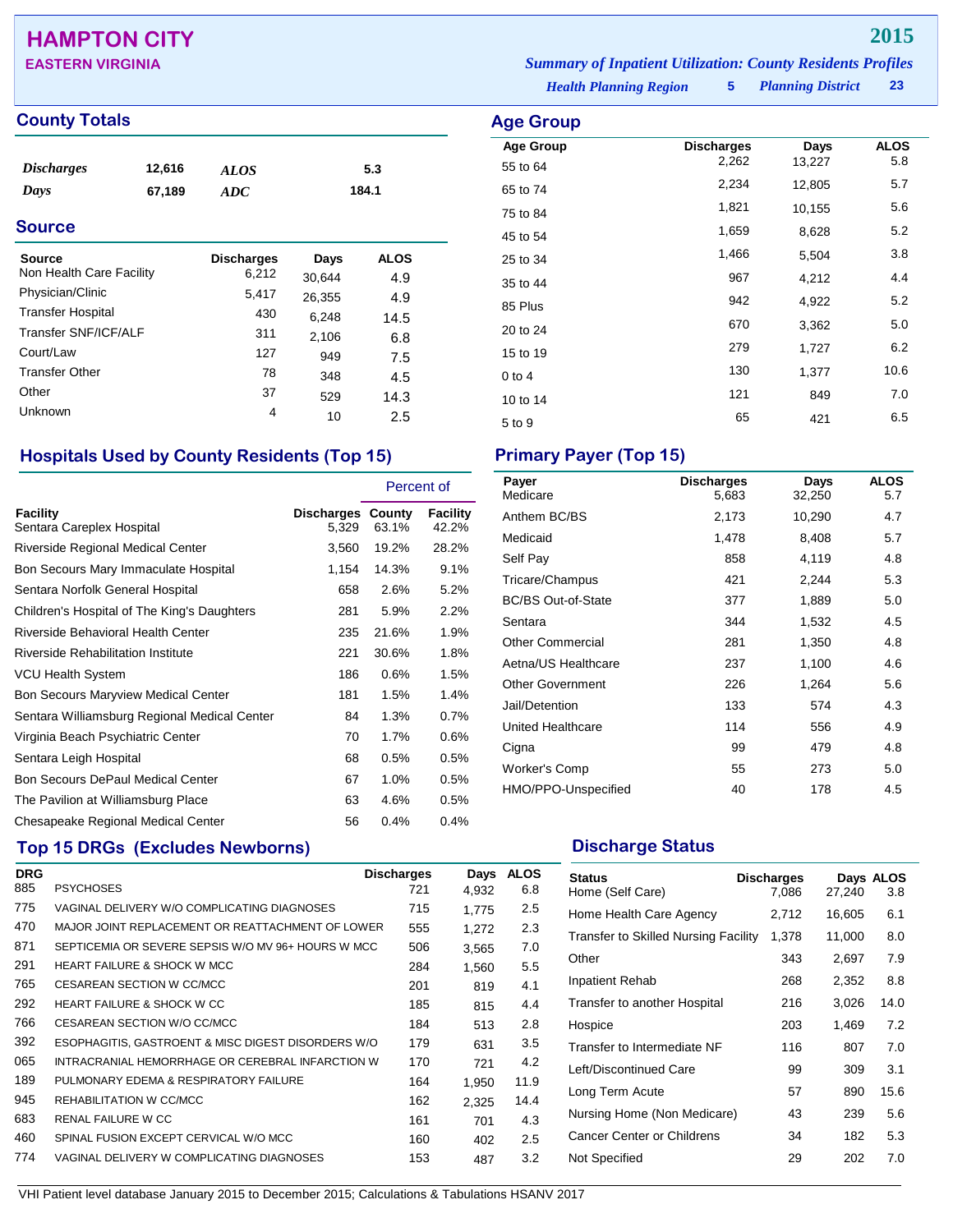# **ISLE OF WIGHT 2015**

## **County Totals Age Group**

| <b>Discharges</b> | 3,435  | <b>ALOS</b> | 4.7  |  |
|-------------------|--------|-------------|------|--|
| Days              | 16,115 | ADC         | 44.2 |  |
| <b>Source</b>     |        |             |      |  |

## Source **Discharges** Days ALOS Physician/Clinic 1,666 6,802 4.1<br>Non Health Care Facility 1,434 6.428 4.5 Non Health Care Facility 1,434 6,428 4.5 Transfer Hospital 146 1,731 11.9<br>Transfer SNF/ICF/ALF 1518 62 Transfer SNF/ICF/ALF 84 518 6.2<br>Other 50 352 7.0 Other 50 352 7.0 Court/Law <sup>34</sup> <sup>204</sup> 6.0 Transfer Other 19 69 3.6<br>
Unknown 2 11 5.5 Unknown 2 11 5.5

## **Hospitals Used by County Residents (Top 15) Primary Payer (Top 15)**

|                                              |                                   | Percent of |                   |
|----------------------------------------------|-----------------------------------|------------|-------------------|
| <b>Facility</b><br>Sentara Obici Hospital    | <b>Discharges County</b><br>1,445 | 15.9%      | Facility<br>42.1% |
| Riverside Regional Medical Center            | 591                               | 3.2%       | 17.2%             |
| Sentara Norfolk General Hospital             | 358                               | 1.4%       | 10.4%             |
| <b>Bon Secours Maryview Medical Center</b>   | 187                               | 1.6%       | 5.4%              |
| Bon Secours Mary Immaculate Hospital         | 171                               | 2.1%       | 5.0%              |
| Sentara Careplex Hospital                    | 160                               | 1.9%       | 4.7%              |
| Southampton Memorial Hospital                | 67                                | 3.6%       | 2.0%              |
| Children's Hospital of The King's Daughters  | 63                                | 1.3%       | 1.8%              |
| <b>VCU Health System</b>                     | 45                                | 0.1%       | 1.3%              |
| Virginia Beach Psychiatric Center            | 41                                | 1.0%       | 1.2%              |
| Chesapeake Regional Medical Center           | 40                                | 0.3%       | 1.2%              |
| Sentara Leigh Hospital                       | 39                                | 0.3%       | 1.1%              |
| <b>Riverside Rehabilitation Institute</b>    | 29                                | 4.0%       | 0.8%              |
| Sentara Princess Anne Hospital               | 21                                | 0.2%       | 0.6%              |
| Sentara Williamsburg Regional Medical Center | 19                                | 0.3%       | $0.6\%$           |

## **Top 15 DRGs (Excludes Newborns) Discharge Status Discharge Status**

| <b>DRG</b> |                                                     | <b>Discharges</b> | Days  | <b>ALOS</b> |
|------------|-----------------------------------------------------|-------------------|-------|-------------|
| 470        | MAJOR JOINT REPLACEMENT OR REATTACHMENT OF LOWER    | 187               | 487   | 2.6         |
| 775        | VAGINAL DELIVERY W/O COMPLICATING DIAGNOSES         | 173               | 391   | 2.3         |
| 885        | <b>PSYCHOSES</b>                                    | 166               | 1.095 | 6.6         |
| 871        | SEPTICEMIA OR SEVERE SEPSIS W/O MV 96+ HOURS W MCC  | 102               | 571   | 5.6         |
| 460        | SPINAL FUSION EXCEPT CERVICAL W/O MCC               | 63                | 155   | 2.5         |
| 291        | <b>HEART FAILURE &amp; SHOCK W MCC</b>              | 60                | 330   | 5.5         |
| 766        | CESAREAN SECTION W/O CC/MCC                         | 60                | 171   | 2.9         |
| 872        | SEPTICEMIA OR SEVERE SEPSIS W/O MV 96+ HOURS W/O MC | 59                | 324   | 5.5         |
| 392        | ESOPHAGITIS, GASTROENT & MISC DIGEST DISORDERS W/O  | 57                | 175   | 3.1         |
| 292        | HEART FAILURE & SHOCK W CC                          | 55                | 215   | 3.9         |
| 378        | <b>G.I. HEMORRHAGE W CC</b>                         | 44                | 155   | 3.5         |
| 765        | CESAREAN SECTION W CC/MCC                           | 41                | 198   | 4.8         |
| 065        | INTRACRANIAL HEMORRHAGE OR CEREBRAL INFARCTION W    | 35                | 138   | 3.9         |
| 193        | SIMPLE PNEUMONIA & PLEURISY W MCC                   | 35                | 145   | 4.1         |
| 603        | CELLULITIS W/O MCC                                  | 35                | 116   | 3.3         |
|            |                                                     |                   |       |             |

*Health Planning Region* **5** *Planning District* **23 EASTERN VIRGINIA** *Summary of Inpatient Utilization: County Residents Profiles*

| <b>Planning District</b> |  |  |  |
|--------------------------|--|--|--|
|                          |  |  |  |

| <b>Age Group</b> |                   |       |             |
|------------------|-------------------|-------|-------------|
| <b>Age Group</b> | <b>Discharges</b> | Days  | <b>ALOS</b> |
| 65 to 74         | 668               | 3,034 | 4.5         |
| 55 to 64         | 639               | 3,340 | 5.2         |
| 75 to 84         | 536               | 2,919 | 5.5         |
| 45 to 54         | 397               | 1,950 | 4.9         |
| 25 to 34         | 344               | 1,197 | 3.5         |
| 85 Plus          | 293               | 1,381 | 4.7         |
| 35 to 44         | 287               | 1,118 | 3.9         |
| 20 to 24         | 126               | 466   | 3.7         |
| 15 to 19         | 67                | 348   | 5.2         |
| $0$ to 4         | 34                | 124   | 3.6         |
| 10 to 14         | 28                | 181   | 6.5         |
| 5 to 9           | 16                | 57    | 3.6         |
|                  |                   |       |             |

| Payer<br>Medicare         | <b>Discharges</b><br>1,640 | Days<br>8,375 | <b>ALOS</b><br>5.1 |
|---------------------------|----------------------------|---------------|--------------------|
| Anthem BC/BS              | 545                        | 2,361         | 4.3                |
| Medicaid                  | 339                        | 1,547         | 4.6                |
| <b>BC/BS Out-of-State</b> | 186                        | 743           | 4.0                |
| Sentara                   | 156                        | 580           | 3.7                |
| Self Pay                  | 152                        | 598           | 3.9                |
| Tricare/Champus           | 121                        | 537           | 4.4                |
| <b>Other Commercial</b>   | 62                         | 257           | 4.2                |
| Aetna/US Healthcare       | 57                         | 221           | 3.9                |
| Cigna                     | 40                         | 164           | 4.1                |
| United Healthcare         | 33                         | 113           | 3.4                |
| Jail/Detention            | 26                         | 135           | 5.2                |
| Worker's Comp             | 22                         | 148           | 6.7                |
| <b>Other Government</b>   | 21                         | 127           | 6.0                |
| Indigent/Charity          | 16                         | 113           | 7.1                |

| <b>Status</b><br>Home (Self Care)           | <b>Discharges</b><br>1,877 | 6,586 | Days ALOS<br>3.5 |
|---------------------------------------------|----------------------------|-------|------------------|
| Home Health Care Agency                     | 819                        | 4,074 | 5.0              |
| <b>Transfer to Skilled Nursing Facility</b> | 394                        | 3,052 | 7.8              |
| Other                                       | 74                         | 467   | 6.3              |
| Hospice                                     | 60                         | 314   | 5.2              |
| Transfer to another Hospital                | 56                         | 674   | 12.0             |
| Inpatient Rehab                             | 48                         | 354   | 7.4              |
| Other institution                           | 25                         | 48    | 1.9              |
| Transfer to Intermediate NF                 | 24                         | 170   | 7.1              |
| Left/Discontinued Care                      | 19                         | 39    | 2.0              |
| Nursing Home (Non Medicare)                 | 13                         | 49    | 3.8              |
| Long Term Acute                             | 11                         | 183   | 16.6             |
| Cancer Center or Childrens                  | 6                          | 40    | 6.7              |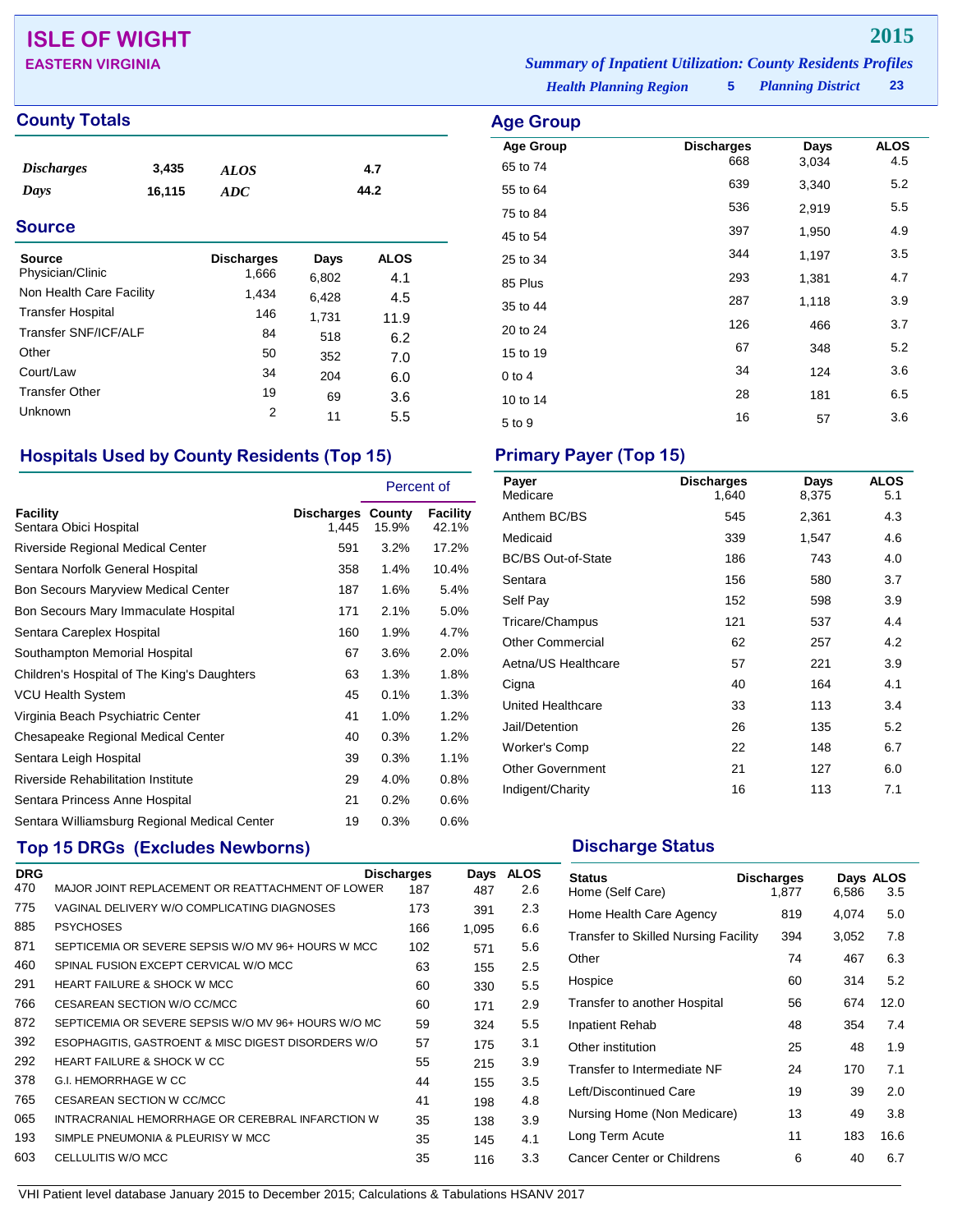# **JAMES CITY 2015**

### **County Totals Age Group**

| <i><b>Discharges</b></i><br>Days<br><b>Source</b> | 8,551<br>37,948 | <b>ALOS</b><br>ADC |        | 4.4<br>104.0  |  |
|---------------------------------------------------|-----------------|--------------------|--------|---------------|--|
| <b>Source</b><br>Physician/Clinic                 |                 | <b>Discharges</b>  | Days   | <b>ALOS</b>   |  |
|                                                   |                 | 4,551              | 17,743 | 3.9           |  |
| Non Health Care Facility                          |                 | 3,227              | 13,314 | 4.1           |  |
| <b>Transfer Hospital</b>                          |                 | २०२                | 0.005  | $\sim$ $\sim$ |  |

| 3,227 | 13,314 | 4.1  |
|-------|--------|------|
| 393   | 3,685  | 9.4  |
| 148   | 863    | 5.8  |
| 109   | 1.114  | 10.2 |
| 65    | 650    | 10.0 |
| 55    | 554    | 10.1 |
| 3     | 25     | 8.3  |
|       |        |      |

## **Hospitals Used by County Residents (Top 15) Primary Payer (Top 15)**

|                                                          |                     | Percent of      |                   |
|----------------------------------------------------------|---------------------|-----------------|-------------------|
| Facility<br>Sentara Williamsburg Regional Medical Center | Discharges<br>4,444 | County<br>68.4% | Facility<br>52.0% |
| Riverside Doctors' Hospital Williamsburg                 | 1,055               | 74.1%           | 12.3%             |
| <b>Riverside Regional Medical Center</b>                 | 732                 | $3.9\%$         | 8.6%              |
| <b>VCU Health System</b>                                 | 635                 | 1.9%            | 7.4%              |
| Bon Secours Mary Immaculate Hospital                     | 441                 | 5.5%            | 5.2%              |
| Sentara Norfolk General Hospital                         | 179                 | $0.7\%$         | 2.1%              |
| The Pavilion at Williamsburg Place                       | 155                 | 11.3%           | 1.8%              |
| Sentara Careplex Hospital                                | 151                 | 1.8%            | 1.8%              |
| Children's Hospital of The King's Daughters              | 106                 | 2.2%            | 1.2%              |
| Riverside Behavioral Health Center                       | 87                  | $8.0\%$         | 1.0%              |
| Henrico Doctors' Hospital                                | 72                  | 0.3%            | 0.8%              |
| University of Virginia Medical Center                    | 71                  | 0.3%            | 0.8%              |
| Bon Secours St. Mary's Hospital                          | 52                  | 0.3%            | 0.6%              |
| Virginia Beach Psychiatric Center                        | 48                  | 1.2%            | 0.6%              |
| Riverside Rehabilitation Institute                       | 36                  | 5.0%            | 0.4%              |

## **Top 15 DRGs (Excludes Newborns) Discharge Status Discharge Status**

| <b>DRG</b> |                                                     | <b>Discharges</b> | Days  | <b>ALOS</b> |
|------------|-----------------------------------------------------|-------------------|-------|-------------|
| 470        | MAJOR JOINT REPLACEMENT OR REATTACHMENT OF LOWER    | 546               | 1.412 | 2.6         |
| 775        | VAGINAL DELIVERY W/O COMPLICATING DIAGNOSES         | 467               | 1,022 | 2.2         |
| 885        | <b>PSYCHOSES</b>                                    | 427               | 3.311 | 7.8         |
| 871        | SEPTICEMIA OR SEVERE SEPSIS W/O MV 96+ HOURS W MCC  | 257               | 1.575 | 6.1         |
| 392        | ESOPHAGITIS, GASTROENT & MISC DIGEST DISORDERS W/O  | 174               | 534   | 3.1         |
| 291        | <b>HEART FAILURE &amp; SHOCK W MCC</b>              | 126               | 600   | 4.8         |
| 766        | CESAREAN SECTION W/O CC/MCC                         | 120               | 361   | 3.0         |
| 872        | SEPTICEMIA OR SEVERE SEPSIS W/O MV 96+ HOURS W/O MC | 120               | 459   | 3.8         |
| 189        | PULMONARY EDEMA & RESPIRATORY FAILURE               | 112               | 488   | 4.4         |
| 460        | SPINAL FUSION EXCEPT CERVICAL W/O MCC               | 103               | 282   | 2.7         |
| 603        | CELLULITIS W/O MCC                                  | 96                | 378   | 3.9         |
| 292        | <b>HEART FAILURE &amp; SHOCK W CC</b>               | 92                | 315   | 3.4         |
| 193        | SIMPLE PNEUMONIA & PLEURISY W MCC                   | 87                | 446   | 5.1         |
| 065        | INTRACRANIAL HEMORRHAGE OR CEREBRAL INFARCTION W    | 86                | 278   | 3.2         |
| 310        | CARDIAC ARRHYTHMIA & CONDUCTION DISORDERS W/O CC/   | 85                | 166   | 2.0         |
|            |                                                     |                   |       |             |

*Health Planning Region* **5** *Planning District* **23 EASTERN VIRGINIA** *Summary of Inpatient Utilization: County Residents Profiles*

# **Age Group Discharges Days ALOS**<br>65 to 74 1,783 7,653 4.3 65 to 74 1,783 7,653 4.3 75 to 84 1,548 6,817 4.4 55 to 64 1,264 6,463 5.1 85 Plus 1,064 4,769 4.5 25 to 34 and 3,053 and 3,053 and 3.6 45 to 54 <sup>795</sup> 3,787 4.8 35 to 44 <sup>604</sup> 2,376 3.9

20 to 24 <sup>290</sup> 1,087 3.8 15 to 19 163 163 163 163 165 0 to 4 83 649 7.8 10 to 14 69 406 5.9 5 to 9 146 3.6

| Payer<br>Medicare         | <b>Discharges</b><br>4,653 | Days<br>21,588 | <b>ALOS</b><br>4.6 |
|---------------------------|----------------------------|----------------|--------------------|
| Anthem BC/BS              | 1,237                      | 5,234          | 4.2                |
| Medicaid                  | 625                        | 2,576          | 4.1                |
| Self Pay                  | 390                        | 1,620          | 4.2                |
| Tricare/Champus           | 308                        | 1,173          | 3.8                |
| <b>BC/BS Out-of-State</b> | 282                        | 1,196          | 4.2                |
| Sentara                   | 189                        | 754            | 4.0                |
| Aetna/US Healthcare       | 174                        | 633            | 3.6                |
| <b>Other Commercial</b>   | 152                        | 659            | 4.3                |
| Cigna                     | 124                        | 453            | 3.6                |
| Jail/Detention            | 111                        | 589            | 5.3                |
| <b>United Healthcare</b>  | 106                        | 426            | 4.0                |
| Indigent/Charity          | 66                         | 303            | 4.6                |
| <b>Other Government</b>   | 37                         | 183            | 5.0                |
| <b>Worker's Comp</b>      | 30                         | 149            | 5.0                |

| <b>Status</b><br>Home (Self Care)           | <b>Discharges</b><br>4,852 | 17,210 | Days ALOS<br>3.5 |
|---------------------------------------------|----------------------------|--------|------------------|
| Home Health Care Agency                     | 1,792                      | 8,535  | 4.8              |
| <b>Transfer to Skilled Nursing Facility</b> | 1,008                      | 6,452  | 6.4              |
| Transfer to another Hospital                | 215                        | 1.143  | 5.3              |
| Other                                       | 182                        | 1.084  | 6.0              |
| Hospice                                     | 128                        | 801    | 6.3              |
| Inpatient Rehab                             | 120                        | 1.015  | 8.5              |
| Nursing Home (Non Medicare)                 | 81                         | 595    | 7.3              |
| <b>Inpatient Hospice</b>                    | 42                         | 256    | 6.1              |
| Left/Discontinued Care                      | 29                         | 73     | 2.5              |
| Transfer to Intermediate NF                 | 29                         | 175    | 6.0              |
| Cancer Center or Childrens                  | 24                         | 179    | 7.5              |
| Not Specified                               | 21                         | 111    | 5.3              |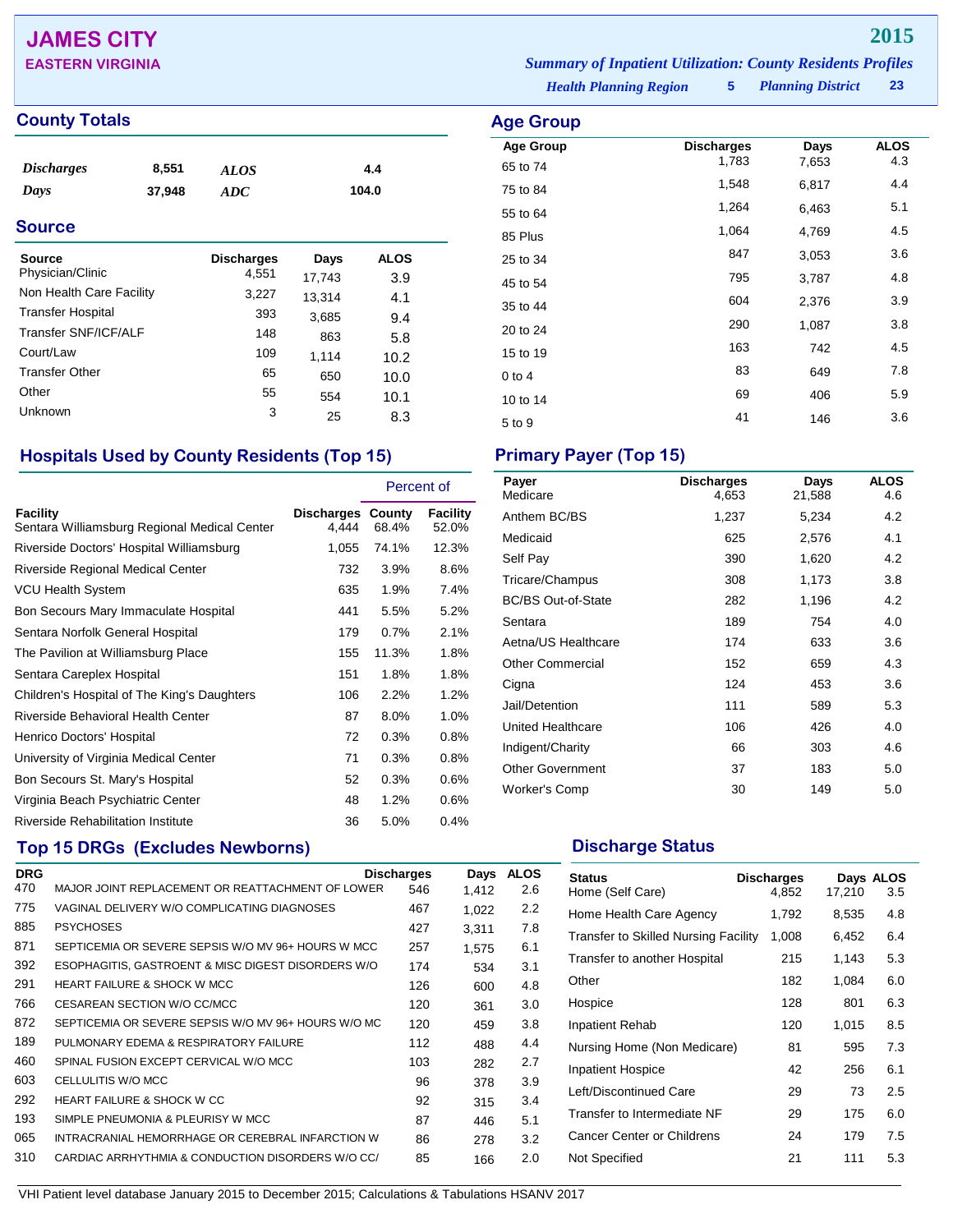# **NEWPORT NEWS CITY 2015**

## **County Totals Age Group**

| <i>Discharges</i> | 17,206 | ALOS | 5.0   |
|-------------------|--------|------|-------|
| Days              | 86.506 | ADC  | 237.0 |
|                   |        |      |       |

### **Source**

| Source<br>Non Health Care Facility | <b>Discharges</b><br>13,903 | Days<br>64,904 | <b>ALOS</b><br>4.7 |
|------------------------------------|-----------------------------|----------------|--------------------|
| Physician/Clinic                   | 2,310                       | 11,229         | 4.9                |
| <b>Transfer Hospital</b>           | 582                         | 7,485          | 12.9               |
| Court/Law                          | 151                         | 1,294          | 8.6                |
| Transfer SNF/ICF/ALF               | 119                         | 802            | 6.7                |
| <b>Transfer Other</b>              | 96                          | 467            | 4.9                |
| Other                              | 36                          | 293            | 8.1                |
| Unknown                            | 9                           | 32             | 3.6                |

## **Hospitals Used by County Residents (Top 15) Primary Payer (Top 15)**

|                                               |                                   | Percent of |                          |
|-----------------------------------------------|-----------------------------------|------------|--------------------------|
| Facility<br>Riverside Regional Medical Center | <b>Discharges County</b><br>8,937 | 48.2%      | <b>Facility</b><br>51.9% |
| Bon Secours Mary Immaculate Hospital          | 3,382                             | 41.8%      | 19.7%                    |
| Sentara Careplex Hospital                     | 1,737                             | 20.6%      | 10.1%                    |
| Sentara Norfolk General Hospital              | 485                               | 1.9%       | 2.8%                     |
| Children's Hospital of The King's Daughters   | 454                               | 9.5%       | 2.6%                     |
| Riverside Behavioral Health Center            | 360                               | 33.1%      | 2.1%                     |
| <b>VCU Health System</b>                      | 286                               | 0.9%       | 1.7%                     |
| <b>Riverside Rehabilitation Institute</b>     | 268                               | 37.1%      | 1.6%                     |
| <b>Bon Secours Maryview Medical Center</b>    | 227                               | 1.9%       | 1.3%                     |
| Sentara Williamsburg Regional Medical Center  | 159                               | 2.4%       | 0.9%                     |
| Riverside Doctors' Hospital Williamsburg      | 89                                | 6.3%       | 0.5%                     |
| Hampton Roads Specialty Hospital              | 88                                | 35.9%      | 0.5%                     |
| Virginia Beach Psychiatric Center             | 83                                | 2.0%       | 0.5%                     |
| The Pavilion at Williamsburg Place            | 81                                | 5.9%       | 0.5%                     |
| University of Virginia Medical Center         | 63                                | 0.2%       | 0.4%                     |

# **Top 15 DRGs (Excludes Newborns) Discharge Status Discharge Status**

| <b>DRG</b> |                                                    | <b>Discharges</b> | Days  | <b>ALOS</b> |
|------------|----------------------------------------------------|-------------------|-------|-------------|
| 775        | VAGINAL DELIVERY W/O COMPLICATING DIAGNOSES        | 1.311             | 3.047 | 2.3         |
| 885        | <b>PSYCHOSES</b>                                   | 1,085             | 7.334 | 6.8         |
| 470        | MAJOR JOINT REPLACEMENT OR REATTACHMENT OF LOWER   | 596               | 1.403 | 2.4         |
| 871        | SEPTICEMIA OR SEVERE SEPSIS W/O MV 96+ HOURS W MCC | 596               | 4.054 | 6.8         |
| 765        | <b>CESAREAN SECTION W CC/MCC</b>                   | 349               | 1.425 | 4.1         |
| 291        | <b>HEART FAILURE &amp; SHOCK W MCC</b>             | 326               | 1.806 | 5.5         |
| 766        | CESAREAN SECTION W/O CC/MCC                        | 308               | 883   | 2.9         |
| 774        | VAGINAL DELIVERY W COMPLICATING DIAGNOSES          | 272               | 786   | 2.9         |
| 292        | <b>HEART FAILURE &amp; SHOCK W CC</b>              | 231               | 886   | 3.8         |
| 392        | ESOPHAGITIS, GASTROENT & MISC DIGEST DISORDERS W/O | 227               | 688   | 3.0         |
| 460        | SPINAL FUSION EXCEPT CERVICAL W/O MCC              | 213               | 594   | 2.8         |
| 189        | PULMONARY EDEMA & RESPIRATORY FAILURE              | 207               | 1.442 | 7.0         |
| 945        | REHABILITATION W CC/MCC                            | 198               | 3.063 | 15.5        |
| 065        | INTRACRANIAL HEMORRHAGE OR CEREBRAL INFARCTION W   | 196               | 738   | 3.8         |
| 812        | RED BLOOD CELL DISORDERS W/O MCC                   | 194               | 796   | 4.1         |

*Planning District* **23 EASTERN VIRGINIA** *Summary of Inpatient Utilization: County Residents Profiles*

*Health Planning Region* **5**

| Age Group        |                   |        |             |
|------------------|-------------------|--------|-------------|
| <b>Age Group</b> | <b>Discharges</b> | Days   | <b>ALOS</b> |
| 55 to 64         | 2,983             | 16,753 | 5.6         |
| 65 to 74         | 2,627             | 15,796 | 6.0         |
| 25 to 34         | 2,569             | 9,445  | 3.7         |
| 75 to 84         | 2,120             | 11,759 | 5.5         |
| 45 to 54         | 2,114             | 11,143 | 5.3         |
| 35 to 44         | 1,496             | 6,519  | 4.4         |
| 85 Plus          | 1,245             | 6,278  | 5.0         |
| 20 to 24         | 1,190             | 4,750  | 4.0         |
| 15 to 19         | 429               | 1,767  | 4.1         |
| $0$ to 4         | 202               | 1,089  | 5.4         |
| 10 to 14         | 128               | 731    | 5.7         |
| 5 to 9           | 102               | 471    | 4.6         |
|                  |                   |        |             |

| Payer<br>Medicare         | <b>Discharges</b><br>7,053 | Days<br>40,405 | <b>ALOS</b><br>5.7 |
|---------------------------|----------------------------|----------------|--------------------|
| Anthem BC/BS              | 3,566                      | 14,940         | 4.2                |
| Medicaid                  | 2,217                      | 11,350         | 5.1                |
| Self Pay                  | 1,245                      | 5,739          | 4.6                |
| Tricare/Champus           | 636                        | 2,831          | 4.5                |
| <b>BC/BS Out-of-State</b> | 457                        | 1,865          | 4.1                |
| Aetna/US Healthcare       | 352                        | 1,502          | 4.3                |
| Sentara                   | 341                        | 1,488          | 4.4                |
| <b>Other Commercial</b>   | 302                        | 1,384          | 4.6                |
| <b>Other Government</b>   | 233                        | 1,451          | 6.2                |
| Jail/Detention            | 197                        | 857            | 4.3                |
| United Healthcare         | 168                        | 611            | 3.6                |
| Cigna                     | 143                        | 528            | 3.7                |
| Indigent/Charity          | 94                         | 447            | 4.8                |
| Worker's Comp             | 94                         | 430            | 4.6                |

| <b>Status</b><br>Home (Self Care)           | <b>Discharges</b><br>10,456 | 38,442 | Days ALOS<br>3.7 |
|---------------------------------------------|-----------------------------|--------|------------------|
| Home Health Care Agency                     | 3,072                       | 18,301 | 6.0              |
| <b>Transfer to Skilled Nursing Facility</b> | 1,880                       | 15,732 | 8.4              |
| Other                                       | 439                         | 3,520  | 8.0              |
| Inpatient Rehab                             | 374                         | 3,275  | 8.8              |
| Transfer to another Hospital                | 244                         | 2,211  | 9.1              |
| Hospice                                     | 231                         | 1,508  | 6.5              |
| Left/Discontinued Care                      | 173                         | 390    | 2.3              |
| Long Term Acute                             | 106                         | 1,339  | 12.6             |
| Transfer to Intermediate NF                 | 51                          | 488    | 9.6              |
| Nursing Home (Non Medicare)                 | 49                          | 299    | 6.1              |
| Cancer Center or Childrens                  | 43                          | 428    | 9.9              |
| Inpatient Hospice                           | 42                          | 303    | 7.2              |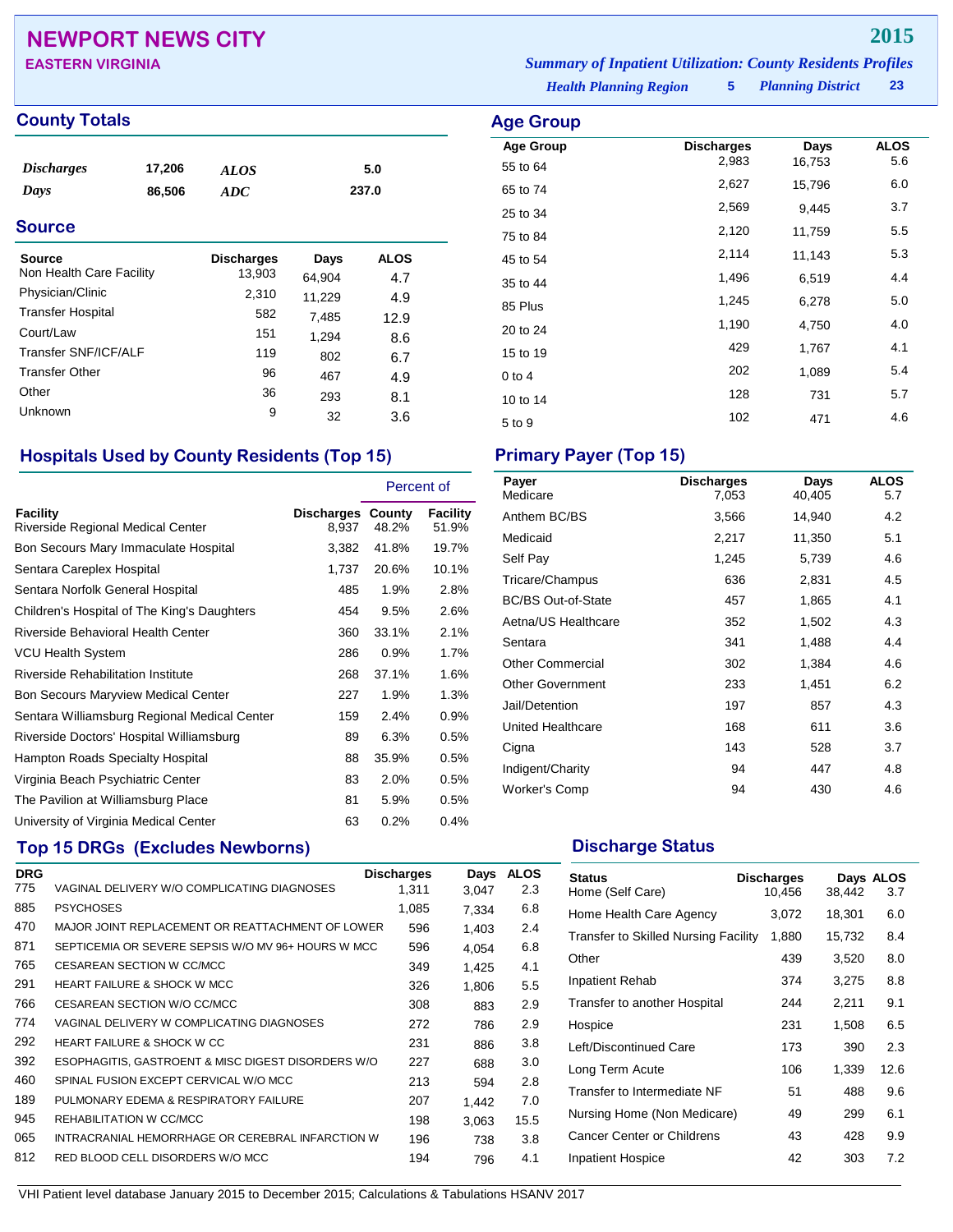# **NORFOLK CITY 2015**

## **County Totals Age Group Age Group Age Group**

| <i>Discharges</i> | 23,775  | <b>ALOS</b> | 5.4   |
|-------------------|---------|-------------|-------|
| Days              | 128,370 | ADC         | 351.7 |
|                   |         |             |       |

### **Source**

| Source<br>Non Health Care Facility | <b>Discharges</b><br>17,900 | Days<br>91,042 | <b>ALOS</b><br>5.1 |
|------------------------------------|-----------------------------|----------------|--------------------|
| Physician/Clinic                   | 3,507                       | 15,754         | 4.5                |
| <b>Transfer Hospital</b>           | 781                         | 9,246          | 11.8               |
| Transfer SNF/ICF/ALF               | 776                         | 5,992          | 7.7                |
| Court/Law                          | 353                         | 2,991          | 8.5                |
| Other                              | 304                         | 2,723          | 9.0                |
| <b>Transfer Other</b>              | 128                         | 446            | 3.5                |
| Unknown                            | 26                          | 176            | 6.8                |

# **Hospitals Used by County Residents (Top 15) Primary Payer (Top 15)**

|                                              |                     | Percent of      |                   |
|----------------------------------------------|---------------------|-----------------|-------------------|
| Facility<br>Sentara Norfolk General Hospital | Discharges<br>9,395 | County<br>37.2% | Facility<br>39.5% |
| Sentara Leigh Hospital                       | 5,134               | 35.6%           | 21.6%             |
| Bon Secours DePaul Medical Center            | 4,464               | 69.6%           | 18.8%             |
| Children's Hospital of The King's Daughters  | 714                 | 14.9%           | 3.0%              |
| Sentara Virginia Beach General Hospital      | 683                 | 5.1%            | 2.9%              |
| Chesapeake Regional Medical Center           | 675                 | 4.3%            | 2.8%              |
| Virginia Beach Psychiatric Center            | 614                 | 15.0%           | 2.6%              |
| <b>Bon Secours Maryview Medical Center</b>   | 593                 | 5.1%            | 2.5%              |
| Sentara Princess Anne Hospital               | 420                 | 3.6%            | 1.8%              |
| Kempsville Center for Behavioral Health      | 253                 | 17.3%           | 1.1%              |
| Bon Secours Mary Immaculate Hospital         | 130                 | 1.6%            | 0.5%              |
| Riverside Regional Medical Center            | 109                 | 0.6%            | 0.5%              |
| <b>VCU Health System</b>                     | 94                  | 0.3%            | 0.4%              |
| Sentara Obici Hospital                       | 65                  | 0.7%            | 0.3%              |
| Riverside Behavioral Health Center           | 52                  | 4.8%            | 0.2%              |

# **Top 15 DRGs (Excludes Newborns) Discharge Status Discharge Status**

| <b>DRG</b> |                                                     | <b>Discharges</b> | Days   | <b>ALOS</b> |
|------------|-----------------------------------------------------|-------------------|--------|-------------|
| 885        | <b>PSYCHOSES</b>                                    | 1.744             | 12.768 | 7.3         |
| 775        | VAGINAL DELIVERY W/O COMPLICATING DIAGNOSES         | 1,564             | 3,649  | 2.3         |
| 871        | SEPTICEMIA OR SEVERE SEPSIS W/O MV 96+ HOURS W MCC  | 983               | 6,496  | 6.6         |
| 470        | MAJOR JOINT REPLACEMENT OR REATTACHMENT OF LOWER    | 582               | 1.831  | 3.1         |
| 291        | <b>HEART FAILURE &amp; SHOCK W MCC</b>              | 538               | 3,154  | 5.9         |
| 766        | CESAREAN SECTION W/O CC/MCC                         | 462               | 1.485  | 3.2         |
| 292        | <b>HEART FAILURE &amp; SHOCK W CC</b>               | 438               | 1.961  | 4.5         |
| 765        | CESAREAN SECTION W CC/MCC                           | 409               | 1.678  | 4.1         |
| 774        | VAGINAL DELIVERY W COMPLICATING DIAGNOSES           | 345               | 1.006  | 2.9         |
| 392        | ESOPHAGITIS, GASTROENT & MISC DIGEST DISORDERS W/O  | 342               | 1.143  | 3.3         |
| 683        | <b>RENAL FAILURE W CC</b>                           | 333               | 1,364  | 4.1         |
| 812        | RED BLOOD CELL DISORDERS W/O MCC                    | 304               | 1.474  | 4.8         |
| 189        | PULMONARY EDEMA & RESPIRATORY FAILURE               | 302               | 1,822  | 6.0         |
| 872        | SEPTICEMIA OR SEVERE SEPSIS W/O MV 96+ HOURS W/O MC | 299               | 1.478  | 4.9         |
| 897        | ALCOHOL/DRUG ABUSE OR DEPENDENCE W/O REHABILITATI   | 250               | 1.217  | 4.9         |

*Health Planning Region* **5 EASTERN VIRGINIA** *Summary of Inpatient Utilization: County Residents Profiles*

*Planning District* **23**

| <b>Age Group</b> |                            |                |                    |
|------------------|----------------------------|----------------|--------------------|
| <b>Age Group</b> | <b>Discharges</b><br>4,447 | Days<br>27,049 | <b>ALOS</b><br>6.1 |
| 55 to 64         |                            |                |                    |
| 65 to 74         | 3,281                      | 19,219         | 5.9                |
| 45 to 54         | 3,248                      | 17,688         | 5.5                |
| 25 to 34         | 3,146                      | 12,161         | 3.9                |
| 75 to 84         | 2,478                      | 14,723         | 5.9                |
| 35 to 44         | 2,374                      | 11,980         | 5.0                |
| 85 Plus          | 1,799                      | 9,963          | 5.5                |
| 20 to 24         | 1,517                      | 6,006          | 4.0                |
| 15 to 19         | 626                        | 3,105          | 5.0                |
| $0$ to 4         | 376                        | 3,260          | 8.7                |
| 10 to 14         | 295                        | 1,990          | 6.8                |
| 5 to 9           | 188                        | 1,226          | 6.5                |

| Payer<br>Medicare         | <b>Discharges</b><br>9,522 | Days<br>57,225 | <b>ALOS</b><br>6.0 |
|---------------------------|----------------------------|----------------|--------------------|
| Medicaid                  | 5,021                      | 27,156         | 5.4                |
| Self Pay                  | 2,426                      | 11,801         | 4.9                |
| Anthem BC/BS              | 1,852                      | 8,775          | 4.7                |
| Sentara                   | 1,417                      | 6,550          | 4.6                |
| Tricare/Champus           | 1,028                      | 4,135          | 4.0                |
| <b>BC/BS Out-of-State</b> | 552                        | 2,285          | 4.1                |
| <b>Other Commercial</b>   | 446                        | 2,800          | 6.3                |
| Aetna/US Healthcare       | 252                        | 1,117          | 4.4                |
| Cigna                     | 249                        | 1,248          | 5.0                |
| <b>Other Government</b>   | 246                        | 1,292          | 5.3                |
| <b>United Healthcare</b>  | 181                        | 794            | 4.4                |
| Jail/Detention            | 173                        | 1,002          | 5.8                |
| Indigent/Charity          | 133                        | 666            | 5.0                |
| <b>Local Government</b>   | 68                         | 492            | 7.2                |

| <b>Status</b><br>Home (Self Care)           | <b>Discharges</b><br>14,415 | 59,165 | Days ALOS<br>4.1 |
|---------------------------------------------|-----------------------------|--------|------------------|
| Home Health Care Agency                     | 4,377                       | 29,063 | 6.6              |
| <b>Transfer to Skilled Nursing Facility</b> | 2,606                       | 21,458 | 8.2              |
| Other                                       | 544                         | 4,115  | 7.6              |
| Left/Discontinued Care                      | 312                         | 743    | 2.4              |
| Hospice                                     | 258                         | 1,813  | 7.0              |
| Transfer to Intermediate NF                 | 257                         | 2,140  | 8.3              |
| Transfer to another Hospital                | 239                         | 3,143  | 13.2             |
| Inpatient Rehab                             | 187                         | 1,962  | 10.5             |
| <b>Cancer Center or Childrens</b>           | 153                         | 969    | 6.3              |
| Long Term Acute                             | 142                         | 2,070  | 14.6             |
| Nursing Home (Non Medicare)                 | 97                          | 518    | 5.3              |
| <b>Inpatient Hospice</b>                    | 84                          | 570    | 6.8              |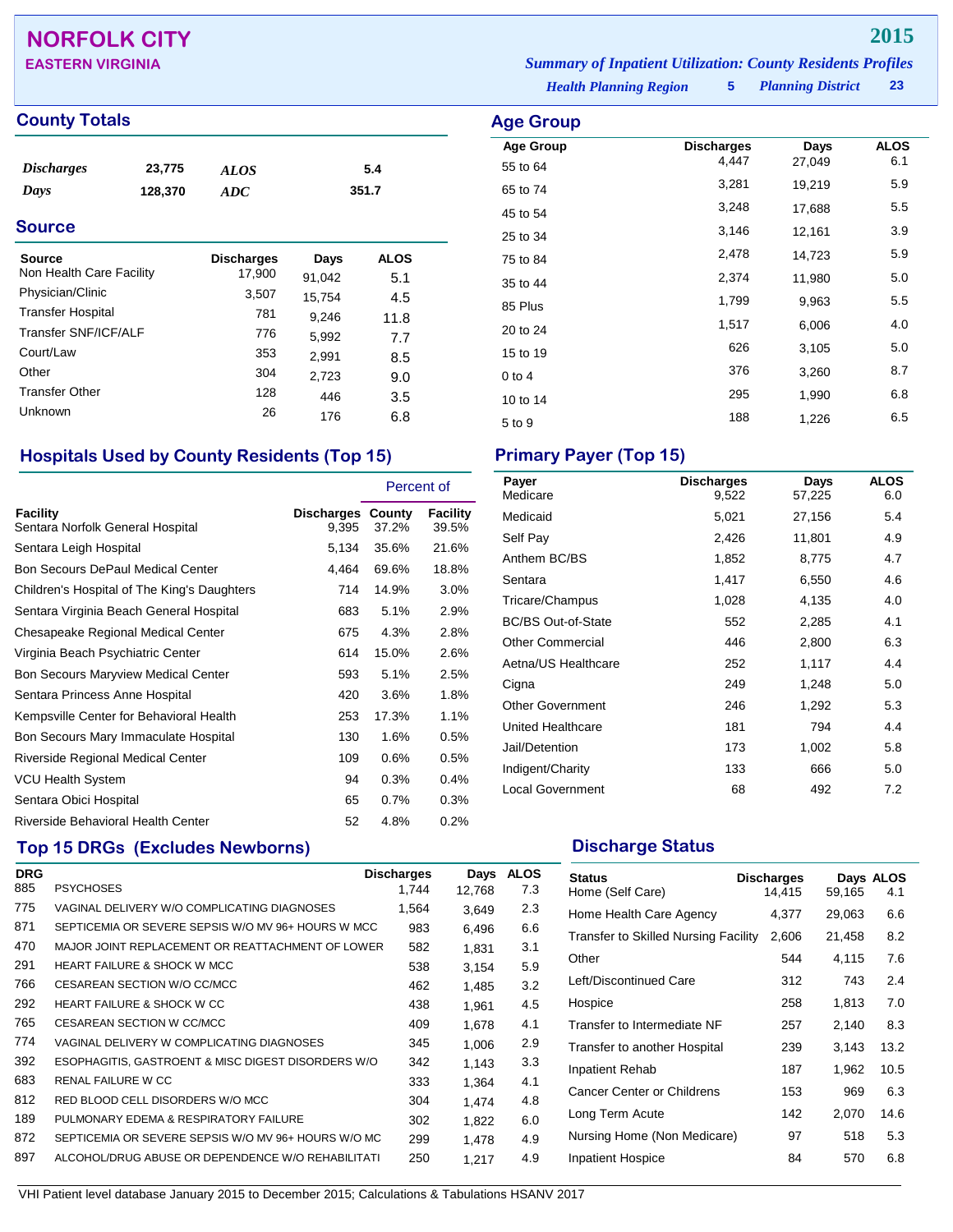# **POQUOSON CITY 2015**

## **County Totals Age Group**

| <i>Discharges</i> | 1,078 | <b>ALOS</b> | 4.5  |  |
|-------------------|-------|-------------|------|--|
| Days              | 4,810 | ADC         | 13.2 |  |

### **Source**

| Source                   | <b>Discharges</b> | Days  | <b>ALOS</b> |
|--------------------------|-------------------|-------|-------------|
| Non Health Care Facility | 776               | 3,240 | 4.2         |
| Physician/Clinic         | 239               | 999   | 4.2         |
| <b>Transfer Hospital</b> | 37                | 414   | 11.2        |
| Transfer SNF/ICF/ALF     | 9                 | 79    | 8.8         |
| Court/Law                | 7                 | 44    | 6.3         |
| <b>Transfer Other</b>    | 6                 | 18    | 3.0         |
| Other                    | 3                 | 14    | 4.7         |
| Unknown                  | 1                 | 2     | 2.0         |

## **Hospitals Used by County Residents (Top 15) Primary Payer (Top 15)**

|                                               |                          | Percent of |                   |
|-----------------------------------------------|--------------------------|------------|-------------------|
| Facility<br>Riverside Regional Medical Center | Discharges County<br>469 | 2.5%       | Facility<br>43.5% |
| Sentara Careplex Hospital                     | 208                      | 2.5%       | 19.3%             |
| Bon Secours Mary Immaculate Hospital          | 179                      | 2.2%       | 16.6%             |
| Children's Hospital of The King's Daughters   | 42                       | $0.9\%$    | 3.9%              |
| Sentara Norfolk General Hospital              | 35                       | 0.1%       | 3.2%              |
| Riverside Rehabilitation Institute            | 22                       | $3.0\%$    | 2.0%              |
| Sentara Williamsburg Regional Medical Center  | 17                       | 0.3%       | 1.6%              |
| <b>VCU Health System</b>                      | 17                       | $0.1\%$    | 1.6%              |
| Riverside Behavioral Health Center            | 16                       | 1.5%       | 1.5%              |
| Virginia Beach Psychiatric Center             | 14                       | 0.3%       | 1.3%              |
| Hampton Roads Specialty Hospital              | 8                        | $3.3\%$    | 0.7%              |
| The Pavilion at Williamsburg Place            | 6                        | 0.4%       | 0.6%              |
| Kempsville Center for Behavioral Health       | 4                        | 0.3%       | 0.4%              |
| Sentara Obici Hospital                        | 4                        | $0.0\%$    | 0.4%              |
| Sentara Virginia Beach General Hospital       | 4                        | $0.0\%$    | 0.4%              |

# **Top 15 DRGs (Excludes Newborns) Discharge Status Discharge Status**

| <b>DRG</b> |                                                    | <b>Discharges</b> | Days | <b>ALOS</b> |
|------------|----------------------------------------------------|-------------------|------|-------------|
| 470        | MAJOR JOINT REPLACEMENT OR REATTACHMENT OF LOWER   | 71                | 129  | 1.8         |
| 775        | VAGINAL DELIVERY W/O COMPLICATING DIAGNOSES        | 52                | 113  | 2.2         |
| 885        | <b>PSYCHOSES</b>                                   | 52                | 267  | 5.1         |
| 871        | SEPTICEMIA OR SEVERE SEPSIS W/O MV 96+ HOURS W MCC | 35                | 237  | 6.8         |
| 460        | SPINAL FUSION EXCEPT CERVICAL W/O MCC              | 28                | 71   | 2.5         |
| 291        | <b>HEART FAILURE &amp; SHOCK W MCC</b>             | 24                | 165  | 6.9         |
| 847        | CHEMOTHERAPY W/O ACUTE LEUKEMIA AS SECONDARY DIA   | 20                | 68   | 3.4         |
| 766        | CESAREAN SECTION W/O CC/MCC                        | 18                | 47   | 2.6         |
| 189        | PULMONARY EDEMA & RESPIRATORY FAILURE              | 14                | 76   | 5.4         |
| 194        | SIMPLE PNEUMONIA & PLEURISY W CC                   | 13                | 51   | 3.9         |
| 208        | RESPIRATORY SYSTEM DIAGNOSIS W VENTILATOR SUPPORT  | 13                | 103  | 7.9         |
| 683        | RENAL FAILURE W CC                                 | 13                | 44   | 3.4         |
| 392        | ESOPHAGITIS, GASTROENT & MISC DIGEST DISORDERS W/O | 12                | 47   | 3.9         |
| 945        | REHABILITATION W CC/MCC                            | 12                | 182  | 15.2        |
| 101        | SEIZURES W/O MCC                                   | 11                | 36   | 3.3         |
|            |                                                    |                   |      |             |

### *Planning District* **23 EASTERN VIRGINIA** *Summary of Inpatient Utilization: County Residents Profiles*

*Health Planning Region* **5**

| Age Group        |                          |               |                    |
|------------------|--------------------------|---------------|--------------------|
| <b>Age Group</b> | <b>Discharges</b><br>240 | Days<br>1,340 | <b>ALOS</b><br>5.6 |
| 65 to 74         | 223                      | 1,215         | 5.5                |
| 75 to 84         |                          |               |                    |
| 55 to 64         | 145                      | 524           | 3.6                |
| 45 to 54         | 105                      | 386           | 3.7                |
| 35 to 44         | 87                       | 266           | 3.1                |
| 85 Plus          | 84                       | 440           | 5.2                |
| 25 to 34         | 82                       | 269           | 3.3                |
| 15 to 19         | 52                       | 187           | 3.6                |
| 20 to 24         | 41                       | 116           | 2.8                |
| $0$ to 4         | 8                        | 25            | 3.1                |
| 5 to 9           | 6                        | 12            | 2.0                |
| 10 to 14         | 5                        | 30            | 6.0                |

| Payer<br>Medicare         | <b>Discharges</b><br>565 | Days<br>2,992 | <b>ALOS</b><br>5.3 |
|---------------------------|--------------------------|---------------|--------------------|
| Anthem BC/BS              | 249                      | 847           | 3.4                |
| Medicaid                  | 52                       | 222           | 4.3                |
| <b>Other Commercial</b>   | 34                       | 184           | 5.4                |
| <b>BC/BS Out-of-State</b> | 30                       | 119           | 4.0                |
| Self Pay                  | 30                       | 83            | 2.8                |
| Tricare/Champus           | 28                       | 83            | 3.0                |
| Sentara                   | 23                       | 71            | 3.1                |
| Aetna/US Healthcare       | 17                       | 48            | 2.8                |
| Cigna                     | 15                       | 47            | 3.1                |
| United Healthcare         | 10                       | 26            | 2.6                |
| <b>Other Government</b>   | 8                        | 23            | 2.9                |
| <b>Worker's Comp</b>      | 6                        | 16            | 2.7                |
| Jail/Detention            | 5                        | 20            | 4.0                |
| Indigent/Charity          | 3                        | 13            | 4.3                |

| <b>Status</b><br>Home (Self Care)           | <b>Discharges</b><br>595 | 1,918 | Days ALOS<br>3.2 |
|---------------------------------------------|--------------------------|-------|------------------|
| Home Health Care Agency                     | 255                      | 1,380 | 5.4              |
| <b>Transfer to Skilled Nursing Facility</b> | 113                      | 743   | 6.6              |
| Hospice                                     | 26                       | 133   | 5.1              |
| Other                                       | 25                       | 126   | 5.0              |
| Inpatient Rehab                             | 20                       | 141   | 7.0              |
| Transfer to another Hospital                | 15                       | 128   | 8.5              |
| Long Term Acute                             | 9                        | 149   | 16.6             |
| Left/Discontinued Care                      | 7                        | 11    | 1.6              |
| Not Specified                               | 5                        | 20    | 4.0              |
| <b>Inpatient Hospice</b>                    | 3                        | 40    | 13.3             |
| Nursing Home (Non Medicare)                 | 3                        | 9     | 3.0              |
| Cancer Center or Childrens                  | 2                        | 12    | 6.0              |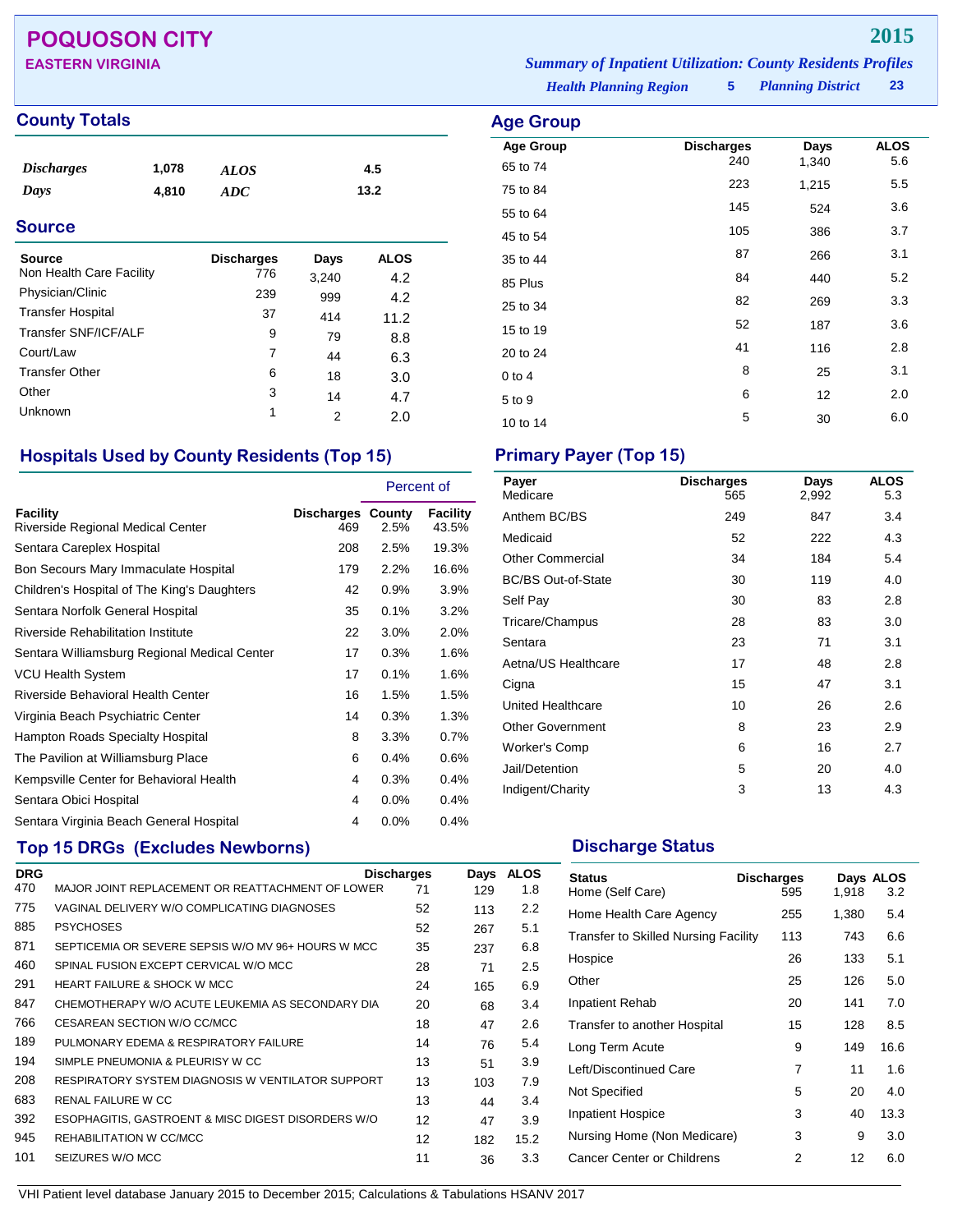# **PORTSMOUTH CITY 2015**

### **County Totals Age Group**

| <i>Discharges</i> | 11,177 | <b>ALOS</b> | 5.7   |
|-------------------|--------|-------------|-------|
| Days              | 63,409 | ADC         | 173.7 |

### **Source**

| Source<br>Non Health Care Facility | <b>Discharges</b><br>8,964 | Days<br>48,128 | <b>ALOS</b><br>5.4 |
|------------------------------------|----------------------------|----------------|--------------------|
| Physician/Clinic                   | 1,339                      | 6,285          | 4.7                |
| <b>Transfer Hospital</b>           | 409                        | 4,774          | 11.7               |
| Other                              | 210                        | 2,418          | 11.5               |
| Transfer SNF/ICF/ALF               | 102                        | 795            | 7.8                |
| Court/Law                          | 99                         | 734            | 7.4                |
| <b>Transfer Other</b>              | 39                         | 202            | 5.2                |
| Unknown                            | 15                         | 73             | 4.9                |

### **Hospitals Used by County Residents (Top 15) Primary Payer (Top 15)**

|                                                        |                                   | Percent of |                          |
|--------------------------------------------------------|-----------------------------------|------------|--------------------------|
| Facility<br><b>Bon Secours Maryview Medical Center</b> | <b>Discharges County</b><br>6,530 | 55.8%      | <b>Facility</b><br>58.4% |
| Sentara Norfolk General Hospital                       | 1,882                             | 7.4%       | 16.8%                    |
| Chesapeake Regional Medical Center                     | 669                               | 4.2%       | 6.0%                     |
| Sentara Obici Hospital                                 | 578                               | 6.3%       | 5.2%                     |
| Children's Hospital of The King's Daughters            | 323                               | 6.7%       | 2.9%                     |
| Sentara Leigh Hospital                                 | 261                               | 1.8%       | 2.3%                     |
| <b>Bon Secours DePaul Medical Center</b>               | 185                               | 2.9%       | 1.7%                     |
| Virginia Beach Psychiatric Center                      | 123                               | 3.0%       | 1.1%                     |
| Sentara Princess Anne Hospital                         | 100                               | 0.9%       | 0.9%                     |
| Bon Secours Mary Immaculate Hospital                   | 99                                | 1.2%       | 0.9%                     |
| Sentara Virginia Beach General Hospital                | 83                                | 0.6%       | 0.7%                     |
| VCU Health System                                      | 69                                | 0.2%       | 0.6%                     |
| Riverside Regional Medical Center                      | 67                                | 0.4%       | 0.6%                     |
| Kempsville Center for Behavioral Health                | 39                                | 2.7%       | 0.3%                     |
| Sentara Careplex Hospital                              | 24                                | 0.3%       | 0.2%                     |

## **Top 15 DRGs (Excludes Newborns) Discharge Status Discharge Status**

| <b>DRG</b> |                                                     | <b>Discharges</b> | Days  | <b>ALOS</b> |
|------------|-----------------------------------------------------|-------------------|-------|-------------|
| 775        | VAGINAL DELIVERY W/O COMPLICATING DIAGNOSES         | 770               | 1,833 | 2.4         |
| 885        | <b>PSYCHOSES</b>                                    | 748               | 4.987 | 6.7         |
| 871        | SEPTICEMIA OR SEVERE SEPSIS W/O MV 96+ HOURS W MCC  | 529               | 4.197 | 7.9         |
| 291        | <b>HEART FAILURE &amp; SHOCK W MCC</b>              | 285               | 1,689 | 5.9         |
| 470        | MAJOR JOINT REPLACEMENT OR REATTACHMENT OF LOWER    | 284               | 921   | 3.2         |
| 766        | CESAREAN SECTION W/O CC/MCC                         | 249               | 758   | 3.0         |
| 765        | CESAREAN SECTION W CC/MCC                           | 184               | 717   | 3.9         |
| 812        | RED BLOOD CELL DISORDERS W/O MCC                    | 155               | 956   | 6.2         |
| 189        | PULMONARY EDEMA & RESPIRATORY FAILURE               | 141               | 1.151 | 8.2         |
| 774        | VAGINAL DELIVERY W COMPLICATING DIAGNOSES           | 138               | 398   | 2.9         |
| 292        | <b>HEART FAILURE &amp; SHOCK W CC</b>               | 125               | 583   | 4.7         |
| 378        | <b>G.I. HEMORRHAGE W CC</b>                         | 124               | 453   | 3.6         |
| 392        | ESOPHAGITIS, GASTROENT & MISC DIGEST DISORDERS W/O  | 123               | 473   | 3.9         |
| 872        | SEPTICEMIA OR SEVERE SEPSIS W/O MV 96+ HOURS W/O MC | 123               | 593   | 4.8         |
| 682        | <b>RENAL FAILURE W MCC</b>                          | 122               | 765   | 6.3         |
|            |                                                     |                   |       |             |

*Health Planning Region* **5** *Planning District* **23 EASTERN VIRGINIA** *Summary of Inpatient Utilization: County Residents Profiles*

> **Age Group Discharges Days ALOS**<br>55 to 64 1,971 13,019 6.6 55 to 64 1,971 13,019 6.6 65 to 74 1,676 10,883 6.5 25 to 34 1,493 5,895 4.0 45 to 54 1,465 8,178 5.6 75 to 84 1,352 9,193 6.8 35 to 44 1,063 4,842 4.6 85 Plus <sup>854</sup> 5,302 6.2 20 to 24 <sup>707</sup> 2,915 4.1 15 to 19 <sup>253</sup> 1,296 5.1 0 to 4 147 904 6.2 10 to 14 <sup>125</sup> <sup>628</sup> 5.0 5 to 9 <sup>71</sup> <sup>354</sup> 5.0

| Payer<br>Medicare         | <b>Discharges</b><br>4,646 | Days<br>29,851 | <b>ALOS</b><br>6.4 |
|---------------------------|----------------------------|----------------|--------------------|
| Medicaid                  | 2,302                      | 12,452         | 5.4                |
| Anthem BC/BS              | 1,225                      | 6,203          | 5.1                |
| Self Pay                  | 881                        | 4,167          | 4.7                |
| Sentara                   | 689                        | 3,264          | 4.7                |
| <b>BC/BS Out-of-State</b> | 292                        | 1,843          | 6.3                |
| Tricare/Champus           | 227                        | 995            | 4.4                |
| <b>Other Commercial</b>   | 149                        | 642            | 4.3                |
| Indigent/Charity          | 141                        | 568            | 4.0                |
| Aetna/US Healthcare       | 127                        | 608            | 4.8                |
| Jail/Detention            | 123                        | 684            | 5.6                |
| Cigna                     | 115                        | 469            | 4.1                |
| <b>Other Government</b>   | 93                         | 903            | 9.7                |
| United Healthcare         | 68                         | 259            | 3.8                |
| HMO/PPO-Unspecified       | 28                         | 128            | 4.6                |

| <b>Status</b><br>Home (Self Care)           | <b>Discharges</b><br>6,133 | 24,080 | Days ALOS<br>3.9 |
|---------------------------------------------|----------------------------|--------|------------------|
| Home Health Care Agency                     | 2,581                      | 16,650 | 6.5              |
| <b>Transfer to Skilled Nursing Facility</b> | 1,299                      | 12,600 | 9.7              |
| Other                                       | 333                        | 3,466  | 10.4             |
| Inpatient Rehab                             | 189                        | 1,456  | 7.7              |
| Left/Discontinued Care                      | 150                        | 341    | 2.3              |
| Hospice                                     | 145                        | 1,125  | 7.8              |
| Transfer to another Hospital                | 108                        | 1,745  | 16.2             |
| Not Specified                               | 71                         | 427    | 6.0              |
| Long Term Acute                             | 31                         | 548    | 17.7             |
| Nursing Home (Non Medicare)                 | 31                         | 248    | 8.0              |
| Transfer to Intermediate NF                 | 29                         | 243    | 8.4              |
| Other institution                           | 28                         | 94     | 3.4              |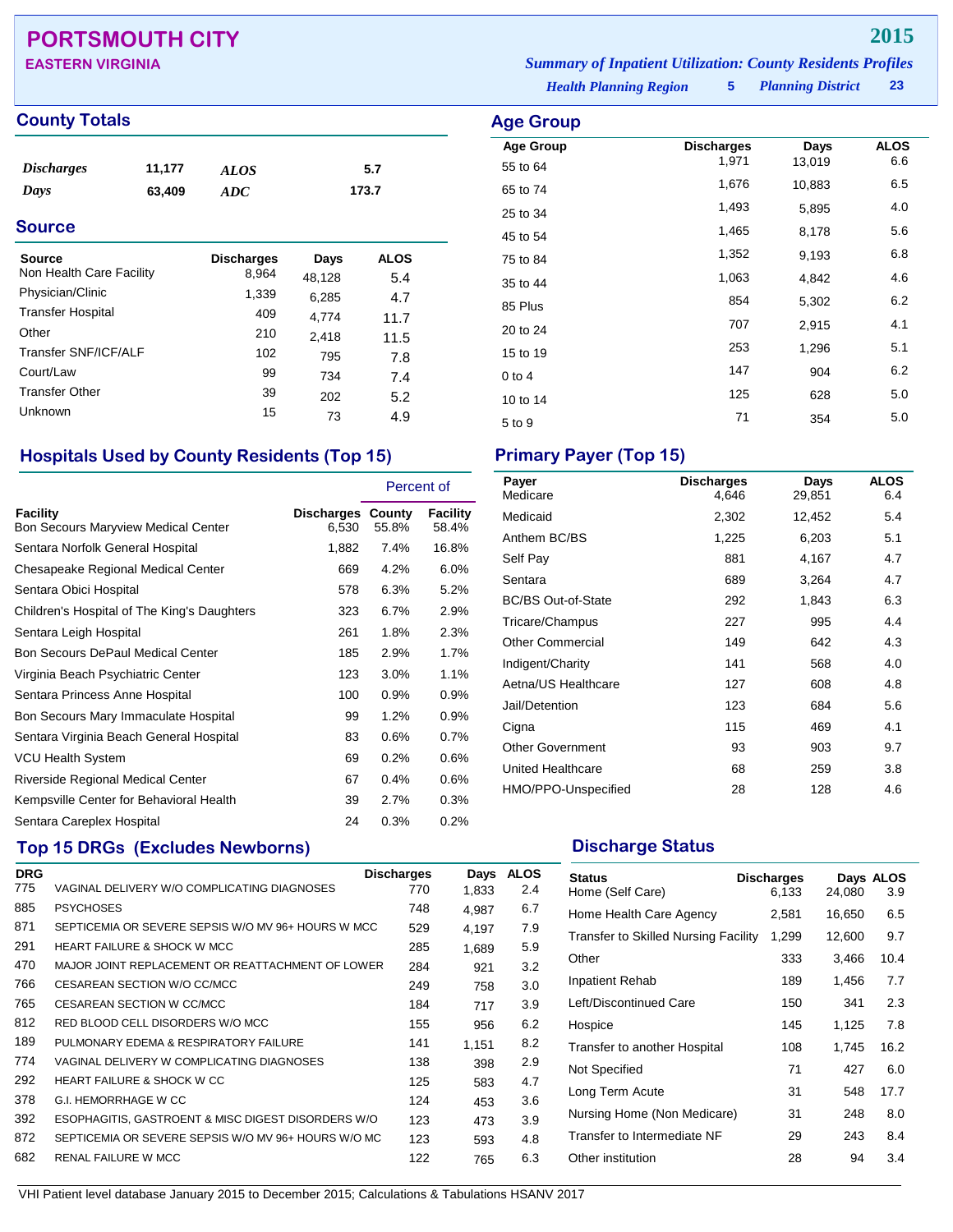# **SOUTHAMPTON 2015**

**EASTERN VIRGINIA** *Summary of Inpatient Utilization: County Residents Profiles*

### **County Totals Age Group**

| <i>Discharges</i> | 1,591 | <b>ALOS</b> | 4.6  |
|-------------------|-------|-------------|------|
| Days              | 7,357 | ADC         | 20.2 |
|                   |       |             |      |

### **Source**

| Source<br>Non Health Care Facility | <b>Discharges</b><br>848 | Days           | <b>ALOS</b> |
|------------------------------------|--------------------------|----------------|-------------|
| Physician/Clinic                   | 468                      | 3,295<br>2,057 | 3.9<br>4.4  |
| <b>Transfer Hospital</b>           | 157                      | 1,026          | 6.5         |
| Court/Law                          | 52                       | 455            | 8.8         |
| Transfer SNF/ICF/ALF               | 25                       | 193            | 7.7         |
| Other                              | 21                       | 212            | 10.1        |
| <b>Transfer Other</b>              | 17                       | 111            | 6.5         |
| Unknown                            | 3                        | 8              | 2.7         |

## **Hospitals Used by County Residents (Top 15) Primary Payer (Top 15)**

|                                                    |                                 | Percent of |                   |
|----------------------------------------------------|---------------------------------|------------|-------------------|
| <b>Facility</b><br>Southampton Memorial Hospital   | <b>Discharges County</b><br>468 | 25.1%      | Facility<br>29.4% |
| Sentara Obici Hospital                             | 388                             | 4.3%       | 24.4%             |
| Sentara Norfolk General Hospital                   | 198                             | 0.8%       | 12.4%             |
| <b>VCU Health System</b>                           | 151                             | 0.5%       | 9.5%              |
| Southside Regional Medical Center                  | 82                              | 0.6%       | 5.2%              |
| <b>Bon Secours Maryview Medical Center</b>         | 46                              | 0.4%       | 2.9%              |
| Southern Virginia Regional Medical Center          | 43                              | 2.6%       | 2.7%              |
| Riverside Regional Medical Center                  | 31                              | 0.2%       | 1.9%              |
| Children's Hospital of The King's Daughters        | 23                              | 0.5%       | 1.4%              |
| <b>CJW Medical Center</b>                          | 22                              | 0.1%       | 1.4%              |
| Virginia Beach Psychiatric Center                  | 18                              | 0.4%       | 1.1%              |
| Chesapeake Regional Medical Center                 | 16                              | 0.1%       | 1.0%              |
| Health South Rehabilitation Hospital of Petersburg | 16                              | 1.6%       | 1.0%              |
| Sentara Leigh Hospital                             | 13                              | 0.1%       | 0.8%              |
| Bon Secours Mary Immaculate Hospital               | 11                              | 0.1%       | 0.7%              |
|                                                    |                                 |            |                   |

# **Top 15 DRGs (Excludes Newborns) Discharge Status Discharge Status**

| <b>DRG</b> |                                                    | <b>Discharges</b> | Days | <b>ALOS</b> |
|------------|----------------------------------------------------|-------------------|------|-------------|
| 885        | <b>PSYCHOSES</b>                                   | 60                | 413  | 6.9         |
| 470        | MAJOR JOINT REPLACEMENT OR REATTACHMENT OF LOWER   | 52                | 140  | 2.7         |
| 775        | VAGINAL DELIVERY W/O COMPLICATING DIAGNOSES        | 52                | 138  | 2.6         |
| 292        | <b>HEART FAILURE &amp; SHOCK W CC</b>              | 36                | 113  | 3.1         |
| 871        | SEPTICEMIA OR SEVERE SEPSIS W/O MV 96+ HOURS W MCC | 35                | 203  | 5.8         |
| 392        | ESOPHAGITIS, GASTROENT & MISC DIGEST DISORDERS W/O | 32                | 109  | 3.4         |
| 603        | CELLULITIS W/O MCC                                 | 30                | 121  | 4.0         |
| 766        | CESAREAN SECTION W/O CC/MCC                        | 29                | 82   | 2.8         |
| 378        | <b>G.I. HEMORRHAGE W CC</b>                        | 27                | 84   | 3.1         |
| 690        | KIDNEY & URINARY TRACT INFECTIONS W/O MCC          | 22                | 56   | 2.5         |
| 065        | INTRACRANIAL HEMORRHAGE OR CEREBRAL INFARCTION W   | 19                | 71   | 3.7         |
| 194        | SIMPLE PNEUMONIA & PLEURISY W CC                   | 18                | 76   | 4.2         |
| 291        | <b>HEART FAILURE &amp; SHOCK W MCC</b>             | 18                | 120  | 6.7         |
| 193        | SIMPLE PNEUMONIA & PLEURISY W MCC                  | 17                | 82   | 4.8         |
| 897        | ALCOHOL/DRUG ABUSE OR DEPENDENCE W/O REHABILITATI  | 17                | 87   | 5.1         |
|            |                                                    |                   |      |             |

0 to 4  $13$  165  $12.7$ 10 to 14 11 12 3.8

*Health Planning Region* **5**

**Age Group Discharges Days ALOS**<br>55 to 64 379 2,021 5.3 55 to 64 <sup>379</sup> 2,021 5.3 65 to 74 <sup>297</sup> 1,458 4.9 75 to 84 <sup>215</sup> <sup>978</sup> 4.5 45 to 54 <sup>210</sup> <sup>892</sup> 4.3 85 Plus <sup>126</sup> <sup>608</sup> 4.8 35 to 44 <sup>116</sup> <sup>445</sup> 3.8 25 to 34 <sup>111</sup> <sup>388</sup> 3.5 20 to 24 3.4 15 to 19 2.8

| Payer<br>Medicare         | <b>Discharges</b><br>720 | Days<br>3,473 | <b>ALOS</b><br>4.8 |
|---------------------------|--------------------------|---------------|--------------------|
| Anthem BC/BS              | 324                      | 1,448         | 4.5                |
| Medicaid                  | 219                      | 1,128         | 5.2                |
| Self Pay                  | 77                       | 261           | 3.4                |
| <b>BC/BS Out-of-State</b> | 50                       | 156           | 3.1                |
| <b>Other Commercial</b>   | 35                       | 179           | 5.1                |
| Cigna                     | 29                       | 106           | 3.7                |
| Tricare/Champus           | 25                       | 88            | 3.5                |
| Sentara                   | 24                       | 74            | 3.1                |
| Jail/Detention            | 22                       | 156           | 7.1                |
| Indigent/Charity          | 14                       | 105           | 7.5                |
| <b>Other Government</b>   | 12                       | 35            | 2.9                |
| Aetna/US Healthcare       | 9                        | 29            | 3.2                |
| HMO/PPO-Unspecified       | 8                        | 32            | 4.0                |
| United Healthcare         | 8                        | 27            | 3.4                |

 $5$  to 9  $5$  17  $3.4$ 

| <b>Status</b><br>Home (Self Care)           | <b>Discharges</b><br>826 | 2,745 | Days ALOS<br>3.3 |
|---------------------------------------------|--------------------------|-------|------------------|
| Home Health Care Agency                     | 262                      | 1,542 | 5.9              |
| <b>Transfer to Skilled Nursing Facility</b> | 161                      | 1,158 | 7.2              |
| Not Specified                               | 140                      | 873   | 6.2              |
| Transfer to another Hospital                | 73                       | 235   | 3.2              |
| Other                                       | 40                       | 367   | 9.2              |
| Inpatient Rehab                             | 25                       | 185   | 7.4              |
| Transfer to Intermediate NF                 | 15                       | 78    | 5.2              |
| Left/Discontinued Care                      | 10                       | 12    | 1.2              |
| Nursing Home (Non Medicare)                 | 10                       | 30    | 3.0              |
| Hospice                                     | 9                        | 46    | 5.1              |
| Swing Bed                                   | 7                        | 32    | 4.6              |
| Other institution                           | 5                        | 12    | 2.4              |

*Planning District* **23**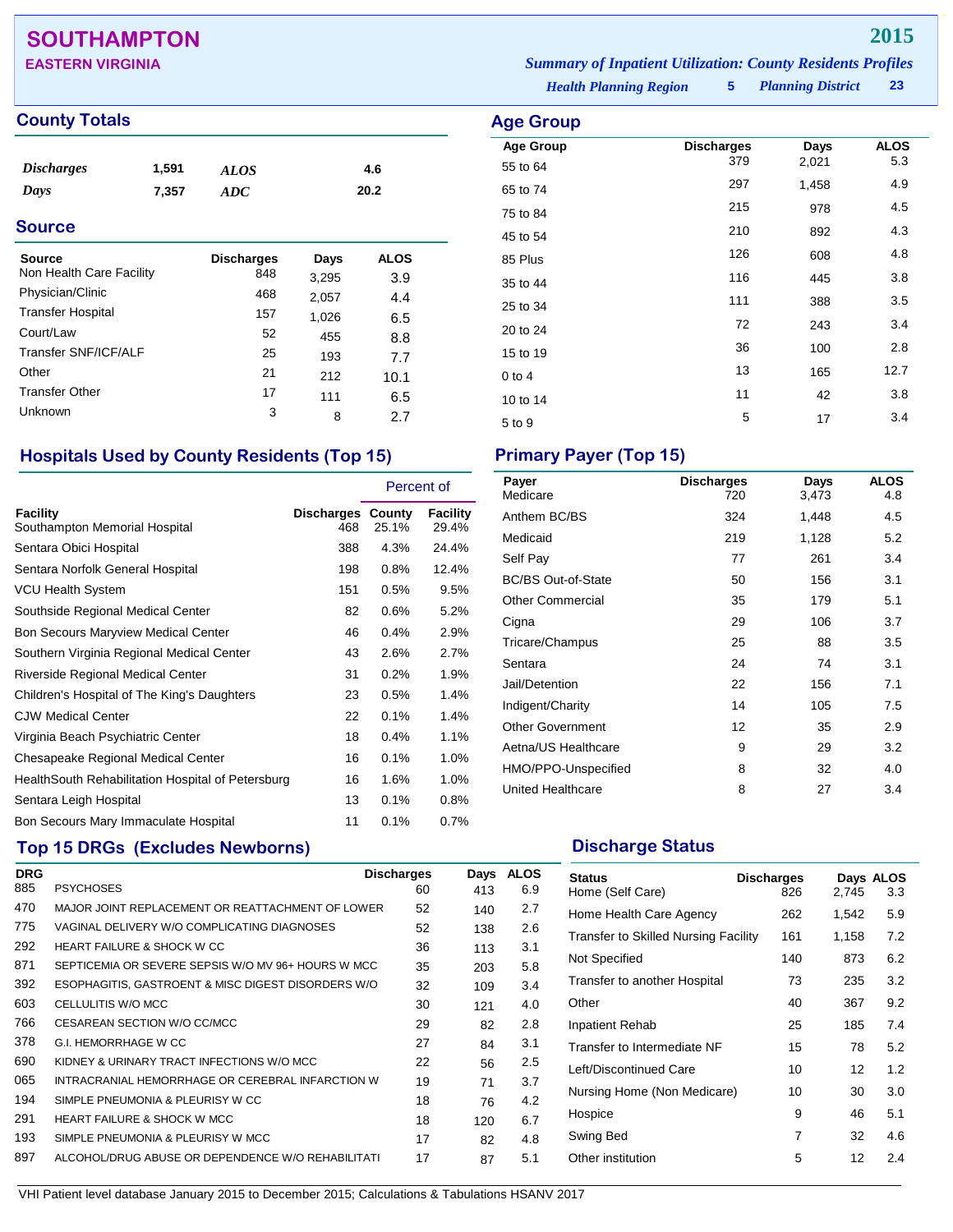# **SUFFOLK CITY 2015**

### **County Totals Age Group**

| <b>Discharges</b> | 8,253  | <b>ALOS</b> | 4.9   |  |
|-------------------|--------|-------------|-------|--|
| Days              | 40,123 | ADC.        | 109.9 |  |
| <b>Source</b>     |        |             |       |  |

## Source **Discharges** Days ALOS Physician/Clinic 4,678 19,813 4.2<br>Non Health Care Facility 2,498 11.588 4.6 Non Health Care Facility 2,498 11,588 4.6 Transfer Hospital 369 3,724 10.1<br>Transfer SNF/ICF/ALF 288 1 840 6 4 Transfer SNF/ICF/ALF 288 1,840 6.4<br>Court/Law 192 1.324 6.9 Court/Law 192 1,324 6.9<br>Other 178 1566 8.8 Other 178 1,566 8.8 Transfer Other  $\begin{array}{cccc} 43 & 224 & 5.2 \\ 21 & 63 & 224 \end{array}$ Unknown 7 44 6.3

## **Hospitals Used by County Residents (Top 15) Primary Payer (Top 15)**

|                                             |                                   | Percent of |                   |
|---------------------------------------------|-----------------------------------|------------|-------------------|
| <b>Facility</b><br>Sentara Obici Hospital   | <b>Discharges County</b><br>4.490 | 49.3%      | Facility<br>54.4% |
| Sentara Norfolk General Hospital            | 1,141                             | 4.5%       | 13.8%             |
| <b>Bon Secours Maryview Medical Center</b>  | 1,043                             | 8.9%       | 12.6%             |
| Children's Hospital of The King's Daughters | 215                               | 4.5%       | 2.6%              |
| Chesapeake Regional Medical Center          | 206                               | 1.3%       | 2.5%              |
| Sentara Leigh Hospital                      | 153                               | 1.1%       | 1.9%              |
| <b>Riverside Regional Medical Center</b>    | 115                               | 0.6%       | 1.4%              |
| Virginia Beach Psychiatric Center           | 111                               | 2.7%       | 1.3%              |
| Bon Secours Mary Immaculate Hospital        | 102                               | 1.3%       | 1.2%              |
| Southampton Memorial Hospital               | 98                                | 5.3%       | 1.2%              |
| <b>Bon Secours DePaul Medical Center</b>    | 78                                | 1.2%       | 0.9%              |
| Kempsville Center for Behavioral Health     | 65                                | 4.4%       | 0.8%              |
| <b>VCU Health System</b>                    | 64                                | 0.2%       | 0.8%              |
| Sentara Careplex Hospital                   | 52                                | 0.6%       | 0.6%              |
| The Pavilion at Williamsburg Place          | 50                                | 3.7%       | 0.6%              |

## **Top 15 DRGs (Excludes Newborns) Discharge Status Discharge Status**

| <b>DRG</b> |                                                     | <b>Discharges</b> | Days  | <b>ALOS</b> |
|------------|-----------------------------------------------------|-------------------|-------|-------------|
| 775        | VAGINAL DELIVERY W/O COMPLICATING DIAGNOSES         | 540               | 1,221 | 2.3         |
| 885        | <b>PSYCHOSES</b>                                    | 482               | 3.746 | 7.8         |
| 470        | MAJOR JOINT REPLACEMENT OR REATTACHMENT OF LOWER    | 332               | 968   | 2.9         |
| 871        | SEPTICEMIA OR SEVERE SEPSIS W/O MV 96+ HOURS W MCC  | 255               | 1.762 | 6.9         |
| 292        | <b>HEART FAILURE &amp; SHOCK W CC</b>               | 167               | 663   | 4.0         |
| 291        | <b>HEART FAILURE &amp; SHOCK W MCC</b>              | 161               | 988   | 6.1         |
| 766        | CESAREAN SECTION W/O CC/MCC                         | 159               | 437   | 2.8         |
| 765        | CESAREAN SECTION W CC/MCC                           | 155               | 586   | 3.8         |
| 392        | ESOPHAGITIS, GASTROENT & MISC DIGEST DISORDERS W/O  | 110               | 321   | 2.9         |
| 378        | G.I. HEMORRHAGE W CC                                | 102               | 371   | 3.6         |
| 460        | SPINAL FUSION EXCEPT CERVICAL W/O MCC               | 99                | 304   | 3.1         |
| 603        | CELLULITIS W/O MCC                                  | 95                | 333   | 3.5         |
| 774        | VAGINAL DELIVERY W COMPLICATING DIAGNOSES           | 94                | 312   | 3.3         |
| 683        | RENAL FAILURE W CC                                  | 93                | 378   | 4.1         |
| 872        | SEPTICEMIA OR SEVERE SEPSIS W/O MV 96+ HOURS W/O MC | 92                | 411   | 4.5         |
|            |                                                     |                   |       |             |

*Health Planning Region* **5** *Planning District* **23 EASTERN VIRGINIA** *Summary of Inpatient Utilization: County Residents Profiles*

| <b>Age Group</b> |                   |       |             |
|------------------|-------------------|-------|-------------|
| <b>Age Group</b> | <b>Discharges</b> | Days  | <b>ALOS</b> |
| 65 to 74         | 1,461             | 7,437 | 5.1         |
| 55 to 64         | 1,398             | 7,453 | 5.3         |
| 45 to 54         | 1,056             | 4,878 | 4.6         |
| 75 to 84         | 1,040             | 6,020 | 5.8         |
| 25 to 34         | 1,029             | 3,640 | 3.5         |
| 35 to 44         | 761               | 3,634 | 4.8         |
| 85 Plus          | 669               | 3,257 | 4.9         |
| 20 to 24         | 381               | 1,283 | 3.4         |
| 15 to 19         | 194               | 1,100 | 5.7         |
| 10 to 14         | 133               | 727   | 5.5         |
| $0$ to 4         | 87                | 506   | 5.8         |
| 5 to 9           | 44                | 188   | 4.3         |

| Payer<br>Medicare         | <b>Discharges</b><br>3.703 | Days<br>19,730 | <b>ALOS</b><br>5.3 |
|---------------------------|----------------------------|----------------|--------------------|
| Medicaid                  | 1,186                      | 5,809          | 4.9                |
| Anthem BC/BS              | 1,140                      | 5,014          | 4.4                |
| Sentara                   | 460                        | 1,919          | 4.2                |
| Self Pay                  | 428                        | 1,850          | 4.3                |
| Tricare/Champus           | 353                        | 1,593          | 4.5                |
| <b>BC/BS Out-of-State</b> | 285                        | 1,109          | 3.9                |
| Cigna                     | 135                        | 522            | 3.9                |
| United Healthcare         | 104                        | 400            | 3.9                |
| <b>Other Commercial</b>   | 97                         | 457            | 4.7                |
| Aetna/US Healthcare       | 96                         | 363            | 3.8                |
| Jail/Detention            | 65                         | 374            | 5.8                |
| Indigent/Charity          | 63                         | 351            | 5.6                |
| <b>Other Government</b>   | 40                         | 169            | 4.2                |
| <b>Local Government</b>   | 39                         | 212            | 5.4                |

| <b>Status</b><br>Home (Self Care)           | <b>Discharges</b><br>4,562 | 16,852 | Days ALOS<br>3.7 |
|---------------------------------------------|----------------------------|--------|------------------|
| Home Health Care Agency                     | 1,859                      | 9,853  | 5.3              |
| <b>Transfer to Skilled Nursing Facility</b> | 972                        | 7,592  | 7.8              |
| Other                                       | 178                        | 1,388  | 7.8              |
| Transfer to another Hospital                | 142                        | 1,075  | 7.6              |
| Hospice                                     | 125                        | 796    | 6.4              |
| Other institution                           | 84                         | 242    | 2.9              |
| Inpatient Rehab                             | 77                         | 810    | 10.5             |
| Left/Discontinued Care                      | 72                         | 171    | 2.4              |
| Transfer to Intermediate NF                 | 55                         | 356    | 6.5              |
| Not Specified                               | 42                         | 156    | 3.7              |
| Nursing Home (Non Medicare)                 | 33                         | 205    | 6.2              |
| Cancer Center or Childrens                  | 20                         | 134    | 6.7              |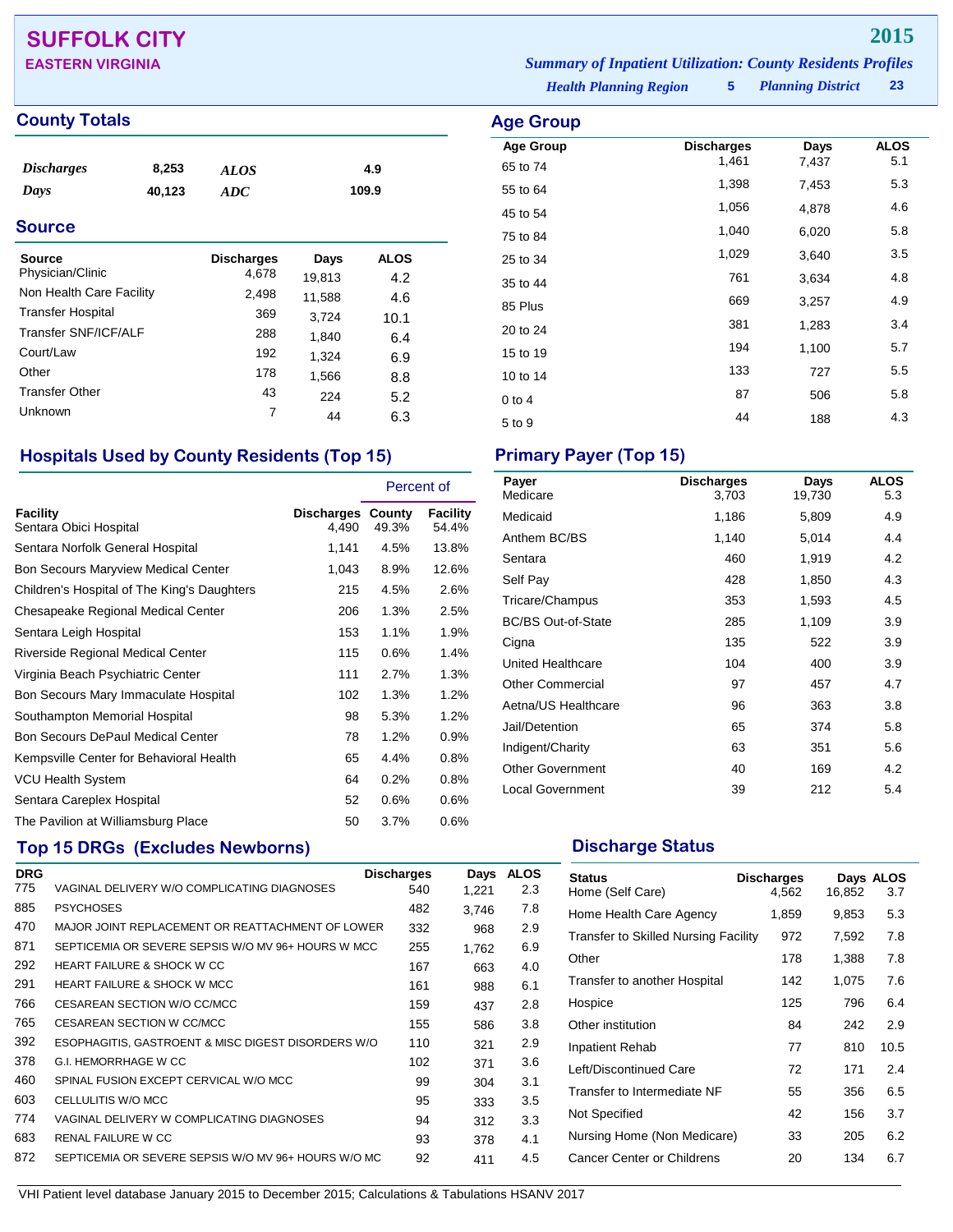# **VIRGINIA BEACH CITY 2015**

### **County Totals Age Group**

| <b>Discharges</b> | 38,372  | <b>ALOS</b> | 5.1   |
|-------------------|---------|-------------|-------|
| Days              | 195,267 | ADC         | 535.0 |
|                   |         |             |       |

### **Source**

| Source<br>Non Health Care Facility | <b>Discharges</b><br>26,612 | Days<br>125,572 | <b>ALOS</b><br>4.7 |
|------------------------------------|-----------------------------|-----------------|--------------------|
| Physician/Clinic                   | 7,264                       | 30,487          | 4.2                |
| <b>Transfer Hospital</b>           | 1,510                       | 17,658          | 11.7               |
| Transfer SNF/ICF/ALF               | 1,457                       | 9,765           | 6.7                |
| Court/Law                          | 961                         | 6,774           | 7.0                |
| Other                              | 373                         | 3,911           | 10.5               |
| <b>Transfer Other</b>              | 173                         | 980             | 5.7                |
| Unknown                            | 22                          | 120             | 5.5                |

# **Hospitals Used by County Residents (Top 15) Primary Payer (Top 15)**

|                                                     |                                    | Percent of |                   |
|-----------------------------------------------------|------------------------------------|------------|-------------------|
| Facility<br>Sentara Virginia Beach General Hospital | <b>Discharges County</b><br>10,884 | 82.0%      | Facility<br>28.4% |
| Sentara Princess Anne Hospital                      | 9,690                              | 84.0%      | 25.3%             |
| Sentara Leigh Hospital                              | 6,138                              | 42.6%      | 16.0%             |
| Sentara Norfolk General Hospital                    | 4,110                              | 16.3%      | 10.7%             |
| Virginia Beach Psychiatric Center                   | 1,861                              | 45.6%      | 4.8%              |
| Chesapeake Regional Medical Center                  | 1,524                              | 9.7%       | 4.0%              |
| Children's Hospital of The King's Daughters         | 1,047                              | 21.8%      | 2.7%              |
| <b>Bon Secours DePaul Medical Center</b>            | 842                                | 13.1%      | 2.2%              |
| Kempsville Center for Behavioral Health             | 546                                | 37.4%      | 1.4%              |
| <b>Bon Secours Maryview Medical Center</b>          | 389                                | 3.3%       | 1.0%              |
| Bon Secours Mary Immaculate Hospital                | 279                                | 3.5%       | 0.7%              |
| <b>VCU Health System</b>                            | 204                                | 0.6%       | 0.5%              |
| Riverside Regional Medical Center                   | 117                                | 0.6%       | 0.3%              |
| University of Virginia Medical Center               | 93                                 | 0.3%       | 0.2%              |
| The Pavilion at Williamsburg Place                  | 91                                 | 6.6%       | 0.2%              |

# **Top 15 DRGs (Excludes Newborns) Discharge Status Discharge Status**

| <b>DRG</b> |                                                     | <b>Discharges</b> | Days   | <b>ALOS</b> |
|------------|-----------------------------------------------------|-------------------|--------|-------------|
| 885        | <b>PSYCHOSES</b>                                    | 2,868             | 21.644 | 7.5         |
| 775        | VAGINAL DELIVERY W/O COMPLICATING DIAGNOSES         | 2,632             | 6,003  | 2.3         |
| 470        | MAJOR JOINT REPLACEMENT OR REATTACHMENT OF LOWER    | 1,478             | 4.140  | 2.8         |
| 871        | SEPTICEMIA OR SEVERE SEPSIS W/O MV 96+ HOURS W MCC  | 1.473             | 10,083 | 6.8         |
| 766        | CESAREAN SECTION W/O CC/MCC                         | 908               | 2.774  | 3.1         |
| 392        | ESOPHAGITIS, GASTROENT & MISC DIGEST DISORDERS W/O  | 644               | 2,297  | 3.6         |
| 897        | ALCOHOL/DRUG ABUSE OR DEPENDENCE W/O REHABILITATI   | 638               | 3,102  | 4.9         |
| 291        | <b>HEART FAILURE &amp; SHOCK W MCC</b>              | 634               | 3.979  | 6.3         |
| 765        | CESAREAN SECTION W CC/MCC                           | 633               | 2,506  | 4.0         |
| 872        | SEPTICEMIA OR SEVERE SEPSIS W/O MV 96+ HOURS W/O MC | 556               | 2.478  | 4.5         |
| 292        | <b>HEART FAILURE &amp; SHOCK W CC</b>               | 462               | 1,973  | 4.3         |
| 774        | VAGINAL DELIVERY W COMPLICATING DIAGNOSES           | 456               | 1.230  | 2.7         |
| 378        | <b>G.I. HEMORRHAGE W CC</b>                         | 405               | 1.391  | 3.4         |
| 683        | RENAL FAILURE W CC                                  | 374               | 1.471  | 3.9         |
| 603        | CELLULITIS W/O MCC                                  | 369               | 1.261  | 3.4         |

*Planning District* **23 EASTERN VIRGINIA** *Summary of Inpatient Utilization: County Residents Profiles*

*Health Planning Region* **5**

| <b>\ge Group</b> |                   |        |             |
|------------------|-------------------|--------|-------------|
| <b>Age Group</b> | <b>Discharges</b> | Days   | <b>ALOS</b> |
| 65 to 74         | 6,282             | 33,853 | 5.4         |
| 55 to 64         | 6,071             | 34,362 | 5.7         |
| 75 to 84         | 5,325             | 29,070 | 5.5         |
| 25 to 34         | 5,253             | 19,257 | 3.7         |
| 45 to 54         | 4,434             | 24,562 | 5.5         |
| 35 to 44         | 3,446             | 15,351 | 4.5         |
| 85 Plus          | 3,402             | 17,373 | 5.1         |
| 20 to 24         | 1,961             | 7,807  | 4.0         |
| 15 to 19         | 916               | 5,187  | 5.7         |
| 10 to 14         | 525               | 3,865  | 7.4         |
| $0$ to 4         | 487               | 3,335  | 6.8         |
| 5 to 9           | 270               | 1,245  | 4.6         |
|                  |                   |        |             |

| Payer<br>Medicare         | <b>Discharges</b><br>16.749 | Days<br>93,135 | <b>ALOS</b><br>5.6 |
|---------------------------|-----------------------------|----------------|--------------------|
| Medicaid                  | 4,484                       | 23,649         | 5.3                |
| Sentara                   | 3,698                       | 15,825         | 4.3                |
| Anthem BC/BS              | 3,368                       | 15,865         | 4.7                |
| Tricare/Champus           | 2,925                       | 13,253         | 4.5                |
| Self Pay                  | 2,172                       | 9,942          | 4.6                |
| <b>BC/BS Out-of-State</b> | 1,449                       | 5,696          | 3.9                |
| <b>Other Commercial</b>   | 718                         | 3,628          | 5.0                |
| Aetna/US Healthcare       | 591                         | 2,730          | 4.6                |
| United Healthcare         | 514                         | 2,003          | 3.9                |
| Cigna                     | 476                         | 1,987          | 4.2                |
| Jail/Detention            | 306                         | 1,653          | 5.4                |
| <b>Local Government</b>   | 306                         | 1,832          | 6.0                |
| <b>Other Government</b>   | 275                         | 1,935          | 7.0                |
| Worker's Comp             | 123                         | 627            | 5.1                |

| <b>Status</b><br>Home (Self Care)           | <b>Discharges</b><br>23,157 | 89,337 | Days ALOS<br>3.9 |
|---------------------------------------------|-----------------------------|--------|------------------|
| Home Health Care Agency                     | 6,849                       | 41,103 | 6.0              |
| <b>Transfer to Skilled Nursing Facility</b> | 4,777                       | 36,046 | 7.5              |
| Other                                       | 739                         | 6,374  | 8.6              |
| Transfer to another Hospital                | 518                         | 5,190  | 10.0             |
| Cancer Center or Childrens                  | 478                         | 3,113  | 6.5              |
| Hospice                                     | 362                         | 2,741  | 7.6              |
| Inpatient Rehab                             | 309                         | 3,086  | 10.0             |
| Left/Discontinued Care                      | 263                         | 660    | 2.5              |
| Transfer to Intermediate NF                 | 255                         | 1,886  | 7.4              |
| Nursing Home (Non Medicare)                 | 213                         | 893    | 4.2              |
| <b>Inpatient Hospice</b>                    | 200                         | 1,815  | 9.1              |
| Long Term Acute                             | 109                         | 2,157  | 19.8             |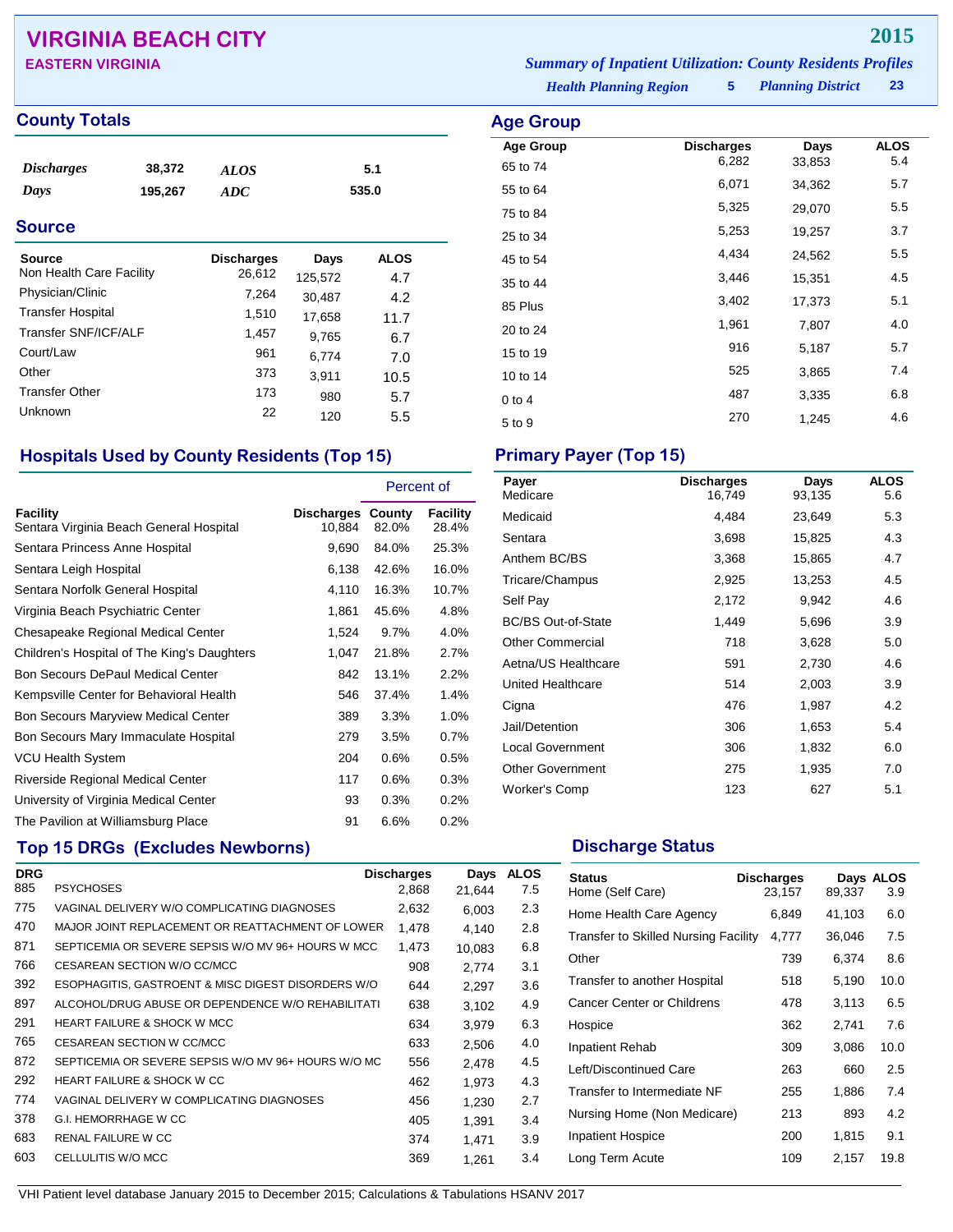# **WILLIAMSBURG CITY 2015**

| <b>EASTERN VIRGINIA</b> | <b>Summary of Inpatient Utilization: County Residents Profiles</b> |  |                            |      |
|-------------------------|--------------------------------------------------------------------|--|----------------------------|------|
|                         | <b>Health Planning Region</b>                                      |  | <b>5</b> Planning District | - 23 |

| <b>County Totals</b>        |     |                   |      |             | <b>Age Group</b> |                   |      |             |
|-----------------------------|-----|-------------------|------|-------------|------------------|-------------------|------|-------------|
|                             |     |                   |      |             | <b>Age Group</b> | <b>Discharges</b> | Days | <b>ALOS</b> |
| <b>Discharges</b>           | 76  | <b>ALOS</b>       |      | 4.3         | 65 to 74         | 17                | 72   | 4.2         |
| Days                        | 328 | ADC               |      | 0.9         | 55 to 64         | 14                | 72   | 5.1         |
|                             |     |                   |      |             | 85 Plus          | 13                | 71   | 5.5         |
| <b>Source</b>               |     |                   |      |             | 75 to 84         | 9                 | 30   | 3.3         |
| <b>Source</b>               |     | <b>Discharges</b> | Days | <b>ALOS</b> | 25 to 34         | 8                 | 29   | 3.6         |
| Physician/Clinic            |     | 38                | 134  | 3.5         | 45 to 54         | 5                 | 29   | 5.8         |
| Non Health Care Facility    |     | 28                | 127  | 4.5         |                  | $\overline{4}$    | 7    | 1.8         |
| <b>Transfer Hospital</b>    |     | 5                 | 44   | 8.8         | 15 to 19         |                   |      |             |
| Court/Law                   |     | 3                 | 10   | 3.3         | 35 to 44         | 4                 | 12   | 3.0         |
| <b>Transfer SNF/ICF/ALF</b> |     | 2                 | 13   | 6.5         | 20 to 24         | $\overline{2}$    | 6    | 3.0         |
|                             |     |                   |      |             |                  |                   |      |             |

## **Hospitals Used by County Residents (Top 15) Primary Payer (Top 15)**

|                                                                 |                                | Percent of |                   |
|-----------------------------------------------------------------|--------------------------------|------------|-------------------|
| <b>Facility</b><br>Sentara Williamsburg Regional Medical Center | <b>Discharges County</b><br>39 | $0.6\%$    | Facility<br>51.3% |
| <b>Riverside Regional Medical Center</b>                        | 12                             | 0.1%       | 15.8%             |
| Riverside Doctors' Hospital Williamsburg                        | 7                              | 0.5%       | 9.2%              |
| <b>VCU Health System</b>                                        | 7                              | $0.0\%$    | 9.2%              |
| Bon Secours Mary Immaculate Hospital                            | 2                              | $0.0\%$    | 2.6%              |
| Henrico Doctors' Hospital                                       | 2                              | $0.0\%$    | 2.6%              |
| Sentara Norfolk General Hospital                                | 2                              | $0.0\%$    | 2.6%              |
| The Pavilion at Williamsburg Place                              | 2                              | 0.1%       | 2.6%              |
| Hampton Roads Specialty Hospital                                | 1                              | $0.4\%$    | 1.3%              |
| Riverside Rehabilitation Institute                              | 1                              | $0.1\%$    | 1.3%              |
| Virginia Beach Psychiatric Center                               | 1                              | $0.0\%$    | 1.3%              |

| Payer<br>Medicare         | <b>Discharges</b><br>37 | Days<br>157 | <b>ALOS</b><br>4.2 |
|---------------------------|-------------------------|-------------|--------------------|
| Anthem BC/BS              | 12                      | 67          | 5.6                |
| Cigna                     | 5                       | 35          | 7.0                |
| Medicaid                  | 5                       | 20          | 4.0                |
| Self Pay                  | 4                       | 12          | 3.0                |
| Sentara                   | 3                       | 7           | 2.3                |
| United Healthcare         | 3                       | 4           | 1.3                |
| <b>BC/BS Out-of-State</b> | 2                       | 5           | 2.5                |
| Aetna/US Healthcare       | 1                       | 4           | 4.0                |
| Hospice-Unspecified       | 1                       | 11          | 11.0               |
| <b>Other Commercial</b>   | 1                       | 2           | 2.0                |
| <b>Other Government</b>   | 1                       | 2           | 2.0                |
| Tricare/Champus           | 1                       | 2           | 2.0                |

## **Top 15 DRGs (Excludes Newborns) Discharge Status Discharge Status**

| <b>DRG</b> |                                                     | <b>Discharges</b> | Days           | <b>ALOS</b> |  |
|------------|-----------------------------------------------------|-------------------|----------------|-------------|--|
| 775        | VAGINAL DELIVERY W/O COMPLICATING DIAGNOSES         | 5                 | 10             | 2.0         |  |
| 470        | MAJOR JOINT REPLACEMENT OR REATTACHMENT OF LOWER    | 4                 | 15             | 3.8         |  |
| 391        | ESOPHAGITIS, GASTROENT & MISC DIGEST DISORDERS W MC | 3                 | 10             | 3.3         |  |
| 603        | CELLULITIS W/O MCC                                  | 3                 | 11             | 3.7         |  |
| 871        | SEPTICEMIA OR SEVERE SEPSIS W/O MV 96+ HOURS W MCC  | 3                 | 16             | 5.3         |  |
| 064        | INTRACRANIAL HEMORRHAGE OR CEREBRAL INFARCTION W    | 2                 | 14             | 7.0         |  |
| 243        | PERMANENT CARDIAC PACEMAKER IMPLANT W CC            | 2                 | 3              | 1.5         |  |
| 310        | CARDIAC ARRHYTHMIA & CONDUCTION DISORDERS W/O CC/   | 2                 | 6              | 3.0         |  |
| 313        | <b>CHEST PAIN</b>                                   | 2                 | 3              | 1.5         |  |
| 639        | DIABETES W/O CC/MCC                                 | 2                 | 9              | 4.5         |  |
| 682        | <b>RENAL FAILURE W MCC</b>                          | 2                 | $\overline{7}$ | 3.5         |  |
| 694        | URINARY STONES W/O ESW LITHOTRIPSY W/O MCC          | 2                 | 3              | 1.5         |  |
| 885        | <b>PSYCHOSES</b>                                    | 2                 | $\overline{7}$ | 3.5         |  |
| 004        | TRACH W MV 96+ HRS OR PDX EXC FACE, MOUTH & NECK W/ |                   | 14             | 14.0        |  |
| 023        | CRANIO W MAJOR DEV IMPL/ACUTE COMPLEX CNS PDX W MC  |                   | 10             | 10.0        |  |

| <b>Status</b><br>Home (Self Care)           | <b>Discharges</b><br>44 | 126 | Days ALOS<br>2.9 |
|---------------------------------------------|-------------------------|-----|------------------|
| <b>Transfer to Skilled Nursing Facility</b> | 14                      | 101 | 7.2              |
| Home Health Care Agency                     | 8                       | 35  | 4.4              |
| Other                                       | 3                       | 24  | 8.0              |
| Long Term Acute                             | 3                       | 21  | 7.0              |
| Hospice                                     | 1                       | 8   | 8.0              |
| <b>Inpatient Rehab</b>                      | 1                       | 10  | 10.0             |
| Nursing Home (Non Medicare)                 | 1                       | 2   | 2.0              |
| Transfer to another Hospital                | 1                       | 1   | 1.0              |
|                                             |                         |     |                  |
|                                             |                         |     |                  |